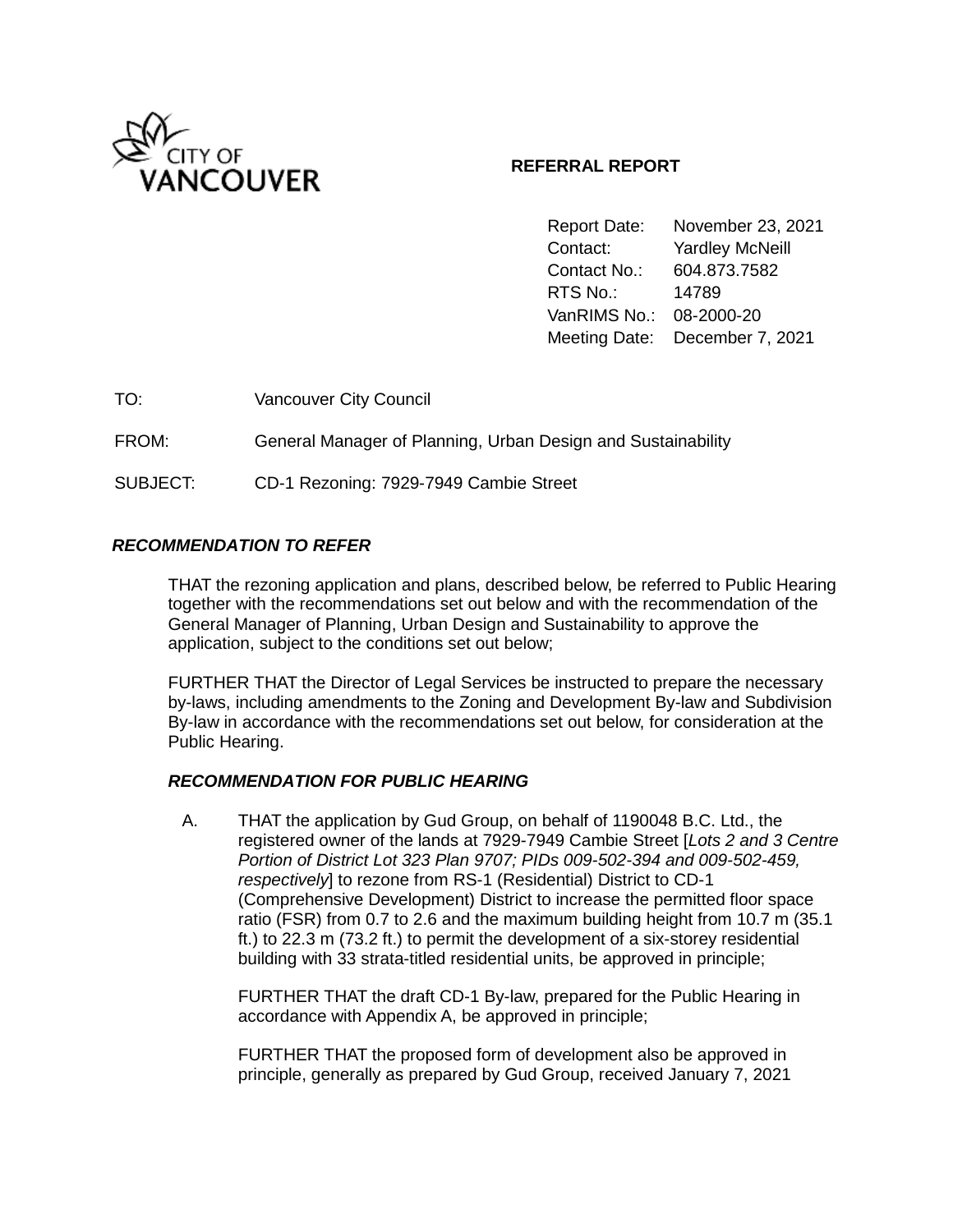provided the Director of Planning may allow minor alterations to this form of development when approving the detailed scheme of development;

AND FURTHER THAT the above approvals be subject to the Conditions of Approval contained in Appendix B.

B. THAT, subject to enactment of the CD-1 By-law, the Subdivision By-law be amended generally as set out in Appendix C;

FURTHER THAT the Director of Legal Services be instructed to bring forward the amendment to the Subdivision By-law at the time of enactment of the CD-1 By-law.

- C. THAT Recommendations A and B be adopted on the following conditions:
	- (i) THAT the passage of the above resolutions creates no legal rights for the applicant or any other person, or obligation on the part of the City, and any expenditure of funds or incurring of costs is at the risk of the person making the expenditure or incurring the cost;
	- (ii) THAT any approval that may be granted following the Public Hearing shall not obligate the City to enact a by-law rezoning the property, and any costs incurred in fulfilling requirements imposed as a condition of rezoning are at the risk of the property owner; and
	- (iii) THAT the City and all its officials, including the Approving Officer, shall not in any way be limited or directed in the exercise of their authority or discretion, regardless of when they are called upon to exercise such authority or discretion.

# *REPORT SUMMARY*

This report evaluates an application to rezone the site at 7929-7949 Cambie Street from RS-1 (Residential) District to CD-1 (Comprehensive Development) District. The proposal is for a sixstorey, strata-titled residential building with a height of 22.3 m (73 ft.), floor area of 2,520 sq. m (27,121 sq. ft.) and floor space ratio (FSR) of 2.6.

Staff have assessed the application and conclude that it generally meets the intent of the *Cambie Corridor Plan (*the *"Plan")*. Staff support the application, subject to design development and other conditions. Staff recommend that the application be referred to Public Hearing with the recommendation of the General Manager of Planning, Urban Design and Sustainability to approve it in principle, subject to Public Hearing, and the conditions contained in Appendix B.

### *COUNCIL AUTHORITY/PREVIOUS DECISIONS*

Relevant Council policies for this site include:

- *Cambie Corridor Plan and Cambie Corridor Public Realm Plan (2018)*
- *Family Room: Housing Mix Policy for Rezoning Projects (2016)*
- *High-Density Housing for Families with Children Guidelines (1992)*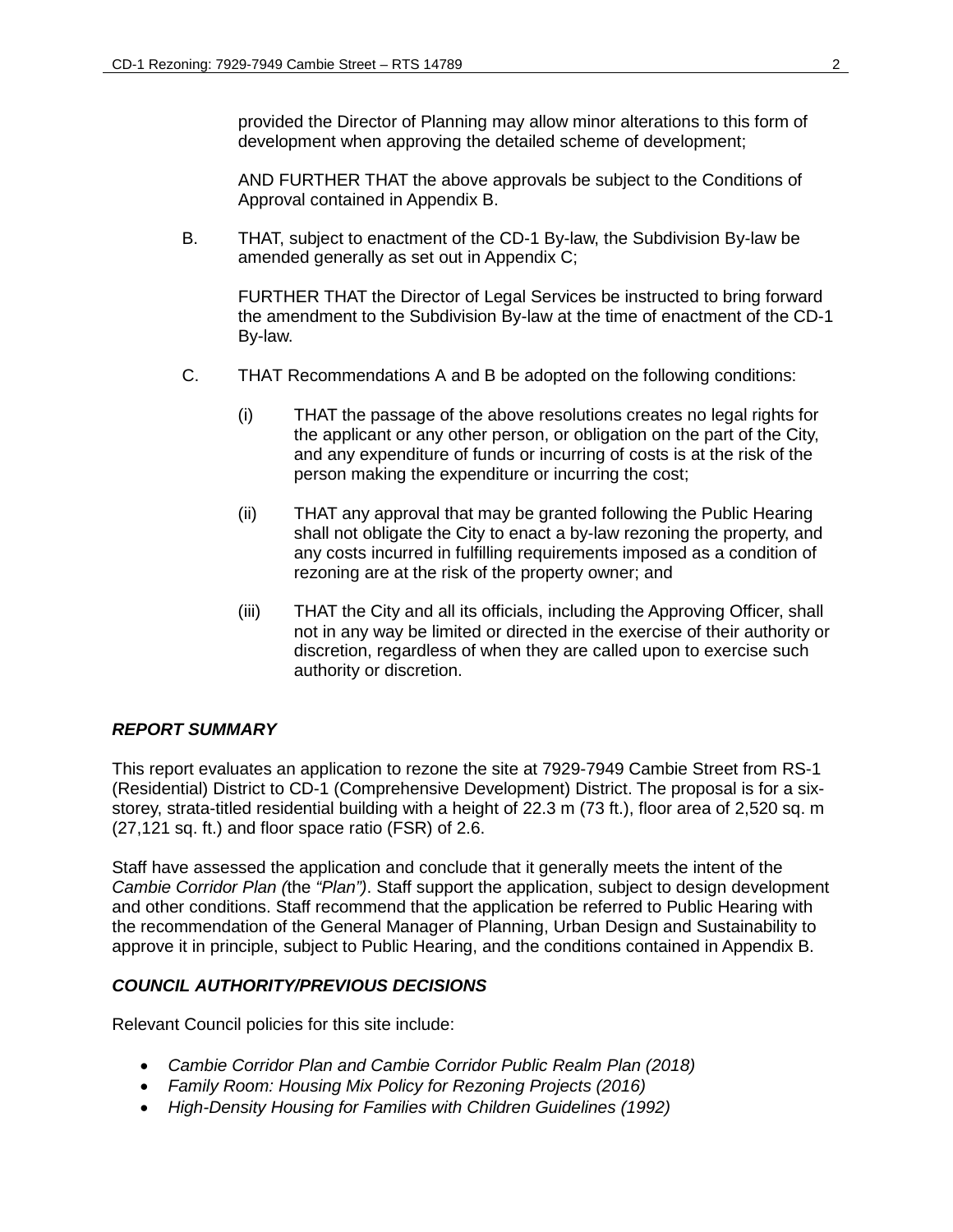- *Green Buildings Policy for Rezonings (2010, last amended 2018)*
- *Community Amenity Contributions for Rezonings (1999, last amended 2021)*
- *Vancouver Development Cost Levy By-law No. 9755*
- *Vancouver Utilities Development Cost Levy By-law No. 12183*
- *Urban Forest Strategy (2018)*
- *Tenant Relocation and Protection Policy (2019)*

### *REPORT*

#### *Background/Context*

### **1. Site and Context**

The subject site is comprised of two RS-1 lots and is currently developed with two singledetached homes. It is located midblock on the west side of Cambie Street between 63rd and 64th Avenues. The site frontage is 31.7 m (104.0 ft.) and the depth is 30.8 m (101.0 ft.), with a site area of 971 sq. m (10,452 sq. ft.).The site slopes down 2.0 m (6.6 ft.) from north to south.

Surrounding sites along Cambie Street allow for six-storey, mid-rise residential developments under the *Plan*. Some of these sites have already been rezoned to CD-1 to allow for mid-rise developments, as shown in Figure 1. Across the rear lane, the *Plan* allows for three-storey townhouses with density of up to 1.2 FSR.



**Figure 1: Location Map - Site and Context**

**Neighbourhood Amenities** – The following amenities are within close proximity:

• Parks: Ash Park (500 m), Winona Park (600 m) and Oak Park (1 km).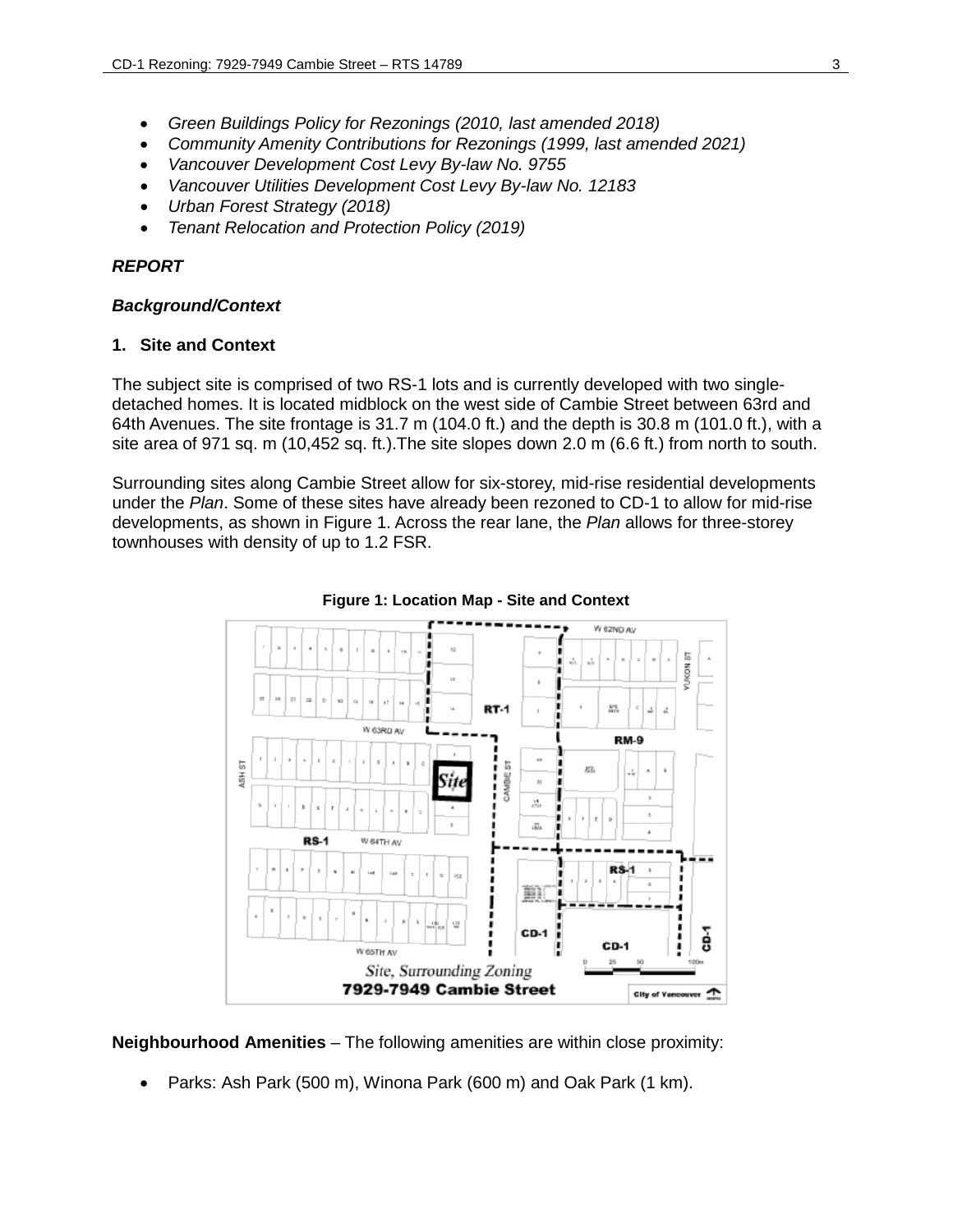- Cultural/Community Spaces: Marpole Family Place (400 m) and Marpole Oakridge Community Centre (1.3 km).
- Child Care: Kids at Marine YMCA Child Care Centre (240 m), Marpole YMCA Child Care Centre (400 m) and Rising Star Learning (Cambie) (700 m).

The site is located three blocks north of the Marine Drive Canada Line Station.

**Local School Capacity** – The site is located within the catchment area of Sir Wilfred Laurier Elementary School and Sir Winston Churchill Secondary School, located 1.3 km and 1.7 km, respectively, to the northwest. According to the Vancouver School Board (VSB)'s *2020 Long Range Facilities Plan*, Sir Wilfred Laurier Elementary School will be operating above capacity in the coming years, with a capacity utilization at 117% by 2029 and Sir Winston Churchill Secondary School will be operating over capacity, with a capacity utilization at 102% by 2029.

The City coordinates with the VSB to inform decision-making and reduce enrolment pressure, recognizing that some schools are full, but there is overall surplus capacity within their system. The VSB continues to monitor development and work with City staff to help plan future growth.

### **2. Policy Context**

*Cambie Corridor Plan* – The subject site is located within the Marpole/Marine Landing neighbourhood of the *Plan*. Section 4.5.2 of the *Plan* (Figure 2) supports residential buildings up to six storeys with a density range between 2.0 and 3.0 FSR. Supportable density is to be determined by analysis based on site-specific urban design and public realm performance. Buildings are also expected to provide front entrances to the street and activate and enhance adjacent lanes by providing active uses or townhouses at the rear.

The *Plan* also allows for consideration of an additional partial storey for common rooftop indoor amenity spaces if contiguous with common outdoor amenity space.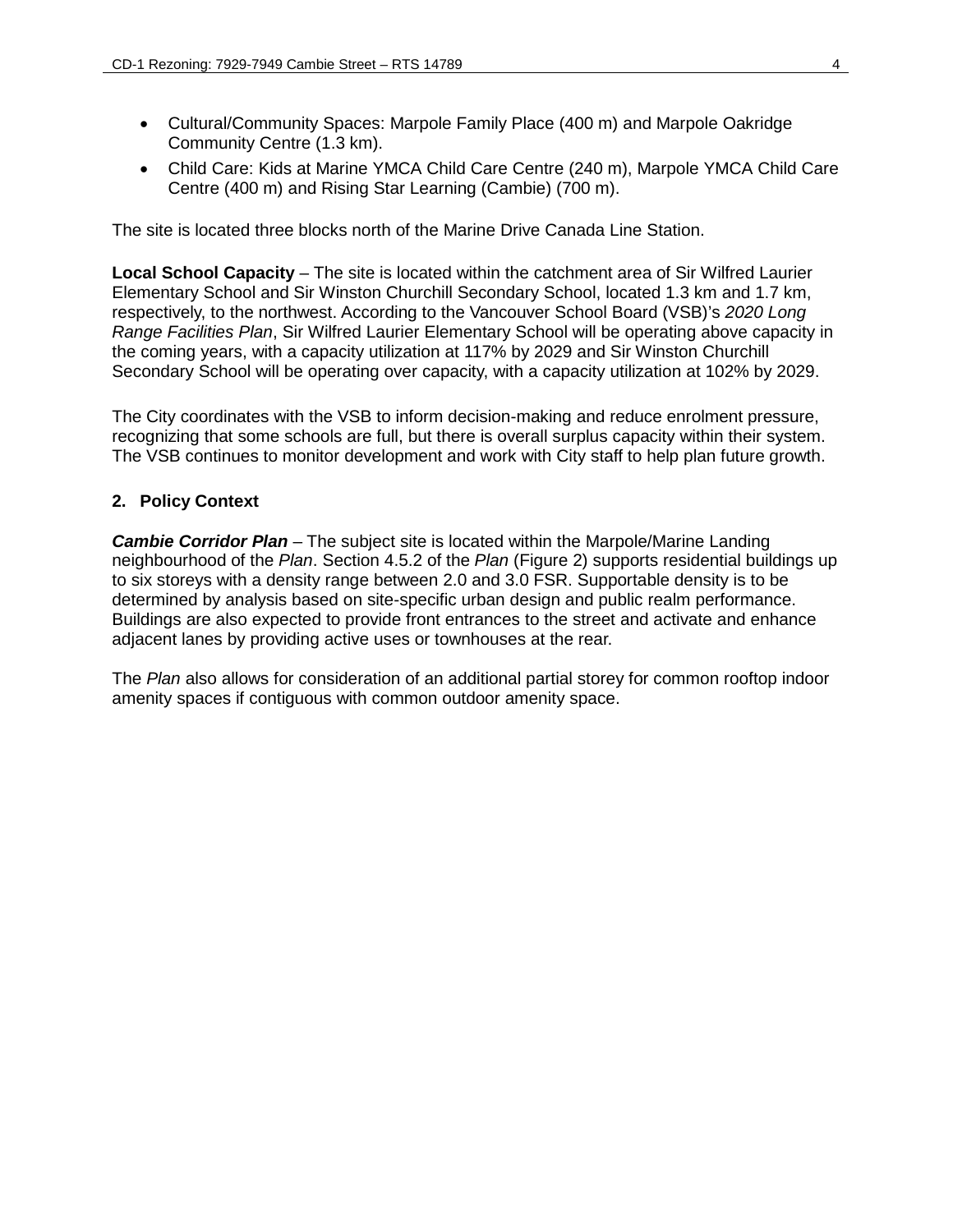

**Figure 2: Subsection 4.5.2 Cambie Street: 59th-64th Avenue**

#### *Strategic Analysis*

# **1. Proposal**

The application proposes a six-storey residential building with 33 strata-titled residential units (Figure 3). The proposed floor area is 2,520 sq. m (27,121 sq. ft.), a building height of 22.3 m (73 ft.), and an FSR of 2.6. Ground level units have patios that can be accessed directly from the street or lane.



**Figure 3: Perspective view from Cambie Street Looking West**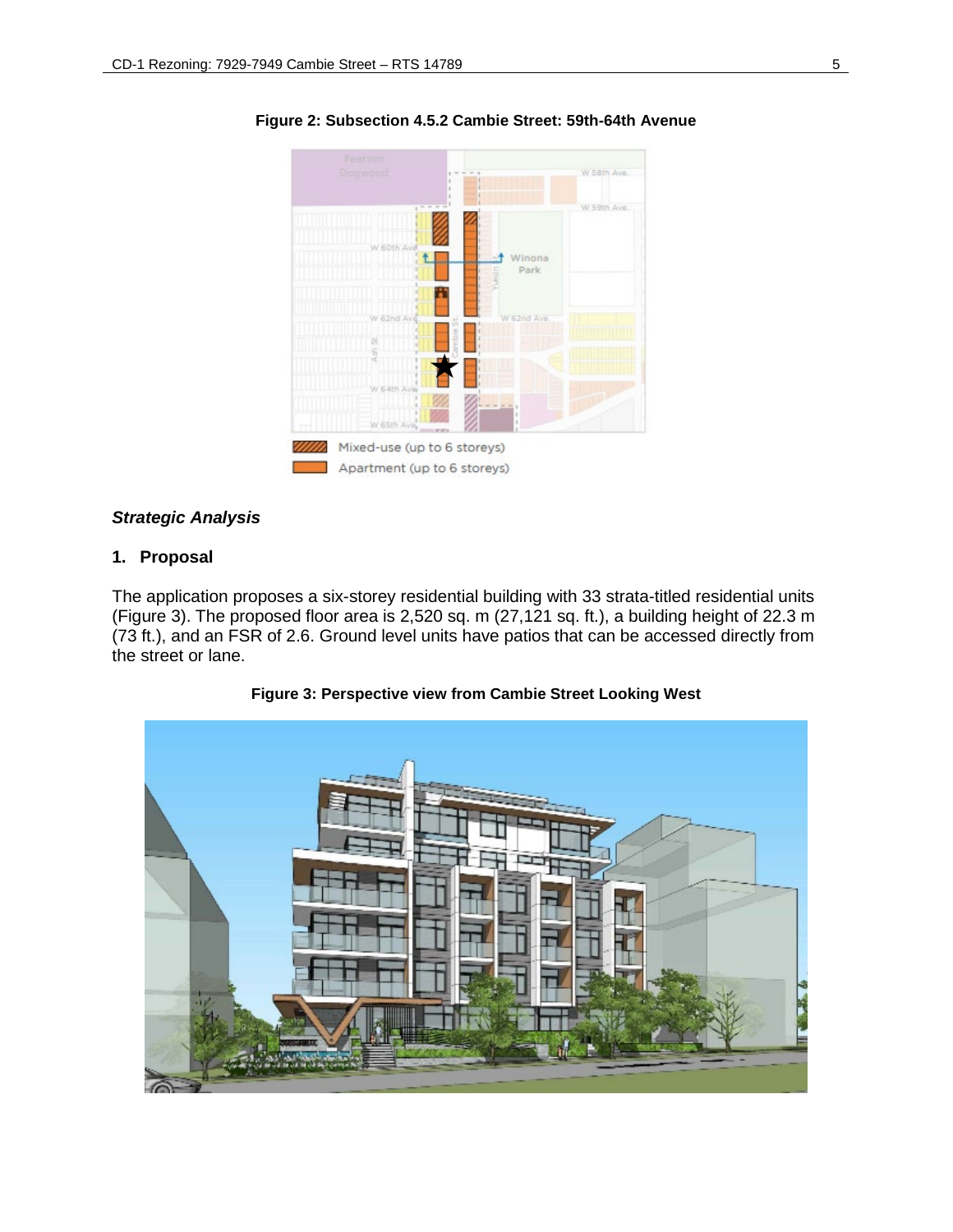# **2. Land Use**

The proposed residential use is anticipated in the *Plan*.

#### **3. Form of Development, Height and Density** (refer to drawings in Appendix E)

In assessing urban design performance, staff take into consideration the built form guidance for "Mid-Rise Residential Buildings on Arterials" section of the *Plan.* 

**Form of Development and Height**– The proposed six-storey, mid-rise residential building with a partial rooftop amenity space is consistent with the built form guidelines in the *Plan* (Figure 4). The proposed building is stepped back significantly from the roof edges to minimize its prominence and provide for a four-storey streetwall. The step back at the rear of the building allows for a sensitive transition to the existing and future context across the lane. Staff have provided conditions in Appendix B to improve the transition to adjacent developments by incorporating landscaping of yards and open spaces. The indoor amenity space is contiguous with the outdoor amenity space on the rooftop. Staff have provided a condition to further improve the quality of the common amenity space, including a children's play space.



**Figure 4: Site Plan**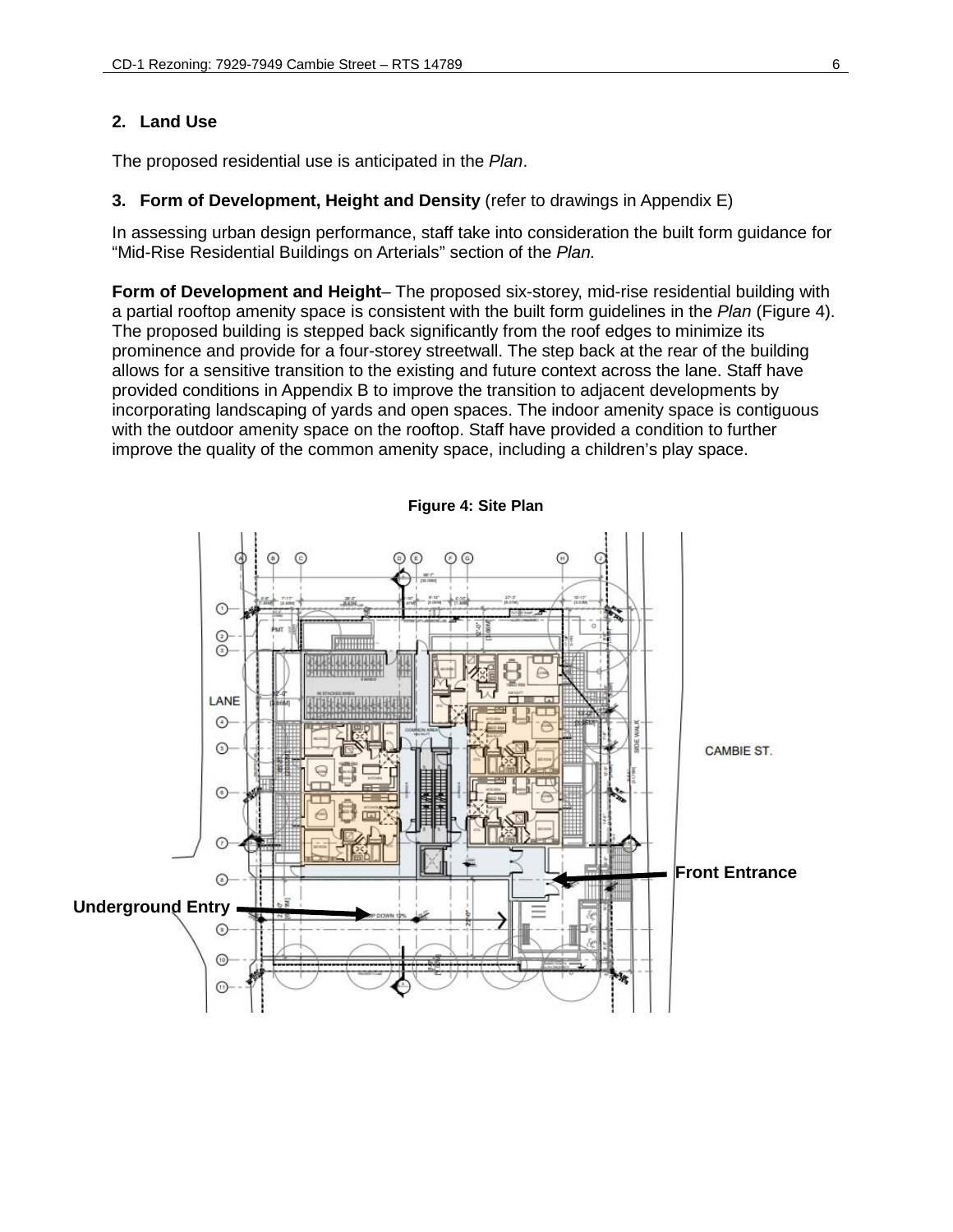The applicant undertook an analysis of the adjacent single lot to the north at 506 West 63rd Avenue to ensure this lot could achieve its development potential under the *Plan.* Staff determined that the lot could be developed with a six-storey building as envisioned in the *Plan.* 

**Density** – The *Plan* allows for a density range of 2.0 to 3.0 FSR based on urban design performance following the built form guidelines. The application complies with the objectives of the built form guidelines and proposes a density of 2.6 FSR.

**Shadowing** – Due to the site's orientation, shadowing is primarily directed towards the adjacent property to the north (506 West 63rd Avenue). As some shadowing is expected, provision of a 3.7 m (12 ft.) side step back is required up to level 4 and a 2.4 m (8 ft.) step back on levels five and six to minimize the shadow impact (See Urban Design conditions in Appendix B). A generous setback from the roof edges for the rooftop amenity will reduce shadowing impact on developments to the north and rear across the lane.

**Public Realm** – The proposal is consistent with the *Cambie Corridor Public Realm Plan* to activate and enhance the public realm and pedestrian interface. Ground-oriented units include entry patios and landscaped planters. The main entrance is located on the southeast corner of the building and landscaping along the Cambie Street frontage frames the entry to the ground units.

**Urban Design Panel** – A review by the Urban Design Panel was not required because the proposal is consistent with the expectations of the *Plan*.

Staff have concluded that the proposal complies with the form of development, density and height for this site as outlined in the *Plan*. Staff support the application subject to the Urban Design conditions detailed in Appendix B.

### **4. Housing**

This proposal contains 33 strata-titled residential units.

**Housing Unit Mix** – The application includes 33 strata-titled residential units (19 one-bedroom units [58%], 10 two-bedroom units [30%], and four three-bedroom units [12%]). This unit mix meets the family housing requirements per the *Family Room: Housing Mix Policy for Rezoning Projects*.

**Existing Tenants** – There are two tenancies on the site. Neither tenancy is eligible under the *Tenant Relocation and Protection Policy ("TRP Policy")* since the length of the tenancies are reported to be less than two years from the submission of the rezoning application. If, after rezoning approval, it is found there are eligible tenants on site, the applicant will provide a Tenant Relocation Plan to the satisfaction of the General Manager of Planning, Urban Design and Sustainability as per the *TRP Policy* prior to the issuance of the development permit.

### **5. Parking and Transportation**

Vehicle and bicycle parking are provided on two levels of underground parking, accessed from the rear lane. The application proposes 33 vehicle parking spaces and 36 bicycle spaces. The proposal does not meet the Parking By-law that requires 35 vehicle parking spaces, 63 Class A and three Class B bicycle spaces and one loading space. Conditions included in Appendix B require the proposal meet the requirements of the Parking By-law.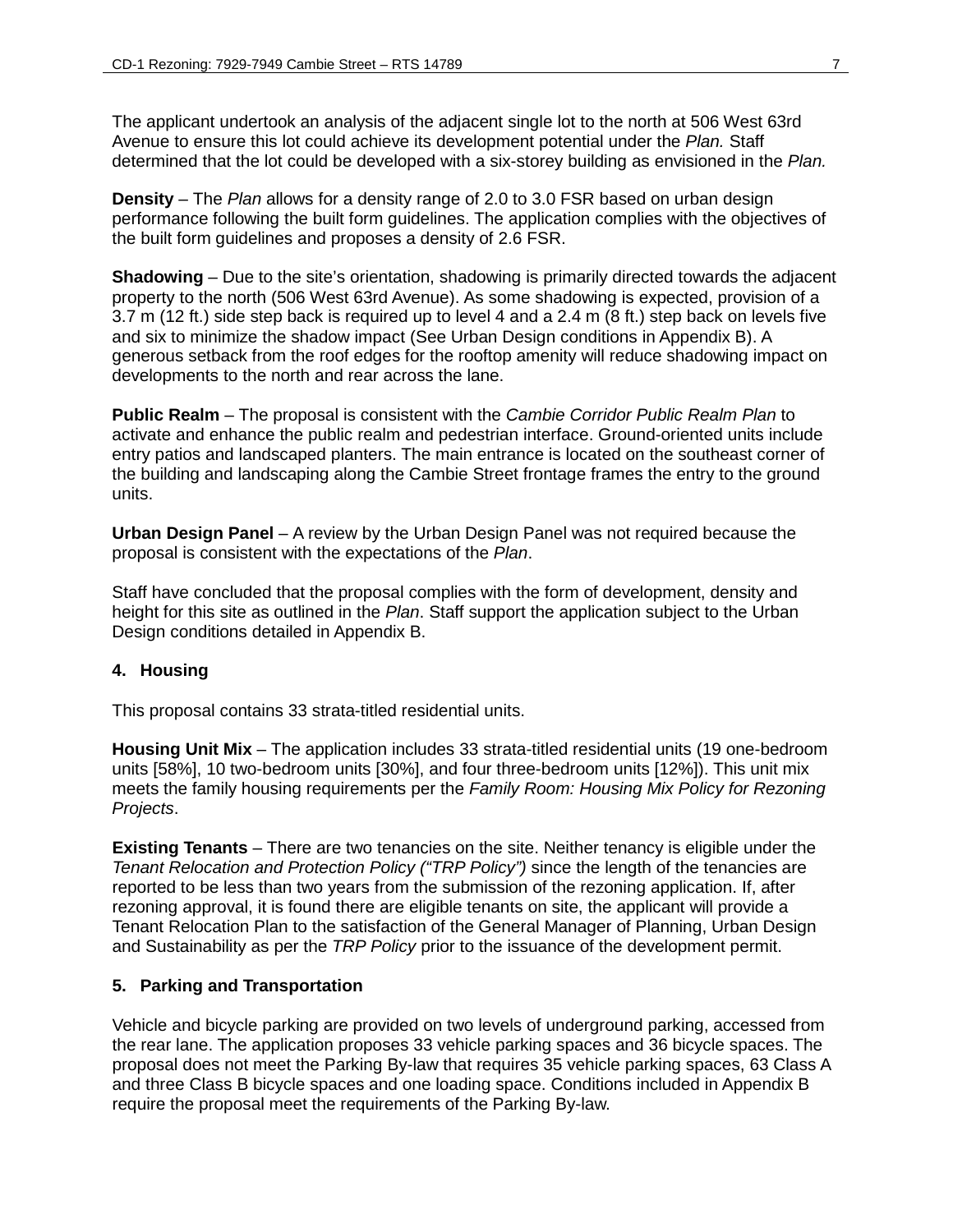Due to lot sizes and slope in grade, vehicular access to future neighbouring developments will be challenging. As such, provision of a cross-access agreement with the subject site will facilitate vehicular access to these properties. See conditions in Appendix B.

#### **6. Environmental Sustainability and Natural Assets**

*Green Buildings –* The *Green Buildings Policy for Rezonings* requires that rezoning applications satisfy either the near zero emission buildings or low emissions green buildings conditions within the policy.

This application has opted to satisfy the low emissions green buildings requirements. The low emissions green buildings pathway represents City priority outcomes, establishing limits on heat loss, energy use, and greenhouse gases, and drawing on industry best practices to create more efficient, healthy and comfortable homes and workplaces. The applicant has submitted preliminary energy modelling analysis detailing building performance strategies to meet the new energy use intensity, greenhouse gas and thermal demand targets. Additionally, all developments will need to meet rainwater management requirements for retention, rate control, cleaning, and safe conveyance. Conditions are included in Appendix B.

**Natural Assets** – The *Urban Forest Strategy* was developed to find ways to help preserve, protect and strengthen Vancouver's urban forest and tree canopy for the future. The Protection of Trees By-law aims to maintain a healthy urban forest by requiring permission be sought to remove trees which meet certain conditions. The intent is to retain and protect as many healthy, viable trees as possible, while still meeting the challenges of development, housing priorities and densification. This is in keeping with City goals to achieve resilient and healthy natural systems in our urban areas.

There is one tree regulated by the Protection of Trees By-law on the site and consideration to relocate this tree is included as a condition. There are six street trees in total on City lands adjoining the site, and protection of these street trees during construction is required. See Appendix B for landscape and tree conditions.

#### *PUBLIC INPUT*

**Public Notification** – A rezoning information sign was installed on the site on February 19, 2021. Approximately 2,691 notification postcards were distributed within the neighbouring area on or around February 26, 2021. Notification and application information, as well as an online comment form, was provided on the City's new digital engagement platform *Shape Your City Vancouver* (shapeyourcity.ca/).

**Virtual Open House** – A virtual open house was held from March 1 to 21, 2021 on the Shape Your City platform. The virtual open house consisted of an open-question online event where questions were submitted and posted with a response over a three week period. Digital presentations and a digital model representation of the proposed application were posted for online viewing.

Due to the COVID-19 pandemic, a virtual engagement strategy sought to ensure the City's process for public discussion and obtaining feedback was maintained. This virtual approach allow people to access materials online and engage at different levels, at a time and location of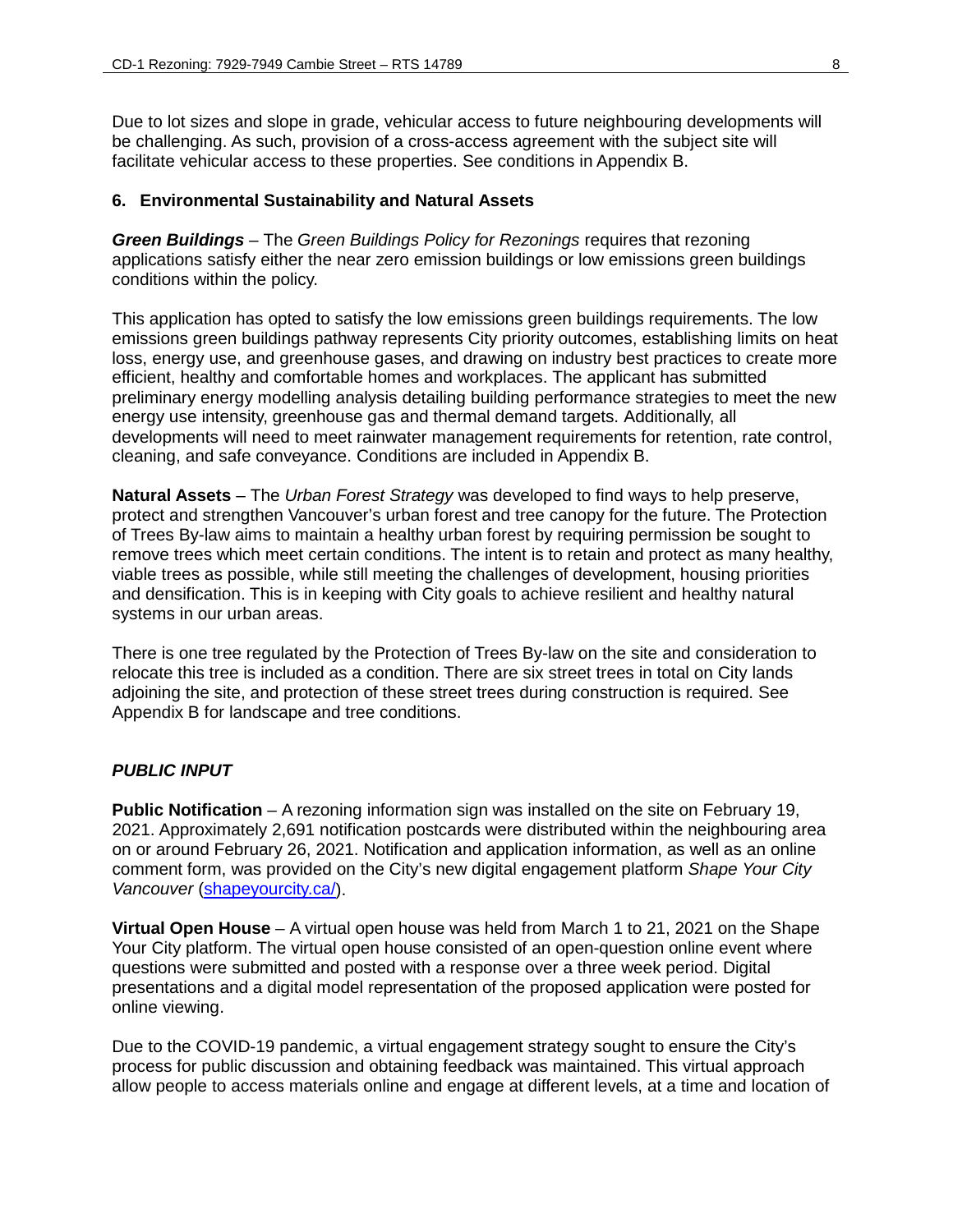their choosing. An extended virtual open house period allow people to ask questions regarding the proposal, which staff actively monitored and responded to publicly.

**Public Response and Comments** – Public input was received throughout the application process through online questions and comment forms, and by email and phone. A total of 15 submissions were received. A summary of all public responses may be found in Appendix D.

Below is a summary of feedback received from the public by topic and ordered by frequency.

Generally, comments of support fell within the following areas:

- **Building height, massing, density and context:** The building height, massing, density and context are all appropriate for this area of the Cambie Corridor.
- **Building design:** The entrance, balconies and amenity spaces are well designed.
- **Housing stock:** The creation of more housing stock is greatly appreciated.

Generally, comments of concern fell within the following areas:

- **Parking:** There is an oversupply of parking given the close proximity to the Marine Drive Skytrain Station.
- **Traffic and disruption**: Increased traffic congestion.

**City-hosted Postcards Mailed Virtual Open House February 26, 2021 March 1 to 21, 2021 Postcards distributed** 2.691 **Aware: 145** Questions  $\overline{\mathbf{4}}$ **Informed: 45** Comment forms  $11$ Other input  $\overline{0}$ Engaged: 10 **Total**  $15$ 

**Figure 5: Overview of Notification and Engagement**

**Response to Public Comments** – Staff reviewed the comments and will require the development to meet the Parking By-law, including bicycle parking, subject to the conditions in Appendix B.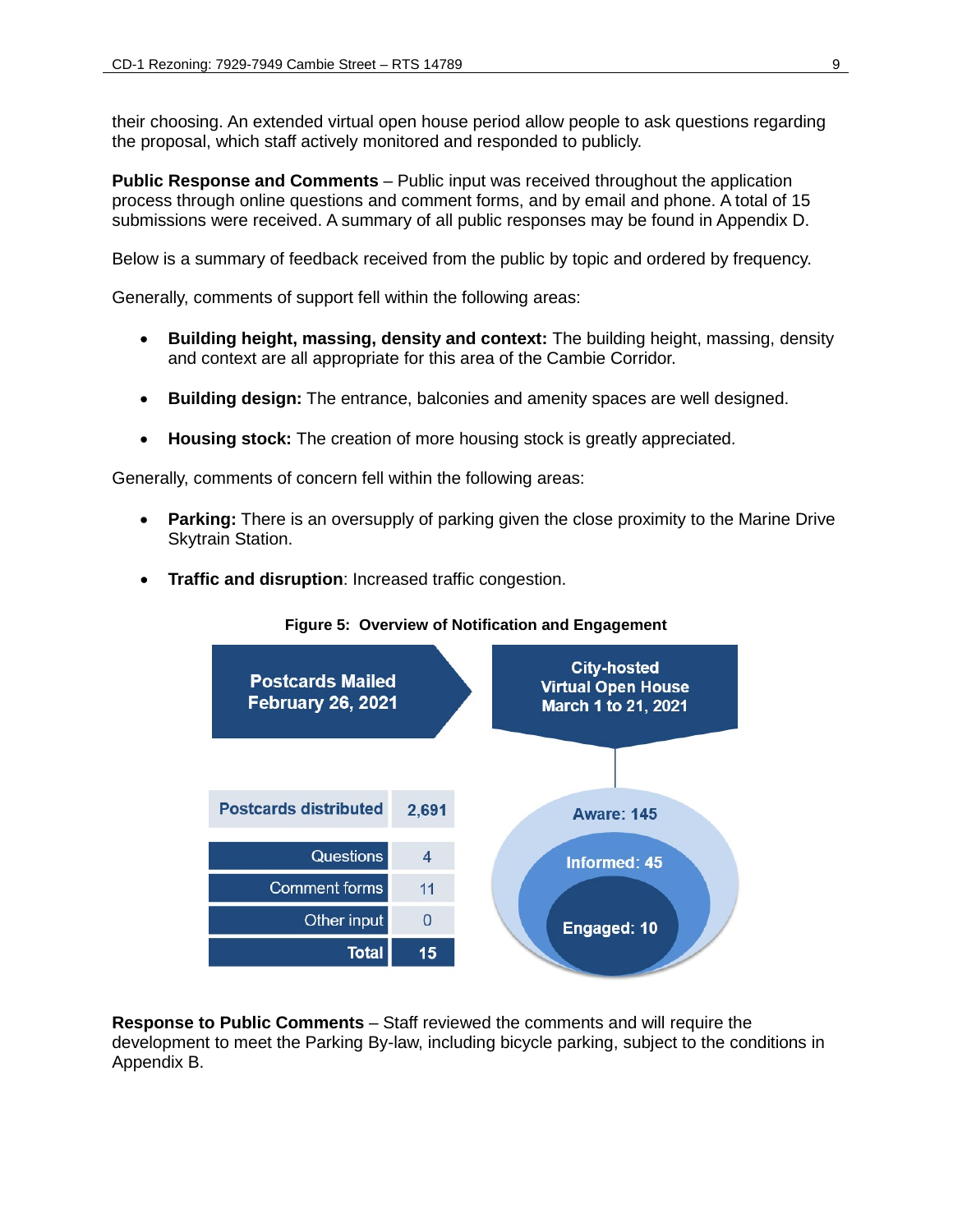# *PUBLIC BENEFITS*

**Development Cost Levies** – Development Cost Levies (DCLs) collected from development help pay for facilities made necessary by growth, including parks, childcare facilities, replacement housing (social/non-profit housing and engineering infrastructure.

This site is currently subject to the City-wide DCL and Utilities DCL. DCLs are payable at building permit issuance based on rates in effect at that time and the floor area proposed at the development permit stage. Based on bylaws and rates in effect as of September 30, 2021, and the proposed 27,121 sq. ft. of residential floor area \$769,423 of DCLs would be expected from this development.

DCL rates are subject to future adjustment by Council including annual inflationary adjustments. DCLs are payable at building permit issuance based on rates in effect at that time. A development may qualify for 12 months of in-stream rate protection from DCL rate increases, provided that an application has been received prior to the rate adjustment. See the City's [DCL](http://vancouver.ca/files/cov/Development-Cost-Levies-Bulletin.pdf)  [Bulletin](http://vancouver.ca/files/cov/Development-Cost-Levies-Bulletin.pdf) for details on DCL rate protection.

**Public Art Program** – The application is not subject to the *Public Art Policy and Procedures for Rezoned Developments* as the total floor area is below the minimum threshold of 9,290 sq. m (100,000 sq. ft.).

**Community Amenity Contributions (CACs)** – Within the context of the City's *Financing Growth Policy* and the *Cambie Corridor Plan*, an offer of a CAC to address the impacts of rezoning can be anticipated from the owner of a rezoning site. CAC offers take into consideration community needs, area deficiencies, and the impact of the proposed development on City services.

To provide more certainty and clarity, as well to improve processing efficiency for rezoning applications, an approach to CACs based on a target rate has been implemented for certain residential sites, such as this rezoning, within the *Cambie Corridor Plan*.

The site is subject to a fixed-rate CAC applicable to six story residential projects within the Cambie Corridor. The applicant has offered a cash contribution of \$2,028,398 based on the net increase in allowable residential floor area 19,859 sq. ft. and the target CAC rate of \$102.14 sq. ft. applicable to this application. The CAC will be directed to support delivery of the Cambie Corridor Public Benefits Strategy.

Cambie Corridor Public Benefits Strategy (PBS) –. The PBS identifies public benefits and infrastructure to support growth in the area, including both short-term and long-term priorities in and around the plan area. To monitor and track progress towards the achievement of community amenities in accordance with the strategy, a summary of public benefits and progress to date is provided in Appendix F.

See Appendix G for a summary of all of the public benefits for this application.

### *Financial Implications*

Based on the DCL bylaws and rates in effect as of September 30, 2021, it is estimated that the proposed development will pay \$769,423 of DCLs.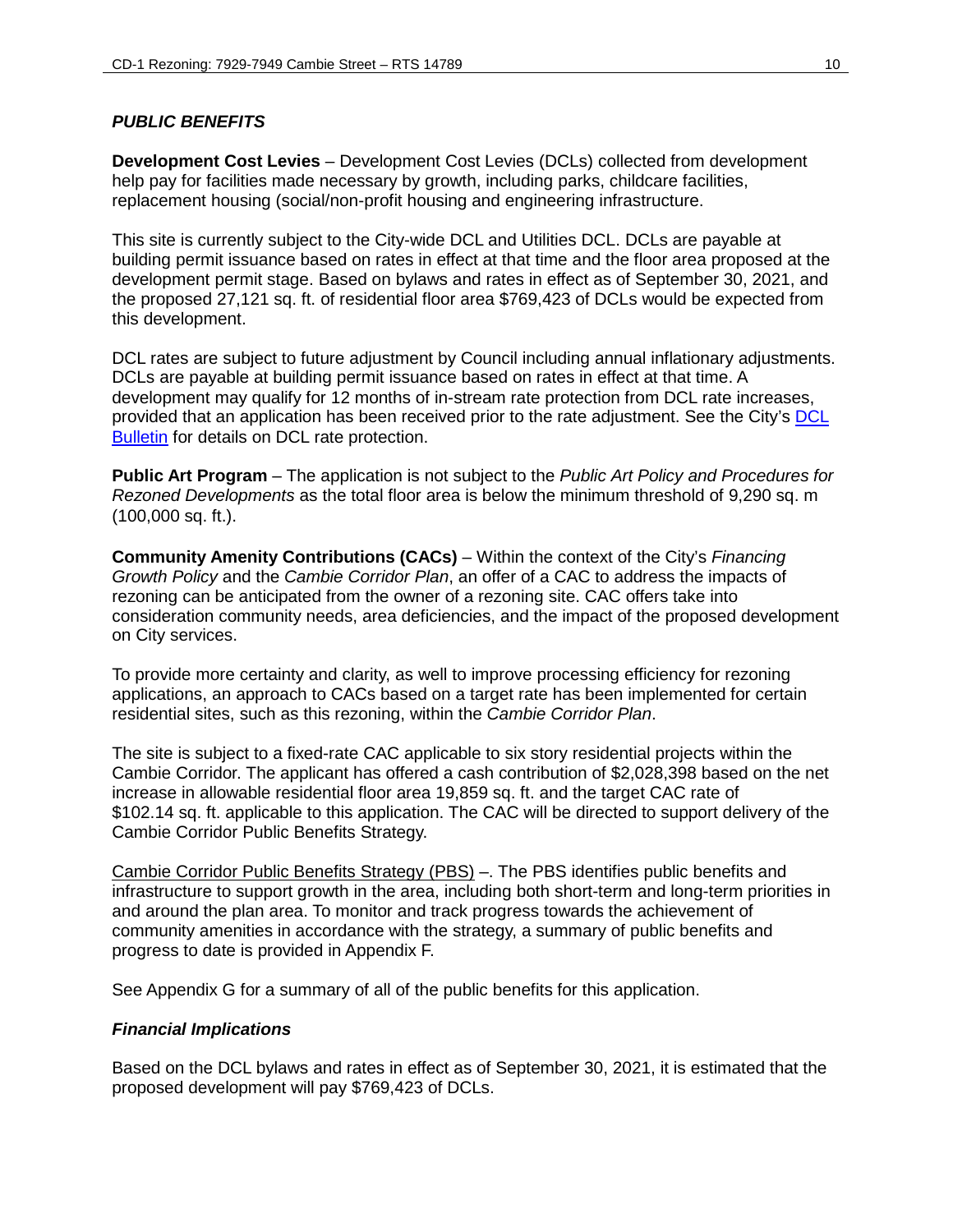The applicant has offered a cash CAC of \$2,028,398 to be allocated towards the Cambie Corridor Public Benefits Strategy. No public art contribution is expected from this rezoning.

Approval and timing of specific projects will be brought forward as part of the Capital Plan and Budget process.

# *CONCLUSION*

Staff have reviewed the application to rezone 7929-7949 Cambie Street for a six-storey stratatitled residential building and conclude that the land use, height and density are consistent with the *Cambie Corridor Plan*.

The General Manager of Planning, Urban Design and Sustainability recommends that the application be referred to Public Hearing, together with a draft CD-1 By-law as generally shown in Appendix A. Staff recommend that the By-law be approved, subject to the Public Hearing, along with the conditions of approval listed in Appendix B, including approval in principle of the form of development as shown in plans included as Appendix E.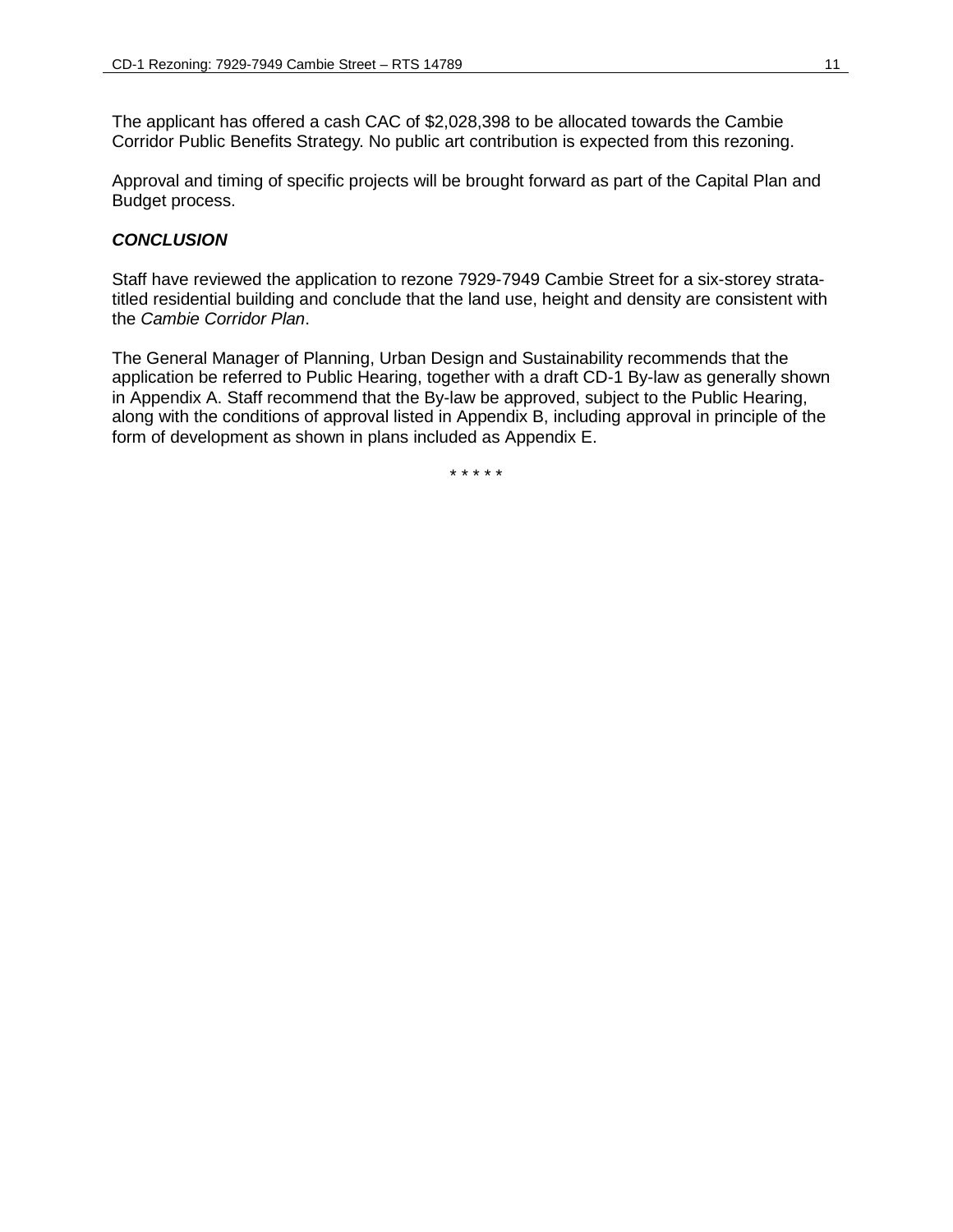# **7929-7949 Cambie Street PROPOSED BY-LAW PROVISIONS**

Note: A By-law to rezone an area to CD-1 will be prepared generally in accordance with the provisions listed below, subject to change and refinement prior to posting.

# **Zoning District Plan Amendment**

1. This By-law amends the Zoning District Plan attached as Schedule D to By-law No. 3575, and amends or substitutes the boundaries and districts shown on it, according to the amendments, substitutions, explanatory legends, notations, and references shown on the plan attached as Schedule A to this By-law, and incorporates Schedule A into Schedule D of By-law No. 3575.

 [*Note: Schedule A, not attached to this appendix, is a map that amends the City of*  Vancouver zoning map. Should the rezoning application be referred to public hearing, *Schedule A will be included with the draft by-law that is prepared for posting*.]

# **Designation of CD-1 District**

2. The area shown within the heavy black outline on Schedule A is hereby designated CD-1 ( ).

### **Uses**

- 3. Subject to Council approval of the form of development, to all conditions, guidelines and policies adopted by Council, and to the conditions set out in this By-law or in a development permit, the only uses permitted within CD-1 ( ), and the only uses for which the Director of Planning or Development Permit Board will issue development permits are:
	- (a) Dwelling Uses, limited to Multiple Dwelling; and
	- (b) Accessory uses customarily ancillary to the uses permitted in this section.

### **Conditions of Use**

- 4. The design and layout of at least 35% of the dwelling units must:
	- (a) be suitable for family housing; and
	- (b) include two or more bedrooms, of which:
		- (i) at least 25% of the total dwelling units must be two-bedroom units, and
		- (ii) at least 10% of the total dwelling units must be three-bedroom units.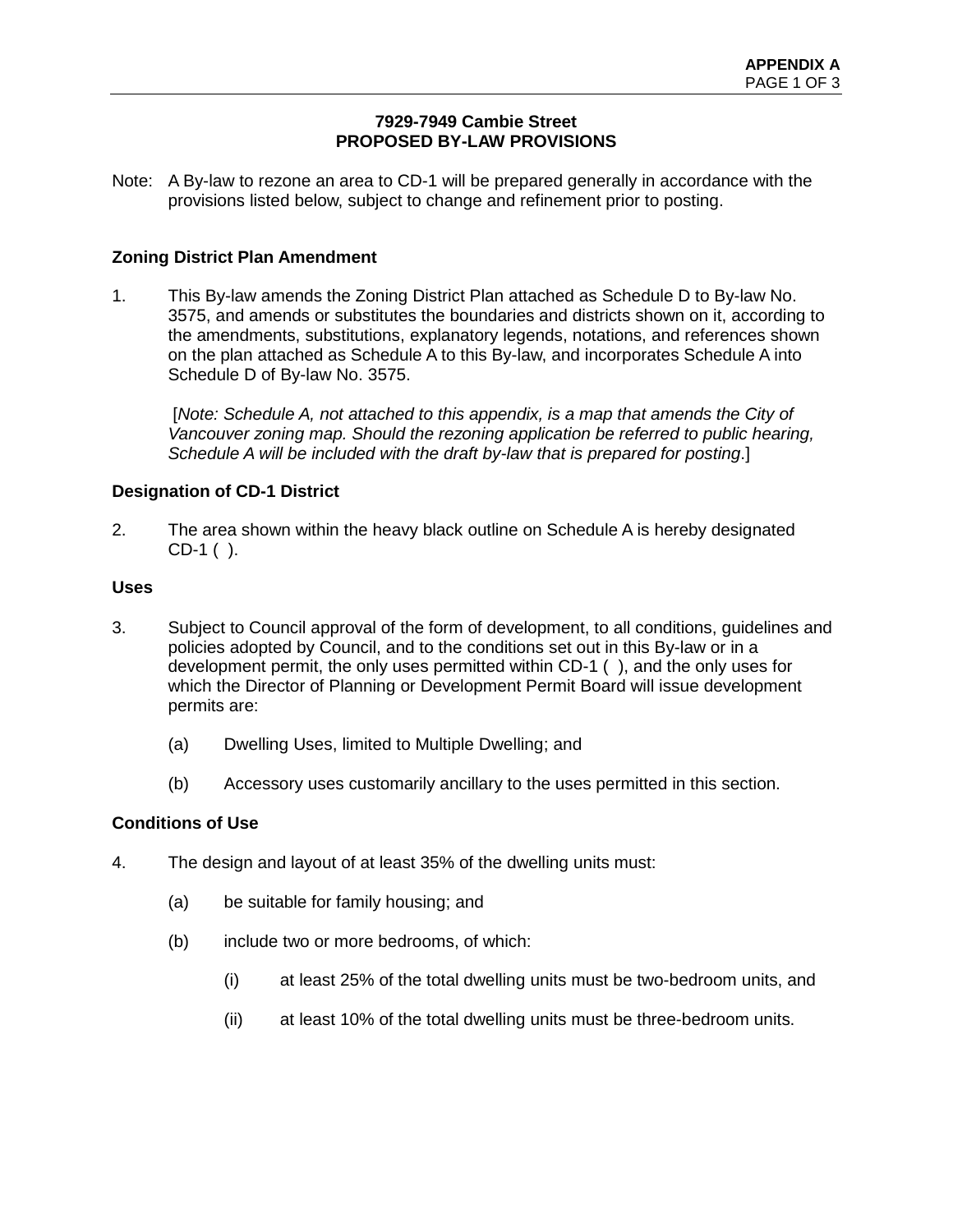# **Floor area and Density**

- 5.1 Computation of floor area must assume that the site area is 971  $m^2$ , being the site area at the time of the application for the rezoning application evidenced by this By-law, and before any dedications.
- 5.2 The floor space ratio for all uses must not exceed 2.6.
- 5.3 Computation of floor area must include all floors of all buildings, having a minimum ceiling height of 1.2 m, including earthen floors and accessory buildings, both above and below ground level, measured to the extreme outer limits of the buildings.
- 5.4 Computation of floor area must exclude:
	- (a) open residential balconies or sundecks and any other appurtenances which, in the opinion of the Director of Planning, are similar to the foregoing, except that:
		- (i) the total floor area of all such exclusions must not exceed 12% of the residential floor area, and
		- (ii) the balconies must not be enclosed for the life of the building;
	- (b) patios and roof gardens, provided that the Director of Planning first approves the design of sunroofs and walls;
	- (c) where floors are used for off-street parking and loading, the taking on or discharging of passengers, bicycle storage, heating and mechanical equipment, or uses, which in the opinion of the Director of Planning are similar to the foregoing, those floors or portions thereof so used, which are at or below base surface, except that the maximum exclusion for a parking space must not exceed 7.3 m in length; and
	- (d) all residential storage area above or below base surface, except that if the residential storage area above base surface exceeds  $3.7 \text{ m}^2$  per dwelling unit, there will be no exclusion for any of the residential storage area above base surface for that unit.
- 5.5 Computation of floor area may exclude, at the discretion of the Director of Planning or Development Permit Board, amenity areas accessory to a residential use, to a maximum of 10% of the total floor area being provided for dwelling units.

# **Building Height**

6. Building height, measured from base surface, must not exceed 22.3 m.

# **Horizontal Angle of Daylight**

7.1 Each habitable room must have at least one window on an exterior wall of a building.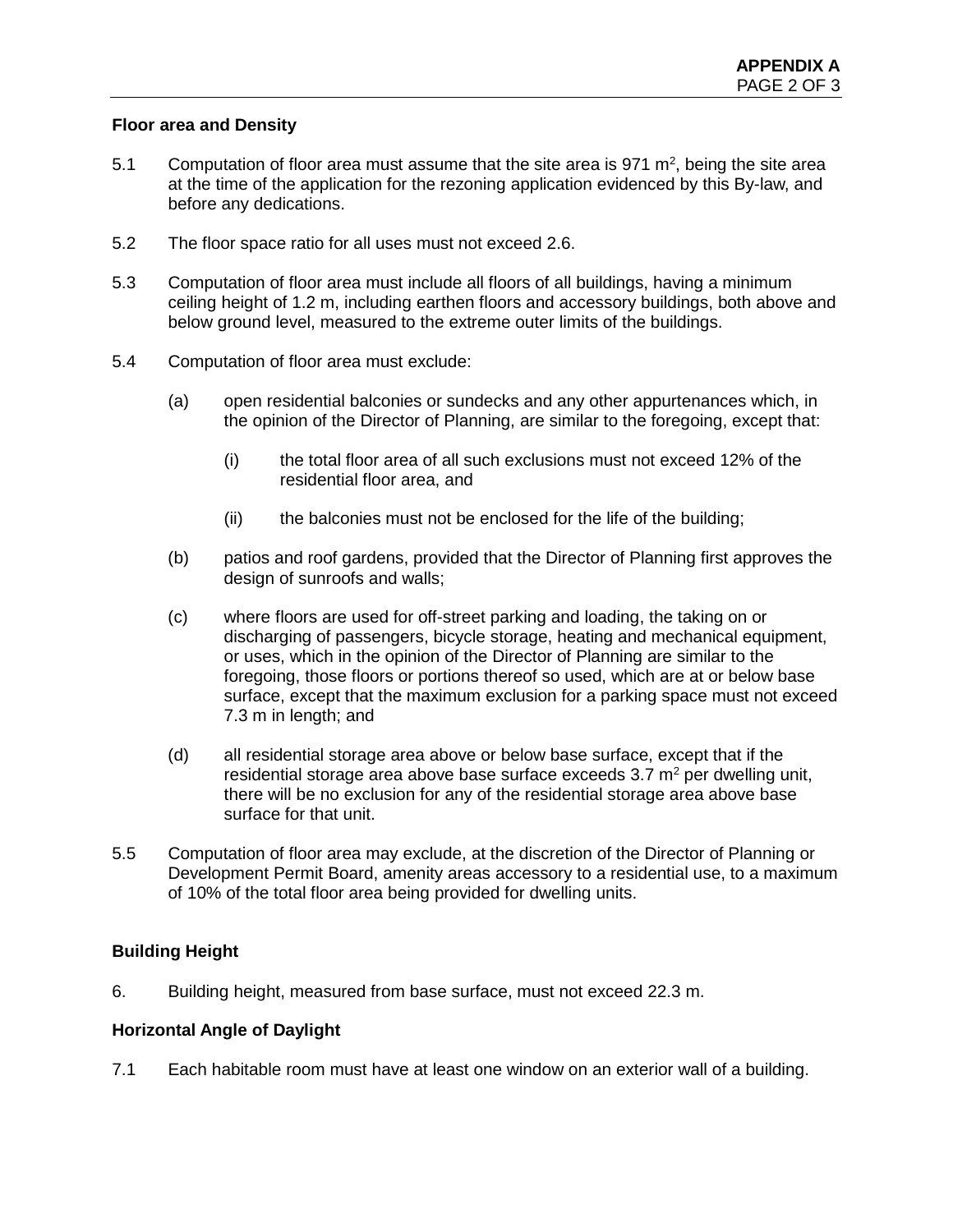- 7.2 The location of each such exterior window must allow a plane or planes extending from the window and formed by an angle of 50 degrees, or two angles with a sum of 70 degrees, to encounter no obstruction over a distance of 24.0 m.
- 7.3 Measurement of the plane or planes referred to in Section 7.2 must be horizontally from the centre of the bottom of each window.
- 7.4 The Director of Planning or Development Permit Board may relax the horizontal angle of daylight requirement, if:
	- (a) the Director of Planning or Development Permit Board first considers all of the applicable policies and guidelines adopted by Council; and
	- (b) the minimum distance of unobstructed view is not less than 3.7 m.
- 7.5 An obstruction referred to in Section 7.2 means:
	- (a) any part of the same building including permitted projections; or
	- (b) the largest building permitted under the zoning on any site adjoining CD-1 ( ).
- 7.6 A habitable room referred to in Section 7.1 does not include:
	- (a) a bathroom; or
	- (b) a kitchen whose floor area is the lesser of:
		- (i) 10% or less of the total floor area of the dwelling unit, or
		- $(ii)$  9.3 m<sup>2</sup>.

### **Acoustics**

8. All development permit applications for dwelling uses must include an acoustical report prepared by a registered professional acoustical engineer demonstrating that the noise levels in those portions of the dwelling units listed below will not exceed the noise levels expressed in decibels set opposite such portions of the dwelling units. For the purposes of this section, the noise level is the A-weighted 24-hour equivalent (Leq24) sound level and will be defined simply as noise level in decibels.

| <b>Portions of dwelling units</b> | <b>Noise levels (Decibels)</b> |
|-----------------------------------|--------------------------------|
| <b>Bedrooms</b>                   | 35                             |
| Living, dining, recreation rooms  | 40                             |
| Kitchen, bathrooms, hallways      | 45                             |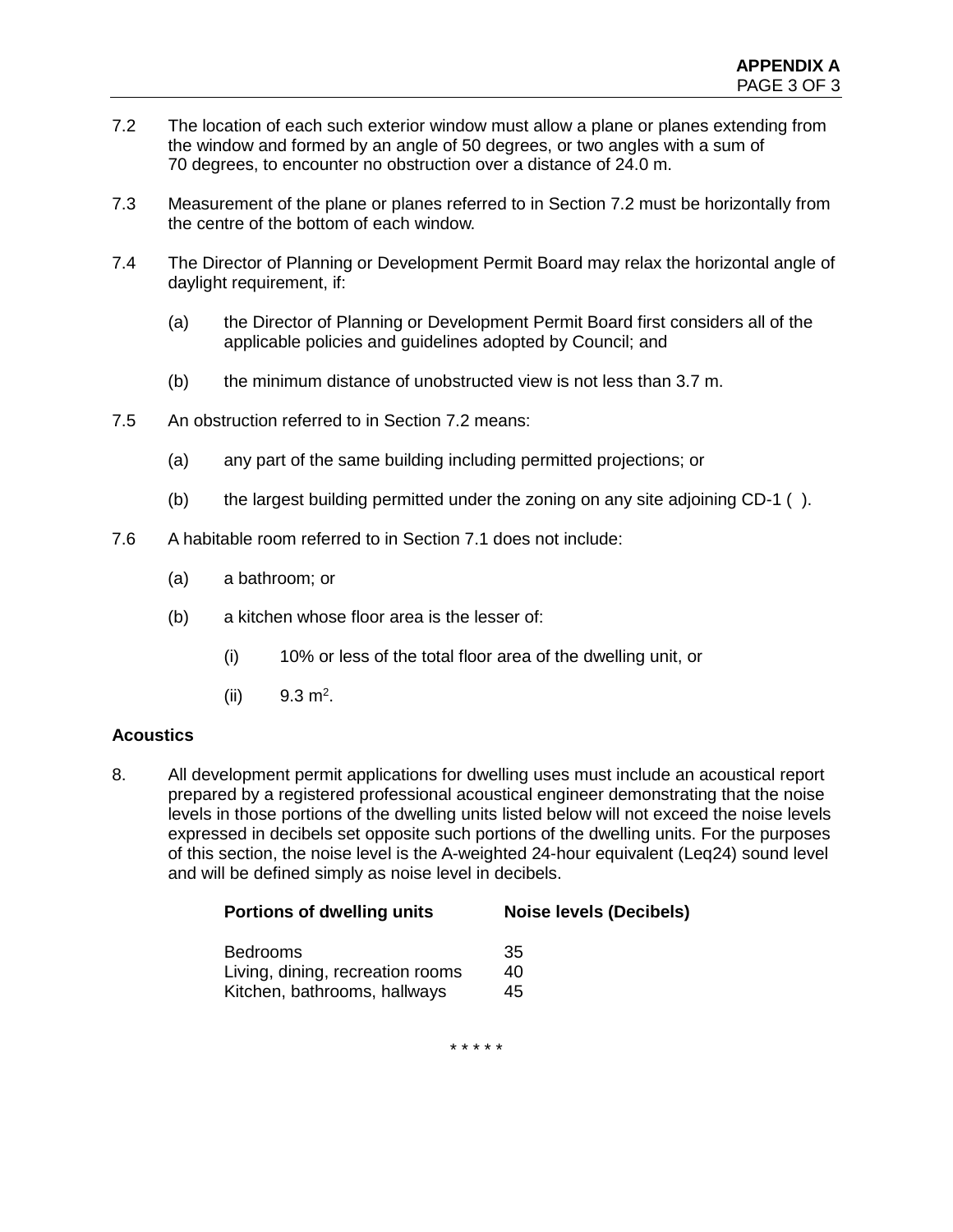### **7929-7949 Cambie Street CONDITIONS OF APPROVAL**

*Note: If the application is referred to a Public Hearing, these Conditions of Approval will be referenced in the Summary and Recommendations included in the hearing agenda package. Any changes to the conditions approved by Council will be contained in its decision. Applicants are advised to consult the hearing minutes for any changes or additions to these conditions.*

# **PART 1: CONDITIONS OF APPROVAL OF FORM OF DEVELOPMENT**

*Note: Consideration by Council at the Public Hearing of the proposed form of development is in reference to plans prepared by Gud Group, received January 7, 2021 and provides that the Director of Planning may allow minor alterations to this form of development when considering the detailed scheme of development submitted with the development application.* 

THAT, prior to approval by Council of the form of development, the applicant shall obtain approval of a development application by the Director of Planning who shall have particular regard to the following:

# **Urban Design**

- 1.1 Design development to reduce the overall building massing to better relate to the adjacent properties by providing 2.4 m (8 ft.) shoulder setback on all sides above level 4.
- 1.2 Design development to ensure a gentle transition to the property to the south through side yard landscaping free of above-grade structures.

Note to Applicant: The side yard is intended as a landscaped open buffer to the neighbouring property, free of above-grade development such as protruding underground parking, parking ramp cover. Suggested strategies include integrating the exit route into the building, deleting the parking ramp cover, setting back the outdoor seating area at front entry not encroaching into the side yard.

1.3 Design development to mitigate overlook onto adjacent developments.

Note to Applicant: Suggested strategies include landscaped buffers or planters along the perimeter of decks and balconies.

1.4 Design development to reinforce the individual character of the ground residential units.

Note to Applicant: Elements that can distinguish these units include street-facing entries that lead to the principal living space (sliding doors, often leading to bedrooms are not supported); entry canopies, signs and lighting. This will aid in maintaining the neighbourhood's character while enriching the pedestrian experience.

1.5 Design development to enhance the pedestrian interface by reducing the visual impact of blank walls and increasing the visibility of the main entry lobby.

Note to Applicant: Continuous blank retaining walls, particularly along the front yard at accessible ramp, should be minimized. Strategies include terracing; applying high-quality materials; landscaping. See Landscape Design condition 1.13.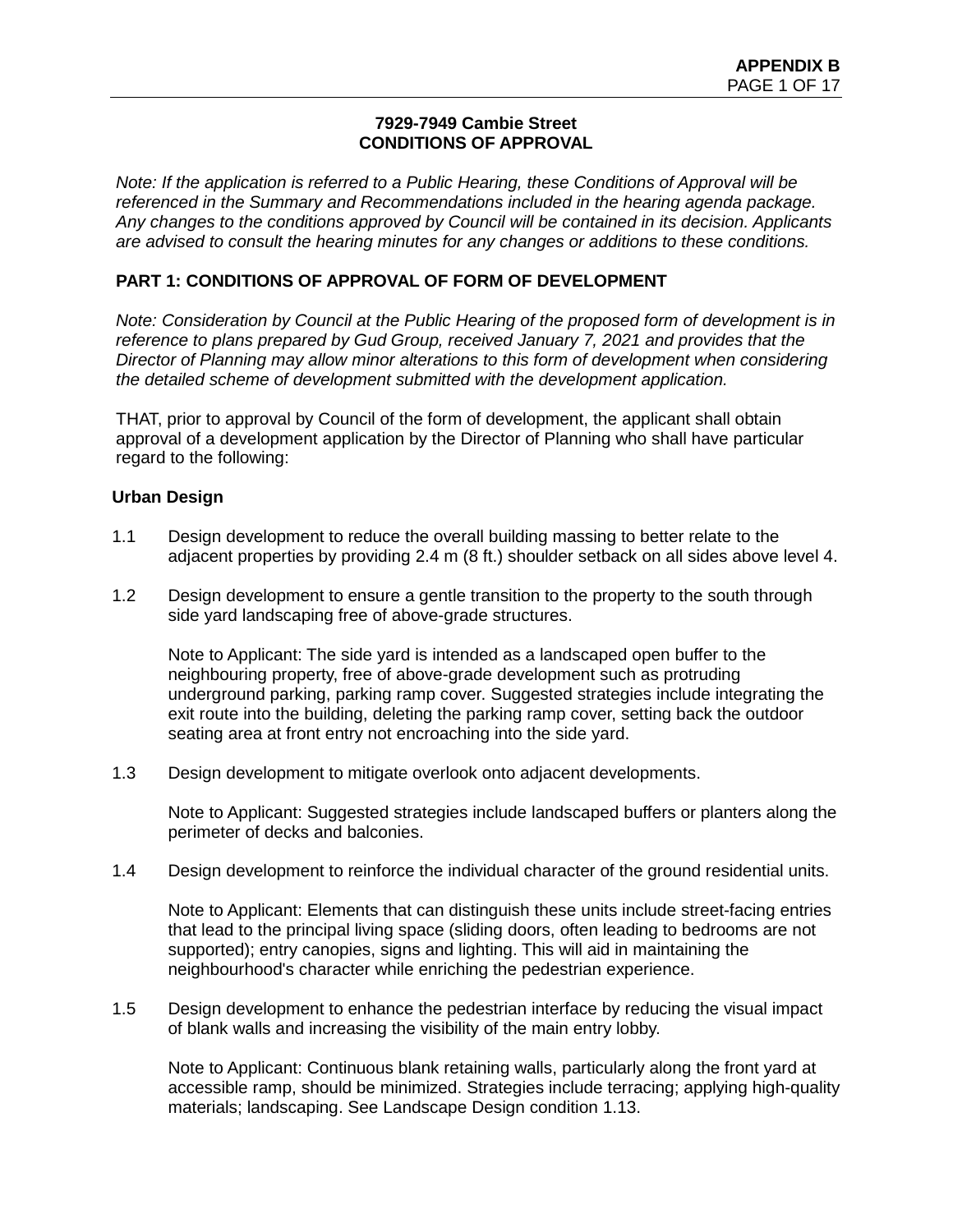1.6 Design development to improve the functionality of open space adjacent the padmounted transformer (PMT).

Note to Applicant: This area should be considered as extra outdoor amenity. Suggested strategies include defining an access to the lane and incorporating seating benches and landscape furniture.

- 1.7 Design development to introduce children's outdoor play area in keeping with the High-Density Housing for Families with Children Guidelines. See Landscape Design condition 1.15 (a).
- 1.8 Design development to meet the green roof requirements of the Roof-Mounted Energy Technology and Green Roofs Administrative Bulletin.

Note to Applicant: It should be noted on the architectural and landscape plans the type of green roof proposed including the percentage. Refer to: [https://bylaws.vancouver.ca/bulletin/bulletin-roof-mounted-energy-technologies](https://bylaws.vancouver.ca/bulletin/bulletin-roof-mounted-energy-technologies-andgreen-roofs.pdf)[andgreen-roofs.pdf](https://bylaws.vancouver.ca/bulletin/bulletin-roof-mounted-energy-technologies-andgreen-roofs.pdf) See Landscape Design condition 1.15(c).

1.9 Provision to maintain or improve the high quality design of the façade.

Note to Applicant: At time of development permit, drawings are expected to demonstrate constructability and the materiality of the proposed façade treatment.

1.10 Identification on the architectural and landscape drawings of any built features intended to create a bird friendly design.

Note to Applicant: Refer to the Bird Friendly Design Guidelines for examples of built features that may be applicable, and provide a design rationale for the features noted. For more information, see the guidelines at http://former.vancouver.ca/commsvcs/guidelines/B021.pdf.

### **Crime Prevention through Environmental Design (CPTED)**

- 1.11 Design development to respond to CPTED principles, having particular regard for:
	- (a) Theft in the underground parking;
	- (b) Residential break and enter;
	- (c) Mail theft; and
	- (d) Mischief in alcoves and vandalism, such as graffiti.

#### **Landscape Design**

- 1.12 Design development to confirm viability of the tree strategy by the following:
	- (a) Provide Letters of Consent from adjoining property owners north and south of the development site for the transplanting of shared ownership trees;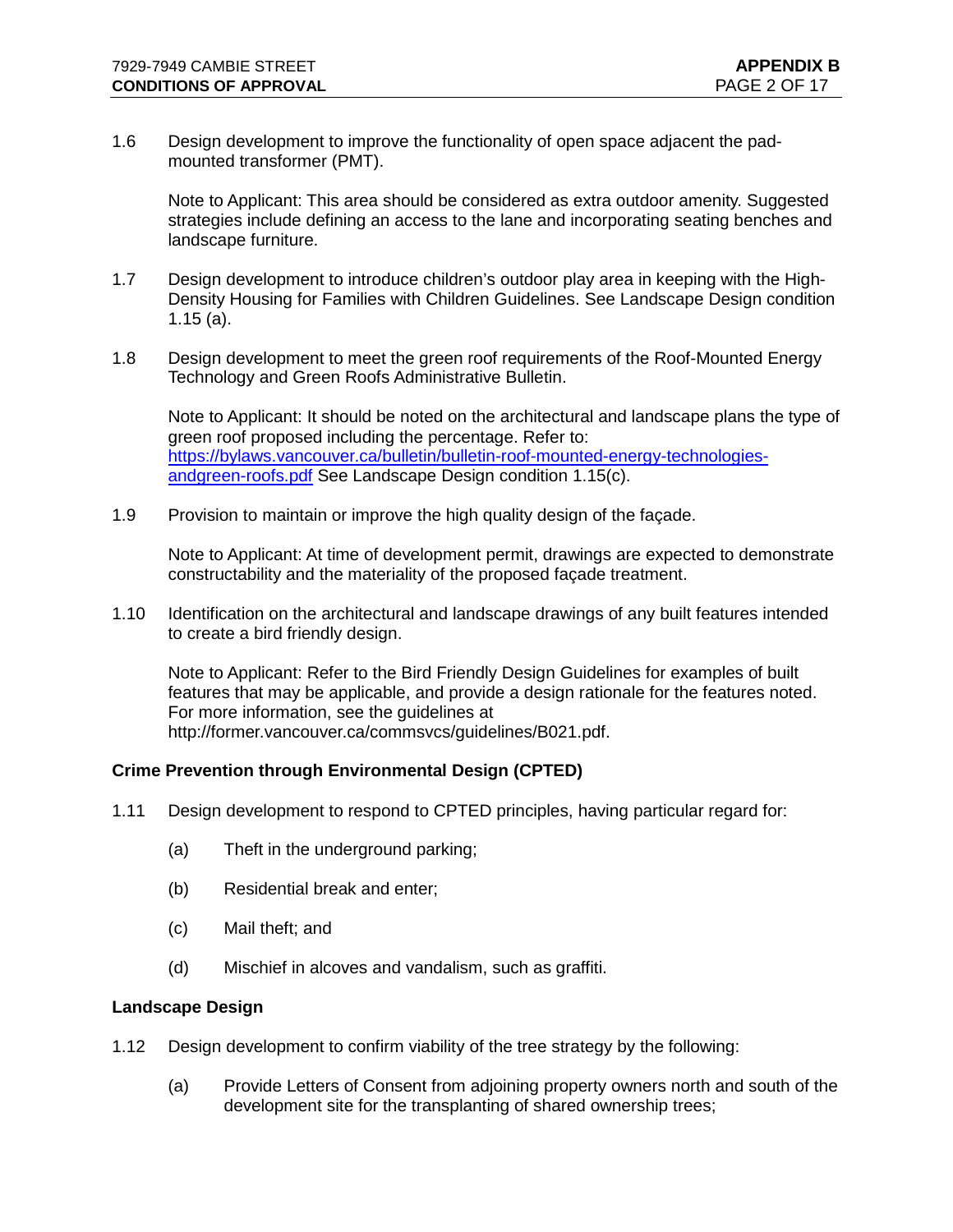(b) Provide additional arboricultural assurance that the transplanting of trees will be successful, in a revised arborist report. The revised arborist report should add a section that explains the risks and what the mitigation measures would be if they fail.

Note to Applicant: If adjacent property owners do not agree with the tree strategy, then an alternate design will be required, which retains and protects the trees. Note that additional conditions may follow receipt of complete information.

1.13 Design development to enhance the public realm interface at the Cambie Street frontage, by providing increased landscape buffering from the busy street and minimized exposed walls for improved streetscape.

Note to Applicant: See Urban Design condition 1.5.

1.14 Design development to provide additional privacy and buffering to the north and south adjacent properties by the addition of more significant planting beds, of minimum two rows of woody evergreen shrubs along property line and minimized exposed walls.

Note to Applicant: See Urban Design conditions 1.2 and 1.3.

- 1.15 Design development to expand programming to the common outdoor amenity rooftop by the following:
	- (a) Provide a Child Play Area to comply with the High-Density Housing for Families with Children Guidelines. See Urban Design condition 1.7
	- (b) Provide other varied opportunities for informal seating and social gathering.
	- (c) Add more substantial planting, including some trees, to comply with the Roof-Mounted Energy Technology and Green Roofs Administrative Bulletin. See Urban Design condition 1.8.
- 1.16 Design development to improve the sustainability strategy, by the following:
	- (a) Add substantially more landscape around all entry areas, to accent and soften them.
	- (b) Add vines to any blank wall facades, ensuring the vine support is sturdy and low maintenance (avoid high maintenance modular "green wall" systems).
	- (c) Add planters with overarching shrubs to common upper level decks, to be visually accessible from below, softening the edges and consisting of woody evergreen plant material for year-round presence.
	- (d) Delete water feature at the front entry courtyard and replace with a more sustainable soft landscape or stormwater friendly feature.
	- (e) Add edible plants, which can be used as ornamentals as part of the landscape design.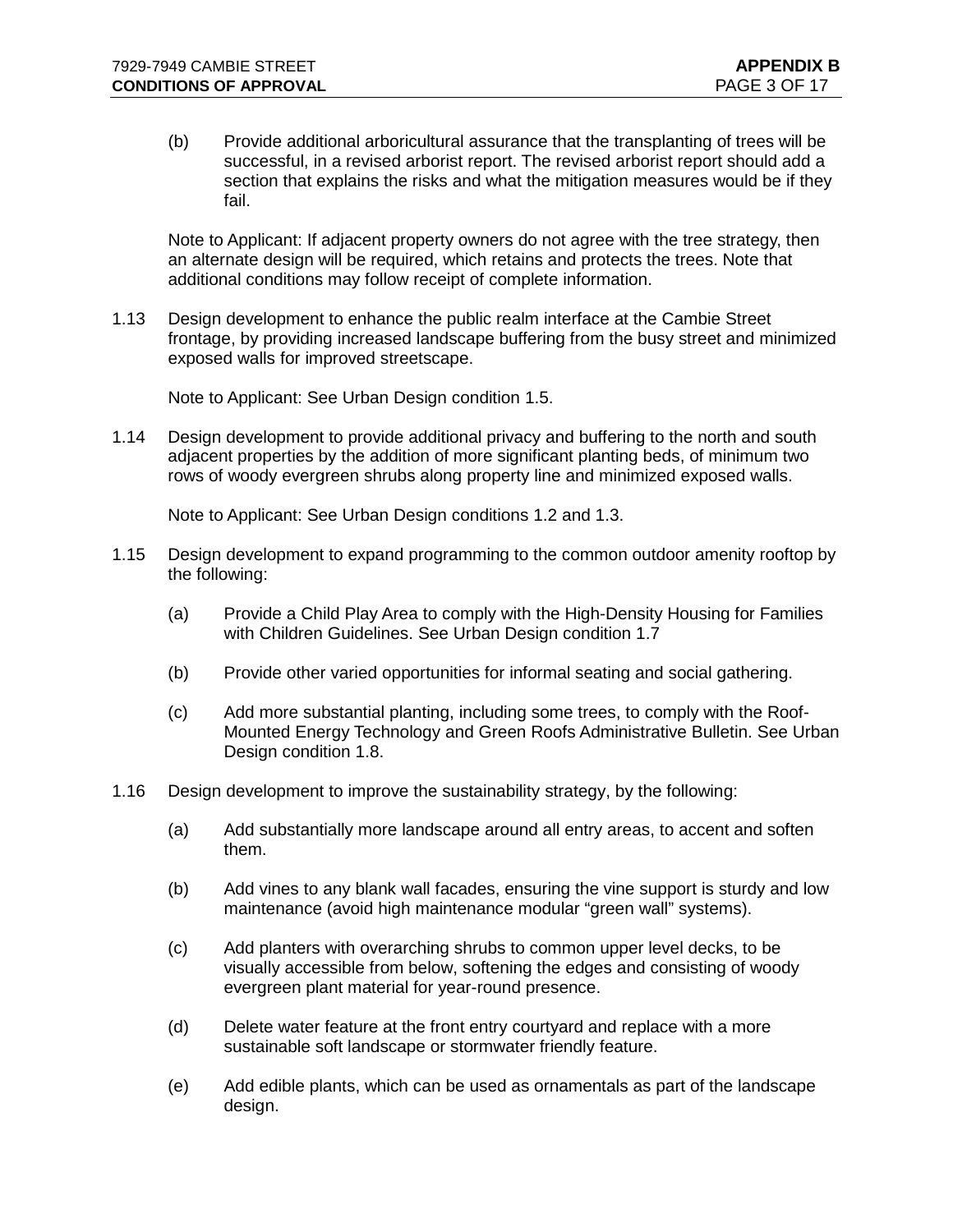- 1.17 Design development to ensure the intended landscape design is carried into the future by adequate maintenance, as follows:
	- (a) Provide common maintenance access to all planted common areas.
	- (b) Provide a high efficiency irrigation system for all planted areas.
- 1.18 Design development to locate, integrate and fully screen parking garage vents in a manner which minimizes their impact on the architectural expression and the project's open space and public realm.
- 1.19 Design development to the Integrated Rainwater Management Strategy to explore opportunities for onsite rain water infiltration and soil absorption, as follows:
	- maximize natural landscape best management practices;
	- minimize the necessity for hidden mechanical water storage;
	- increase the amount of planting to the rooftop areas, where possible;
	- consider linear infiltration bio-swales along property lines, at lower site areas;
	- use permeable paving;
	- employ treatment chain systems (gravity fed, wherever possible); and
	- use grading methods to direct water to soil and storage areas.

Note to Applicant: Refer to the City of Vancouver Integrated Rainwater Management Plan (I.R.M.P), Vol.1 & 2 for further information. A consulting engineer (subject matter expert) will need to be engaged and early phase soil analysis will be needed. Further comments may be outstanding at the development permit stage.

- 1.20 Provision of plans, plan details and documentation/calculations that support integrated rainwater management, including absorbent landscapes, soil volumes and detention systems, as follows:
	- detailed storm water report with calculations describing how the various best management practices contribute to the quality and quantity targets;
	- a separate soil volume overlay plan with schematic grading indicating intent to direct rainwater to infiltration zones; and
	- an overlay plan that shows amount and ratio of vegetative cover (green roof), permeable/impermeable hardscaping and notations describing the storage location of rainwater falling on each surface, including roofs.

Note to Applicant: The sustainable summary water balance calculations assume soil volumes are capable of receiving rainwater are only valid if water is directed from hard surfaces to infiltration zones.

- 1.21 Provision of coordination between the Landscape Plan and the architectural Site Plan, for most updated information;
- 1.22 Provision of complete information, such as references on the Roof Deck Plan, confirming all landscape elements;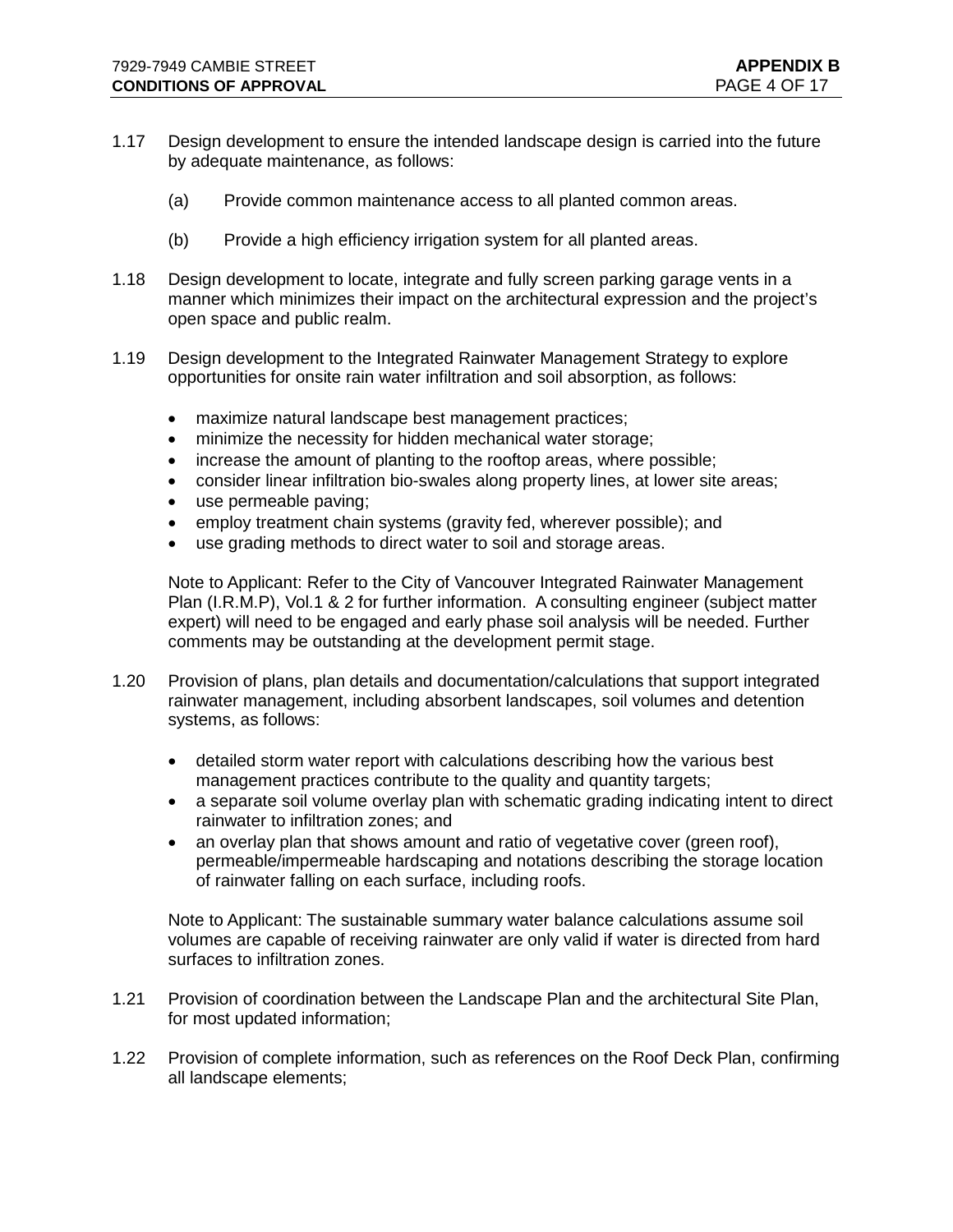#### 1.23 Provision of a detailed Landscape Plan illustrating soft and hard landscaping;

Note to Applicant:The plans should be at 1/8": 1 ft. scale minimum. The Plant list should include the common and botanical name, size and quantity of all existing/ proposed plant material. Plant material should be clearly illustrated on the Plan and keyed to the Plant List. The landscape plan should include the public realm treatment (to the curb) and all existing or proposed street trees, adjoining walkways, surface materials, PMT/Vista transformers and public utilities such as lamp posts, hydro poles, fire hydrants.

1.24 Provision of detailed architectural and landscape cross sections (minimum  $\frac{1}{4}$  in. scale) through common open spaces, semi-private patio areas and the public realm;

Note to Applicant: The sections should illustrate, the slab design and location, the soil profile, tree root ball, tree canopy and any associated landscaping. For private patios and amenity areas, illustrate and dimension planters on slab, planter sizes (inside dimension), soil, root ball, retaining walls, steps, patios and portions of the adjacent building, such as residential units or amenity rooms.

1.25 Provision of a "Tree Management Plan";

Note to Applicant: It is preferred that the arborist tree management plan become the primary document for tree removal/ protection related matters.

1.26 Provision of an arborist "letter of undertaking" to include signatures by the owner, contractor and arborist;

Note to Applicant: The signatures confirm that all parties are aware of the roles and responsibilities and that the project is on track to satisfy the steps and recommendations outlined by the arborist. For example, advanced planning will be needed to ensure that certain works, such as site supervision checkpoints, are coordinated.

- 1.27 Provision of a Letter of Consent for the proposed removal or relocation of adjacent property hedge;
- 1.28 Coordination for the provision of new street trees and proposed City owned tree removals adjacent to the development site, where applicable;

Note to Applicant: New street trees to be shown and confirmed on the development permit plans. Contact Engineering (604.871.6131) to confirm tree planting locations and Park Board (604.257.8587) for tree species selection and planting requirements. Provide a notation on the plan as follows, "*Final spacing, quantity and tree species to the satisfaction of the General Manager of Engineering Services. New trees must be of good standard, minimum 6cm caliper, and installed with approved root barriers, tree guards and appropriate soil. Root barriers shall be 8 feet long and 18 inches deep. Planting depth of root ball must be below sidewalk grade. Call Park Board for inspection after tree planting completion*".

1.29 Provision of an outdoor Lighting Plan.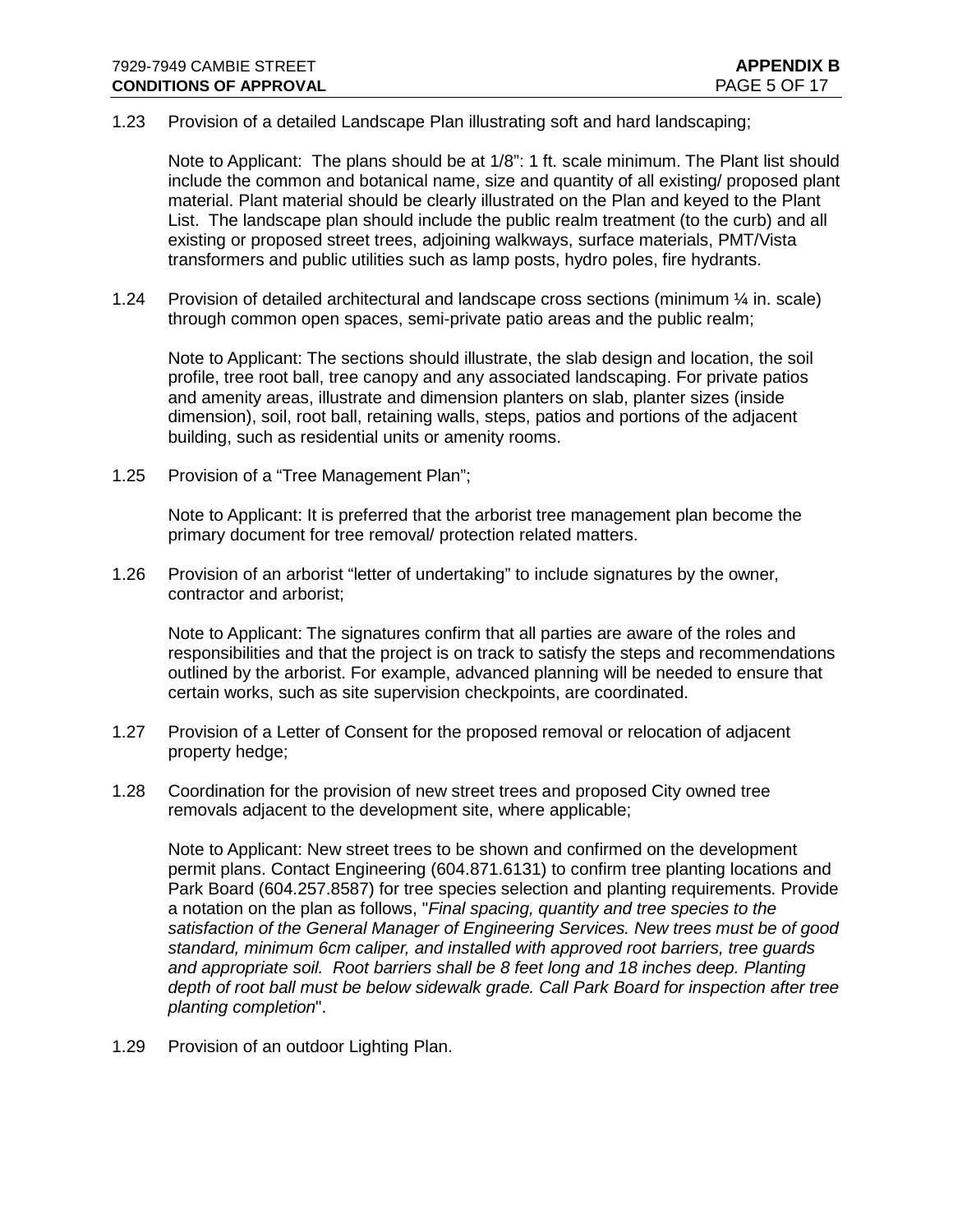### **Sustainability**

1.30 All new buildings in the development will meet the requirements of the *Green Buildings Policy for Rezonings* (amended May 2, 2018), including all requirements for Near Zero Emissions Buildings (i.e. Passive House certified or alternate near zero emissions standard approved by the Director of Sustainability), or Low Emissions Green Buildings. The requirements for Low Emissions Green Buildings are summarized at <http://guidelines.vancouver.ca/G015.pdf>

Note to Applicant: The applicant will be required to demonstrate that the development is on track to achieve the above requirements at each stage of permit. For more detail on the above requirements and what must be submitted at each stage, refer to the most recent bulletin *Green Buildings Policy for Rezonings – Process and Requirements* (amended April 28, 2017 or later).

1.31 Identification on the plans and elevations of any built elements contributing to the building's sustainability performance in achieving the requirements as dictated by the *Green Buildings Policy for Rezonings* and explore further strategies to improve green building performance and identify significant thermal bridges and their resolution on design drawings.

Note to Applicant: Additional strategies could include but are not limited to utilizing solar shading devices and green roof technologies.

### **Engineering**

1.32 Confirmation of whether the proposed development impacts the Major Road Network (MRN), as defined under the South Coast British Columbia Transportation Authority Act [\(https://www.translink.ca/plans-and-projects/projects/major-road-network\)](https://www.translink.ca/plans-and-projects/projects/major-road-network). In the event it is confirmed the proposed development impacts the MRN, a Construction Management Plan shall be submitted directly to Translink with a copy of the correspondence provided to the City of Vancouver.

Note to Applicant: The City of Vancouver and Translink have authority over the MRN as it relates to carrying out construction works on a City Street that is designated as a MRN.

1.33 Water Sustainability Act: Construction dewatering is a Water Use Purpose under the Water Sustainability Act requiring a provincial Approval or License. Applications for provincial Approvals or Licenses can be completed online. The application will be received and accepted into the province's online system, and the provincial authorizations team strives for 140 days to get the approval to the applicant. The approval holder must be able to produce their approval on site so that it may be shown to a government official upon request. Dewatering before this approval is granted is not in compliance with the provincial Water Sustainability Act. Provide a letter confirming acknowledgement of the condition.

For more information: [https://www2.gov.bc.ca/gov/content/environment/air-land](https://www2.gov.bc.ca/gov/content/environment/air-land-water/water/water-licensing-rights/water-licences-approvals)[water/water/water-licensing-rights/water-licences-approvals](https://www2.gov.bc.ca/gov/content/environment/air-land-water/water/water-licensing-rights/water-licences-approvals)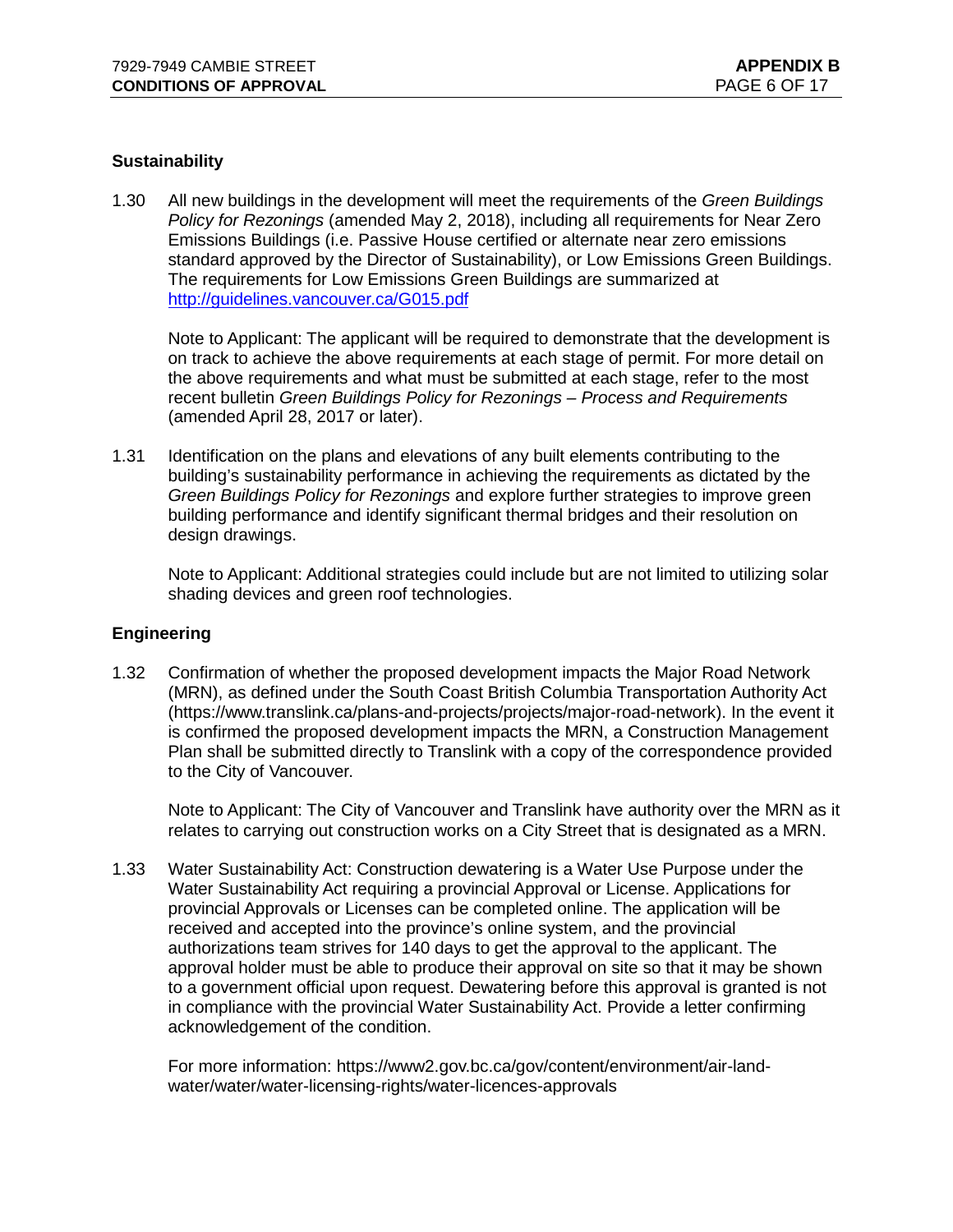- 1.34 Provision of any gas service to connect directly to the building without any portion of the service connection above grade within the road right of way.
- 1.35 Provision of construction details to determine ability to meet municipal design standards for shotcrete removal (Street Restoration Manual section 02596 and Encroachment Bylaw (#4243) section 3A) and access around existing and future utilities adjacent to the development site. Current construction practices regarding shotcrete shoring removals have put City utilities at risk during removal of encroaching portions of the shoring systems. Detailed confirmations of these commitments will be sought at the building permit stage with final design achievements certified and confirmed with survey and photographic evidence of removals and protection of adjacent utilities prior to building occupancy. Provision of written acknowledgement of this condition is required. Please contact Engineering Services for details.
- 1.36 The owner or representative is advised to contact Engineering to acquire the project's permissible street use. Prepare a mitigation plan to minimize street use during excavation & construction (i.e. consideration to the building design or sourcing adjacent private property to construct from) and be aware that a minimum 60 days lead time for any major crane erection / removal or slab pour that requires additional street use beyond the already identified project street use permissions.
- 1.37 Design development to improve access and design of bicycle parking and comply with the Bicycle Parking Design Supplement.
	- (a) Provision of an alcove for the bike room access off the vehicle parking ramp and maneuvering aisle.
	- (b) Provision of bicycle storage rooms to accommodate a maximum of 40 bicycles.

Note to Applicant: This number may be increased to 120 if the room is compartmentalized and providing independent access to each section within the bicycle storage room.

- (c) Provision of automatic door openers for all doors providing access to Class A bicycle storage.
- (d) Provision of a 1.5 m access aisle in front of oversized bicycle spaces.
- (e) Provision of a direct access door to be provided for the bicycle storage rooms.

Note to Applicant: Refer to the bicycle storage room located on level P1.

(f) Provision of manufacturers specifications for stacked bicycle racks including dimensions, vertical and aisle clearances.

Note to Applicant: Racks must be usable for all ages and abilities.

- (g) Provision of 1.8 m stall length and 0.6 m width for the Class B bicycle parking.
- 1.38 Design Development to improve access and design of loading spaces and comply with the Parking and Loading Design Supplement.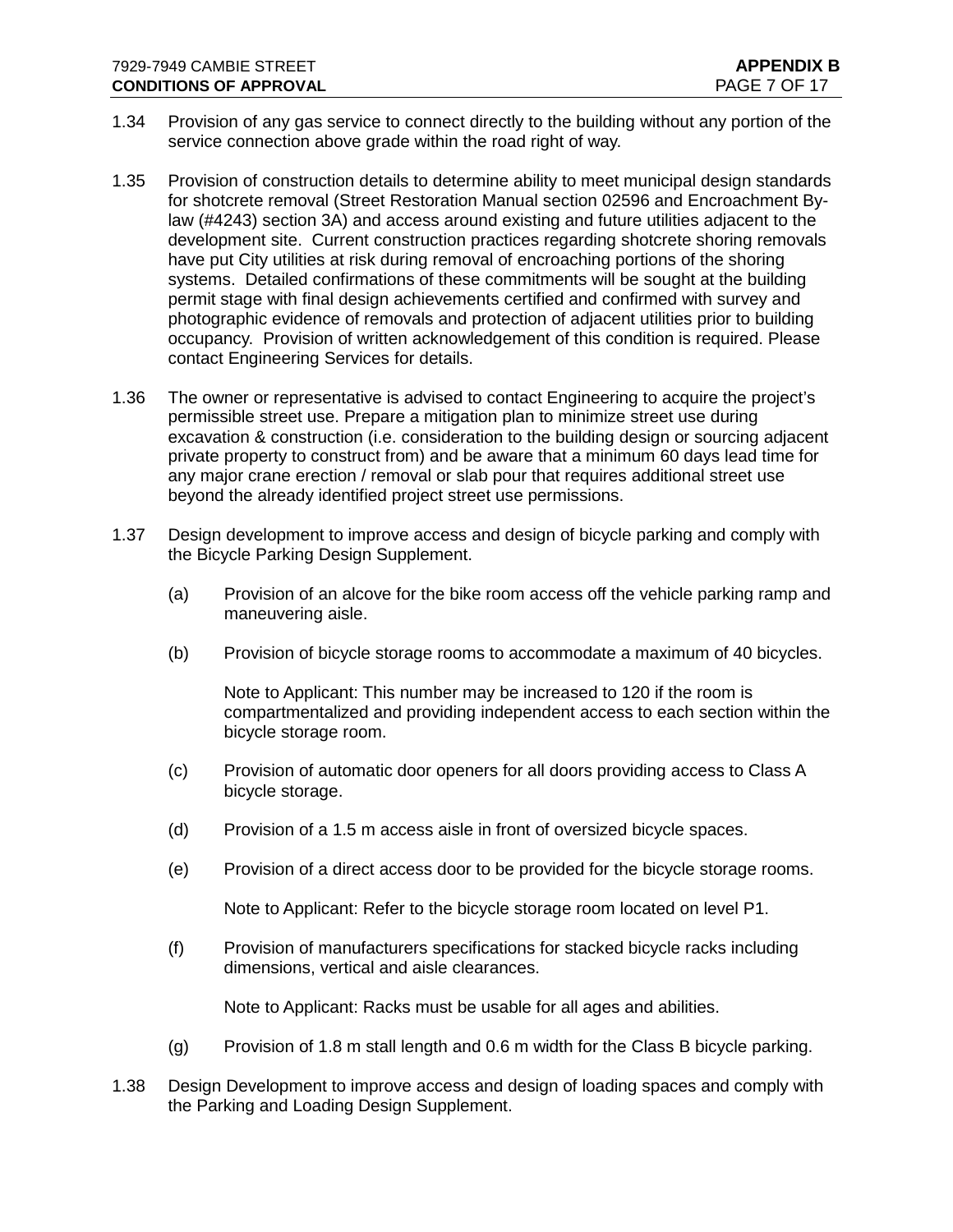(a) Provision of the Class A loading space to be provided at grade off of the lane.

Note to Applicant: Consider providing the Class A loading space in a parallel layby off of the lane.

- (b) Provision of convenient, internal, stair-free loading access to/from all site uses.
- (c) Provision of secure residential parking. The visitor parking to be located in front of the residential overhead gate.
- 1.39 Design Development to improve the parkade layout and access design and comply with the Parking and Loading Design Supplement to the satisfaction of the General Manager of Engineering Services, including the following:
	- (a) Provision of improved two-way flow for vehicles on the ramp and in the parking areas.
		- (i) Provision of two 21 ft. 8 in. width knock-out panels giving access to the future parkades on the adjoining properties at 506 West 63rd Avenue (Lot 1, Centre Portion of District Lot 323, Plan 9707) and 7969 Cambie Street (Lot 4, Centre Portion of District Lot 323, Plan 9707).
		- (ii) Provision of parabolic mirrors at the bottom of the main ramp, and mirrors at the top and bottom of the internal ramps to improve visibility and sightlines.
	- (b) Modification of grades on the ramp and in parking areas.
		- (i) Ramp slopes must not exceed 10% for the first 20 ft. from the (property line/back of sidewalk).
		- (ii) Ramp slopes must not exceed 12.5% after the first 20' from the (property line/back of sidewalk). 15% slopes may be acceptable if a 7.5% to 10% transition ramp is provided at the bottom for at least 4 m in length.
		- (iii) Ramps which have a 15% slope and are exposed to the weather must be heated.
	- (c) Provision of minimum 2.6 m (8 ft. 6 in.) stall width for small car spaces adjacent to walls.

Note to Applicant: Refer to parking space number 17.

- (d) Provide a wheel-stop for parking space number 10.
- 1.40 The following information is required for drawing submission at the development permit stage to facilitate a complete Transportation review:
	- (a) All types of parking and loading spaces individually numbered, dimensioned, and labelled on the drawings.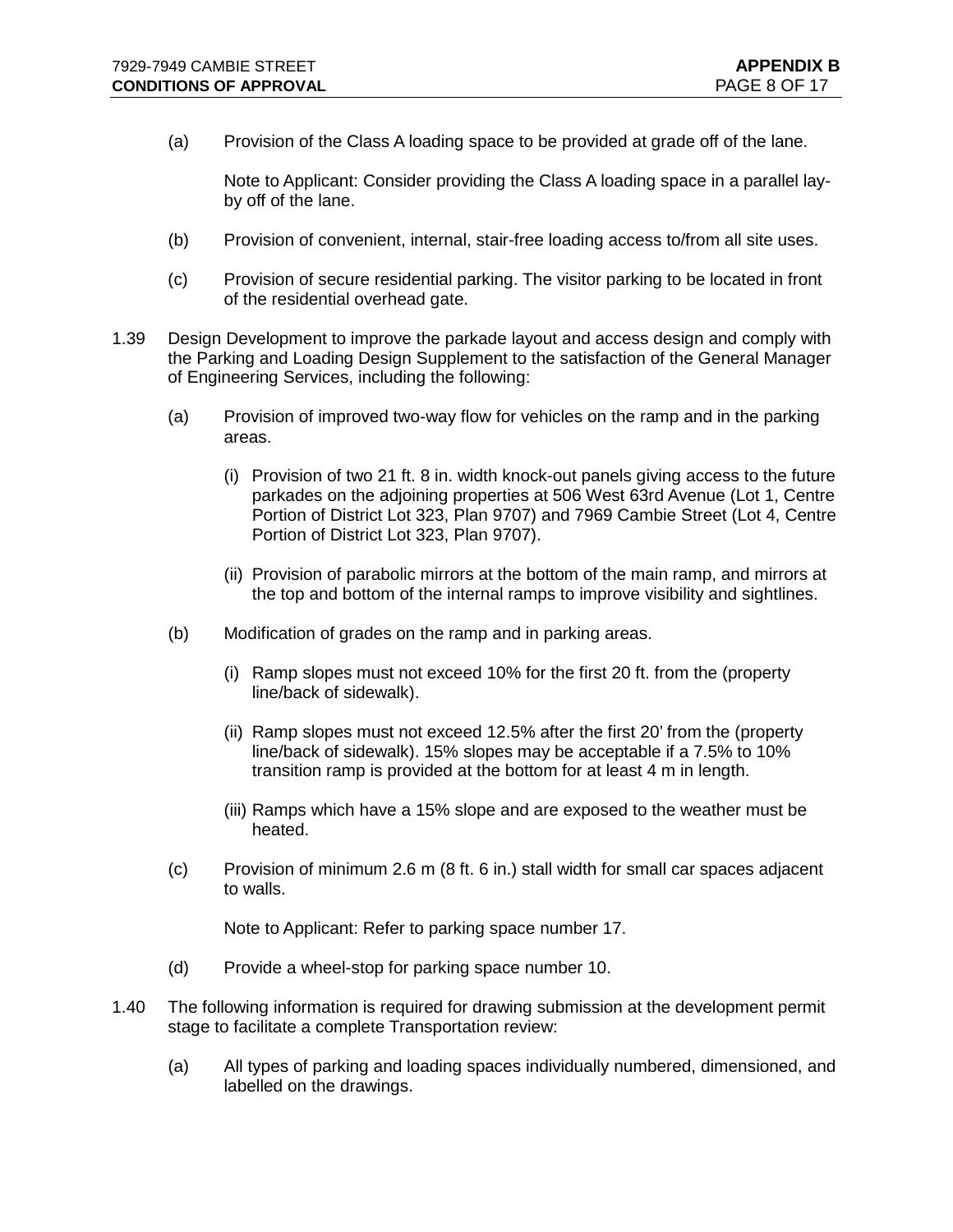- (b) Dimension of column encroachments into parking stalls.
- (c) Show all columns in the parking layouts.
- (d) Dimensions of additional setbacks for parking spaces due to columns and walls.
- (e) Dimensions of manoeuver aisles and the drive aisles at the parkade entrance and all gates.
- (f) Section drawings showing elevations and minimum vertical clearances for parking levels, loading bays, ramps, and security gates. These clearances must consider mechanical projections and built obstructions.
- (g) Areas of minimum vertical clearances labelled on parking levels.
- (h) Design elevations on both sides of the ramps and drive aisles at all breakpoints, loading bays, disability spaces, and at all entrances. The slope and length of the ramped sections at all breakpoints to be shown on the submitted drawings.
- (i) Indicate the stair-free access route from the Class A bicycle spaces to reach the outside.
- (j) The location of all poles and guy wires to be shown on the site plan.
- 1.41 Prior to Development Permit, provide a Final Hydrogeological Study which meets the requirements of the Groundwater Management Bulletin [\(https://bylaws.vancouver.ca/bulletin/bulletin-groundwater-management.pdf\)](https://bylaws.vancouver.ca/bulletin/bulletin-groundwater-management.pdf);

Note to Applicant: Should the groundwater management plan submitted in the Final Hydrogeological Study propose any groundwater discharge to the City drainage system, approval will be contingent on further City review prior to development permit;

- 1.42 Construction-related discharge to the sewer must be measured, and reported to the City. This monitoring must include daily average flow rates, and be submitted monthly to groundwater@vancouver.ca. A hold will be placed on the Building Permit; to lift the hold, provide an anticipated start date for excavation, and the contact details for the professional services that have been retained to conduct this monitoring, to groundwater@vancouver.ca.
- 1.43 Provision of a draft final Rainwater Management Plan (RWMP) which includes the following:
	- (a) Provide design specifics and details of all best management practices to support the design claim for meeting target requirements. Coordinate with the landscape architect on the details specific to the landscape portion, such as proposed growing medium depth.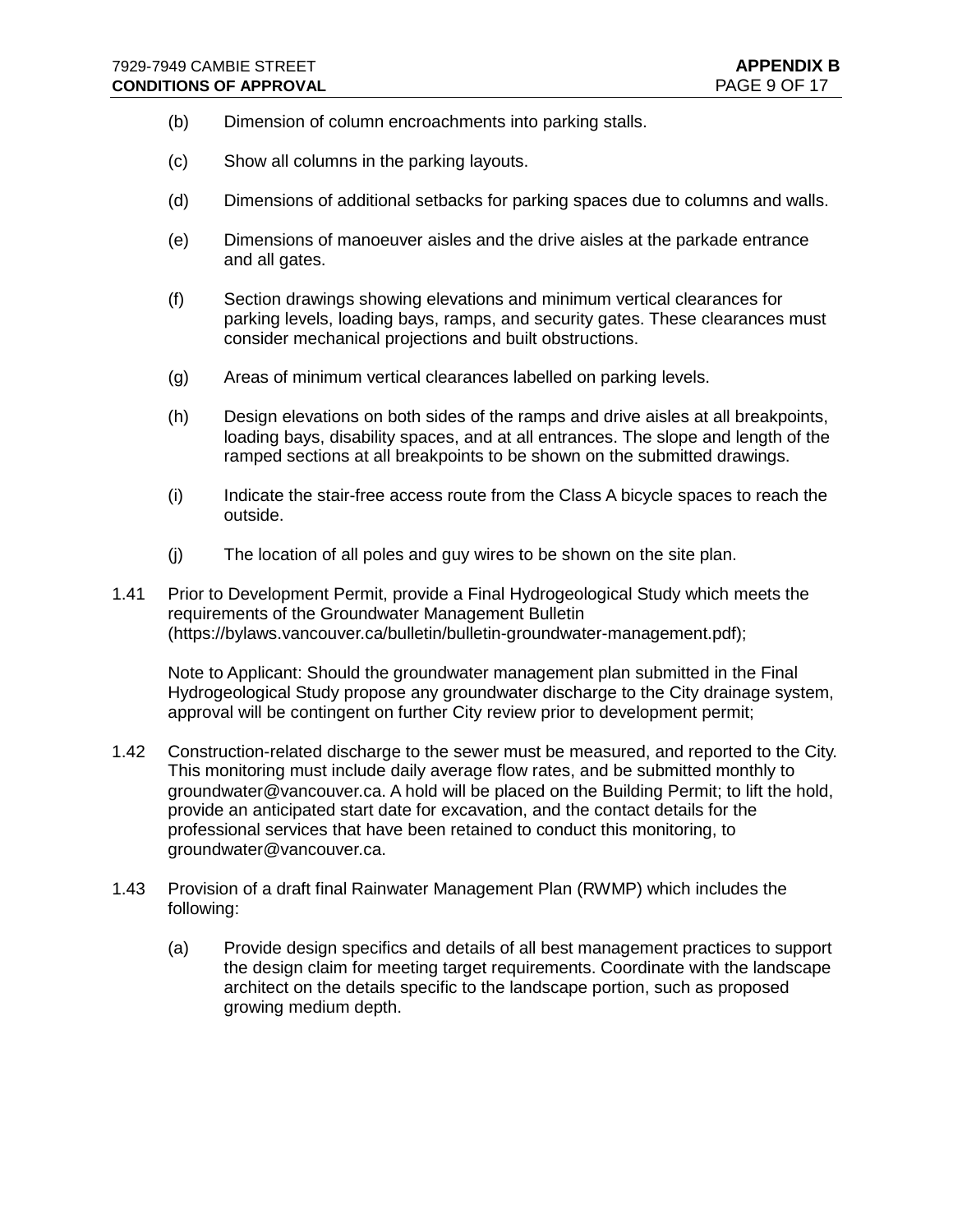(b) Provide summary of all the catchment areas in a tabular form, including the required capture and treatment, any direct capture and treatment achieved from adjacent surfaces, and storage capacities for that catchment. Catchments must be shown in a proposed site plan drawing or figure as part of the Preliminary Rainwater Management Plan Report.

Note to Applicant: 100 mm depth soil for the green roof would not provide adequate storage for up to the first 24 mm of rainfall. Design should be revised accordingly.

(c) Calculate the detention tank volume equal the greater of either the predevelopment peak flow storage volume or the amount of the 24 mm rainfall not captured in Tier 1 & Tier 2 practices.

Note to Applicant: The Appendix C – Storage Volume Calculation information is missing and has been moved to the beginning of Appendix B. Please revise this for future submissions.

(d) Peak flow calculations to use 1:5 year return period. Inlet time  $= 10$  minutes. Travel time to be estimated by applicant. Ensure that the pre-development calculation uses the 2014 IDF curve values and the post-development calculation uses the 2100 IDF curve values.

Note to Applicant: Include peak flow estimate in post development conditions for both with and without release rate controls.

- (e) Provide information on how the water quality requirement will be achieved on this site, as water quality treatment is required for the first 24 mm (~70% annual average rainfall) of all rainfall from the site that is not captured in Tier 1 or Tier 2 practices and 48 mm (~90% annual average rainfall) of treatment is required for high traffic areas. For the Development Permit submission, the following should be included for review for all proprietary devices:
	- (i) Product Name and Manufacturer/Supplier.
	- (ii) Total area and % Impervious being treated.
	- (iii) Treatment flow rate.
	- (iv) Supporting calculations to demonstrate adequate sizing system based on the contributing drainage area.
	- (v) Include discussion of the specified treatment device's % TSS removal efficiency certification by TAPE or ETV.
	- (vi) Location of device in drawing or figure in the report.

Note to Applicant: As it is acknowledged that not all design components are advanced fully at this stage, placeholders will be accepted in this resubmission with the expectation the final RWMP will include all relevant details.

Please contact the City of Vancouver's Rainwater Management Review group for any questions or concerns related to the conditions or comments prior to resubmission with the Development Permit application. A meeting may be scheduled upon request by contacting [rainwater@vancouver.ca.](mailto:rainwater@vancouver.ca)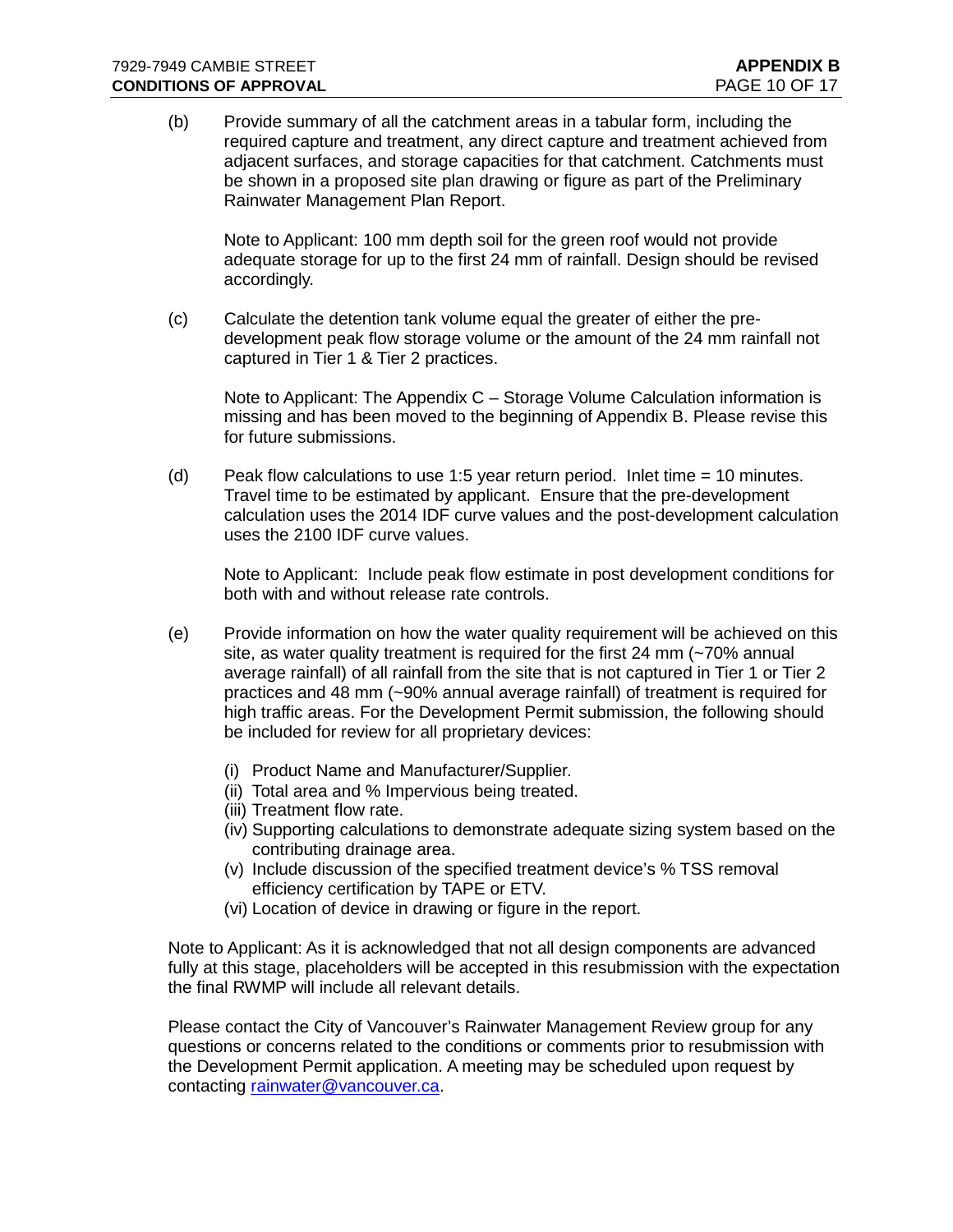- 1.44 Provision of a Rainwater Management Agreement to the satisfaction of the General Manager of Engineering Services and the Director of Legal Services registered prior to issuance of a Development Permit.
- 1.45 Provision of a final RWMP, which includes a written report, supporting calculations, computer models and drawings to the satisfaction of the General Manager of Engineering Services and the City Engineer prior to the issuance of any building permit.
- 1.46 Provision of a final Operations and Maintenance (O&M) Manual for the rainwater management system to be included as an appendix in the RWMP Legal Agreement, to the satisfaction of the General Manager of Engineering Services and the City Engineer prior to the issuance of any building permit.
- 1.47 Submission of a Key Plan to the City for review and approval prior to submission of any third party utility drawings is required. The review of third party utility service drawings will not be initiated until the Key Plan is defined and achieves the following objectives:
	- (a) The Key Plan shall meet the specifications in the City of Vancouver Engineering Design Manual Section 2.4.4 Key Plan [https://vancouver.ca/files/cov/engineering](https://vancouver.ca/files/cov/engineering-design-manual.PDF)[design-manual.PDF;](https://vancouver.ca/files/cov/engineering-design-manual.PDF)
	- (b) All third party service lines to the development is to be shown on the plan (e.g., BC Hydro, Telus, Shaw, etc.) and the applicant is to provide documented acceptance from the third party utilities prior to submitting to the City.

Note to Applicant: Use of street for temporary power (e.g., temporary pole, pole mounted transformer or ducting) is to be coordinated with the city well in advanced of construction. Requests will be reviewed on a case by case basis with justification provided substantiating need of street space against other alternatives. If street use for temporary power is not approved, alternate means of providing power will need to be proposed. An electrical permit will be required.

- 1.48 Garbage pick-up operations appear challenging. A confirmation letter from the waste hauler provider is required.
- 1.49 Existing wood pole in lane conflicts with access. Arrangements to the satisfaction of the General Manager of Engineering Services and the appropriate public utility companies for pole relocation are required, if the (driveway, loading bay, walkway, etc.) cannot be relocated.
- 1.50 Remove concrete entrance walkways, retaining walls, stairs and other structures from the City boulevard on Cambie Street.
- 1.51 Provide landscape drawings for proposed offsite works on City property.
- 1.52 Follow the Cambie Corridor streetscape guidelines.
- 1.53 The following statement is to be placed on the landscape plan: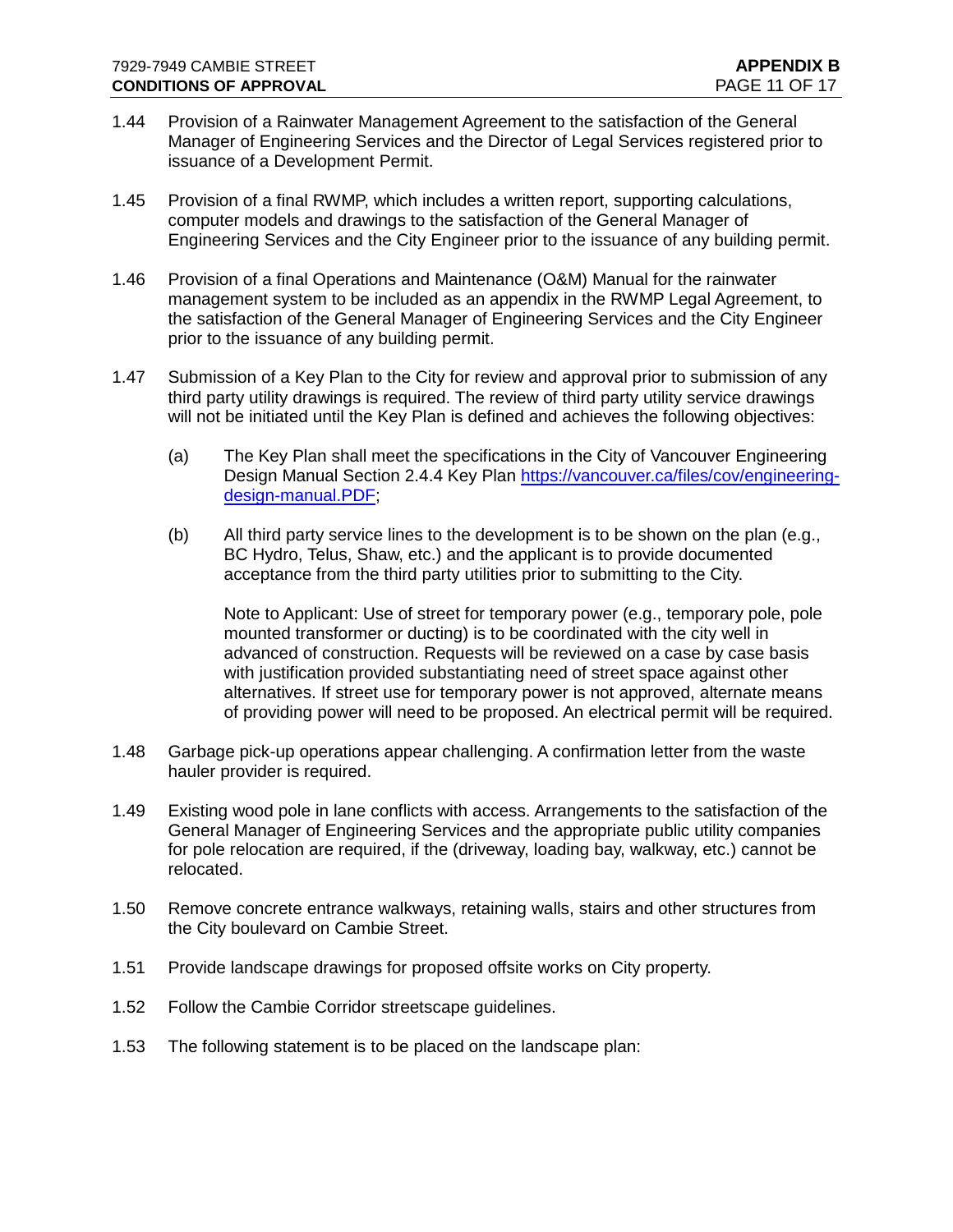"This plan is NOT FOR CONSTRUCTION and is to be submitted for review to Engineering Services a minimum of 8 weeks prior to the start of any construction proposed for public property. No work on public property may begin until such plans receive "For Construction" approval and related permits are issued. Please contact Engineering, Development and Major Projects and/or your Engineering, Building Site Inspector for details."

# **PART 2: CONDITIONS OF BY-LAW ENACTMENT**

THAT, prior to enactment of the CD-1 By-law, the registered owner shall on terms and conditions satisfactory to the Director of Legal Services, the General Manager of Planning, Urban Design and Sustainability, the General Manager of Engineering Services and the General Manager of Arts, Culture and Community Services, as necessary, and at the sole cost and expense of the owner/developer, make arrangements for the following:

# **Engineering**

- 2.1 Consolidation of Lots 2 and 3, Centre Portion of District Lot 323, Plan 9707 to create a single parcel.
- 2.2 Provision of arrangements (legal agreements) to secure access through the underground parking on this site for the underground parking within future developments on the adjacent properties at 506 West 63rd Avenue (Lot 1, Centre Portion of District Lot 323, Plan 9707) and 7969 Cambie Street (Lot 4, Centre Portion of District Lot 323, Plan 9707).
- 2.3 Provision of a Services Agreement to detail the on-site and off-site works and services necessary or incidental to the servicing of the rezoning site (collectively called the "Services") such that they are designed, constructed and installed at no cost to the City and all necessary street dedications and rights-of-way for the Services are provided all to the satisfaction of the General Manager of Engineering Services. No development permit for the rezoning site, or any portion thereof, or for any building or improvements thereon will be issued until the letter of credit, as security for the Services, is provided. The timing for the delivery of the Services shall be determined by the General Manager of Engineering Services in his sole discretion and holds shall be placed on such permits as deemed necessary in his sole discretion. Except as explicitly provided for in condition 2.4(a), the Services are not excess and/or extended services and the applicant is not entitled to a Latecomer Agreement.
	- (a) Provision of adequate water service to meet the fire flow demands of the project.
		- (i) Based on the confirmed Fire Underwriter's Survey Required Fire Flows and domestic flows submitted by R.F.Binnie & Associates Ltd. dated November 8, 2020, no water main upgrades are required to service the development.

Note to Applicant: The main servicing the proposed development is 150mm along Cambie Street. Should the development require water service connections larger than 150mm, the developer shall upsize the existing main to the satisfaction of the General Manager of Engineering Services. The developer is responsible for 100% of the cost of the upgrading.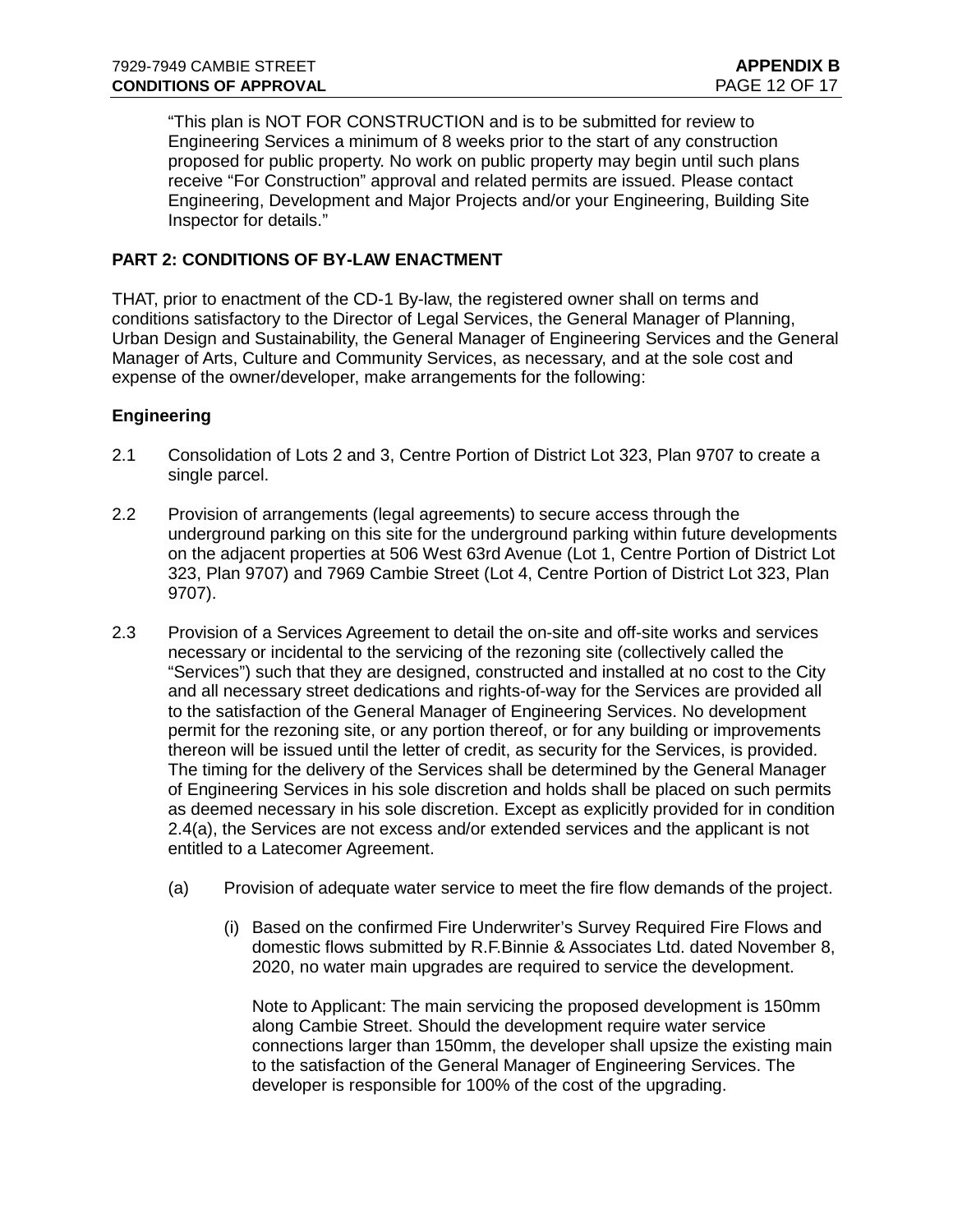Note to Applicant: Should the development's Fire Underwriter's Survey Required Fire Flow calculation change as the building design progresses, a resubmission to the City of Vancouver Waterworks Engineer is required for re-evaluation of the Water System.

- (b) Provision of adequate sewer (storm and sanitary) service to meet the demands of the project.
	- (i) Implementation of development(s) at 7929-7949 Cambie Street requires the following in order to improve combined sewer flow conditions.

Local Servicing Upgrade:

Separate 65 m of existing 200 mm COMB to 200 mm SAN and 250 mm STM on Cambie Street from MH\_421998 to MH\_408482.

Note to Applicant: The City may deliver the above upgrades as per the provisions under the Services Agreement at the applicant's cost.

The lengths and diameters of these improvements are approximate and subject to detailed design by Developer's Engineer.

Developer's Engineer to submit design brief, calculations and/or model, and design drawings to the City. All submittals including Issued for Construction (IFC) drawings are required to be reviewed and accepted by the City Engineer prior to building permit issuance.

The post-development 5-year flow rate discharged to the storm sewer shall be no greater than the 5-year pre-development flow rate. The predevelopment estimate shall utilize the 2014 IDF curves, whereas the postdevelopment estimate shall utilize the 2100 IDF curves to account for climate change.

Note to Applicant: Development to be serviced to the proposed 200 mm SAN and 250 mm STM sewers on Cambie Street.

Note to Applicant: This property is under the Provincial Well-Drilling Advisory Area, and subsurface flowing artesian conditions may exist.

(c) Provision for the construction of, or full funding for, future street improvements from the centerline of Cambie Street adjacent to the site including any transition areas to connect existing and new curb alignments. These improvements will generally include the following: new concrete curb and gutter, raised protected bike lane, concrete sidewalk, and improved street lighting and additional pedestrian scale lighting including adjustment to all existing infrastructure to accommodate the proposed street improvements.

Note to Applicant: City of Vancouver to provide approved Geometric design. All elements of the Geometric design must be constructed to meet City Standards including, but not limited to relocation of existing catch basins or installation of new catch basins where required to accommodate the geometric design.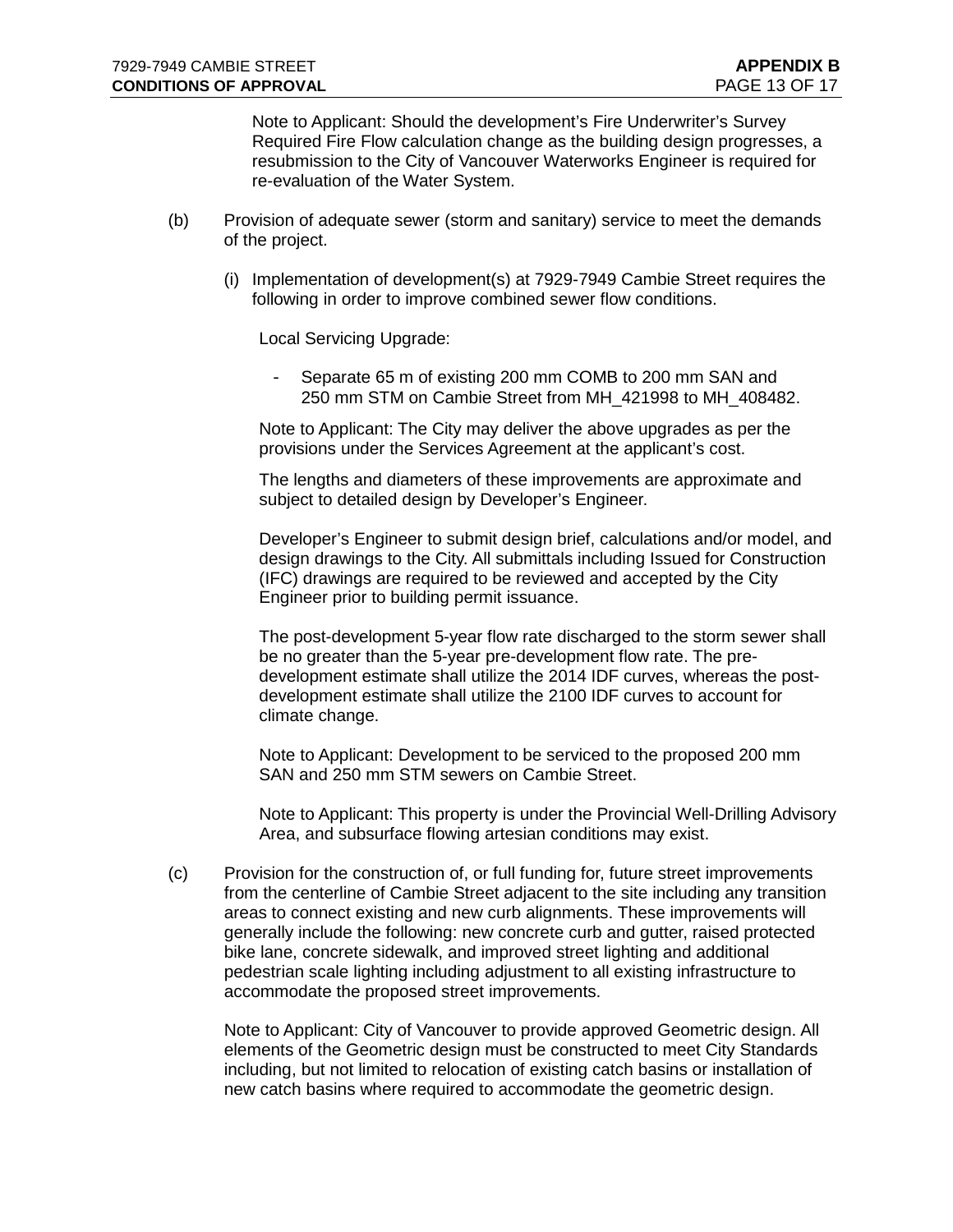- (d) Provision of upgraded street lighting (roadway and sidewalk) adjacent to the site to current City standards and IESNA recommendations.
- (e) Provision of new or replacement duct banks adjacent the development site that meet current City standards. Duct banks are to consist of electrical and communication ducts sized to meet City needs in a configuration acceptable by the General Manager of Engineering Services and in conformance with applicable electrical codes and regulations. A detailed design will be required prior to the start of any associated street work.

Note to Applicant: As-constructed documentation will be required that includes photographic and measured evidence of the installed number of conduits, their final locations and depths.

- (f) Provision of reconstruction of the laneway along the development site's frontage as per City "Higher Zoned Laneway" pavement structure including the installation of a new catch basin in the laneway.
- (g) Provision of lane lighting on standalone poles with underground ducts. The ducts must be connected to the existing City street lighting infrastructure. BC Hydro poles, where they exist, may be used to mount lane lights with overhead supply provided the applicant/applicant's consultant obtains written approval from BC Hydro.
- (h) Provision for the installation of parking regulatory signage on streets adjacent to the site to the satisfaction of the General Manager of Engineering Services.
- 2.4 Provision of one or more Latecomer Agreements to the satisfaction of the General Manager of Engineering Services and the Director of Legal Services for the following works, which constitute excess and/or extended services:
	- (a) Separate 65 m of existing 200 mm COMB per condition 2.3(b)

Note to Applicant: The benefiting area for these works is under review.

Note to applicant: An administrative recovery charge will be required from the applicant in order to settle the latecomer agreement. The amount, which will be commensurate with the costs incurred by the City to administer the latecomer scheme, will be provided by the City and specified in the latecomer agreement.

2.5 Provision of all third party utility services (e.g., BC Hydro, Telus and Shaw) to be underground. BC Hydro service to the site shall be primary.

Provision of written confirmation that all required electrical plants will be provided within private property.

Note to Applicant: BC Hydro System Vista, Vista switchgear, pad mounted transformers, low profile transformers and kiosks as well as telecommunications kiosks are to be located on private property with no reliance on public property for placement of these features.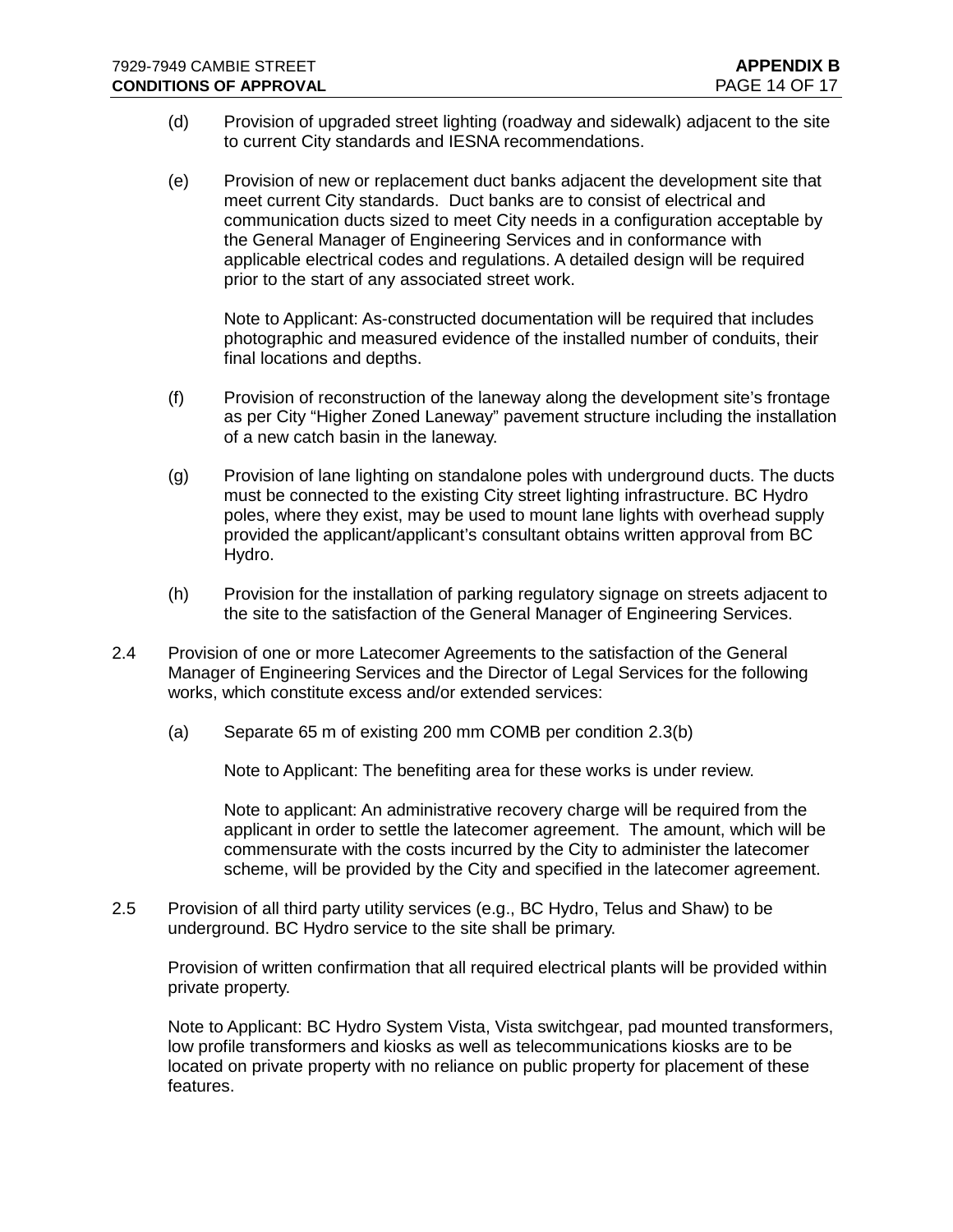For questions on this requirement, please contact Utilities Management Branch at 604- 829-9447 or at umb@vancouver.ca.

2.6 Parking, loading, bicycle, and passenger loading spaces must be provided and maintained in accordance with the requirements of the Vancouver Parking By-Law.

Note to Applicant: One Class A loading space is to be provided at grade off of the lane and 5% oversized and 10% bicycle lockers to be provided.

### **Housing**

- 2.7 If eligible tenants are identified to be residing on the site, the applicant will deliver a Tenant Relocation Plan to the satisfaction of the General Manager of Planning, Urban Design and Sustainability and enter into a Section 219 Covenant and/or such other agreements as the General Manager of Planning, Urban Design and Sustainability and the Director of Legal Services determine are necessary to require the applicant to:
	- (a) Provide a Tenant Relocation Plan to the satisfaction of the General Manager of Planning, Urban Design and Sustainability as per the *Tenant Relocation and Protection Policy* that is effective at the time of submission of the Development Permit Application.
	- (b) Provide a notarized declaration that demonstrates that each tenant has been given written notice of the intent to redevelop the property; that indicates the number of units occupied on the date of the notice; and includes copies of a letter addressed to each tenant summarizing the Tenant Relocation Plan offer and signed as received by each tenant.
	- (c) Provide an Interim Tenant Relocation Report to the satisfaction of the General Manager of Planning, Urban Design and Sustainability prior to issuance of the Demolition Permit. The Report must outline the names of any tenants who have ended their tenancy; the reason for its end (e.g. tenant decision or mutual agreement to end tenancy); the outcomes of their search for alternate accommodation (if assistance was requested by the tenant); the names of tenants still remaining in the building; the status of the applicant's search for relocation options (if assistance was requested by the tenant) and/or additional assistance rendered, as required through their Tenant Relocation Plan.

Note to Applicant: if a long period of time elapses between Public Hearing and before issuance of Demolition Permit, the City may request an additional Interim Tenant Relocation Report be submitted.

(d) Provide a Final Tenant Relocation Report to the satisfaction of the General Manager of Planning, Urban Design and Sustainability prior to issuance of the Occupancy Permit. The Report must outline the names of tenants; indicate the outcome of their search for alternate accommodations; summarize the total monetary value given to each tenant (moving costs, rents, any other compensation); and include a summary of all communication provided to the tenants.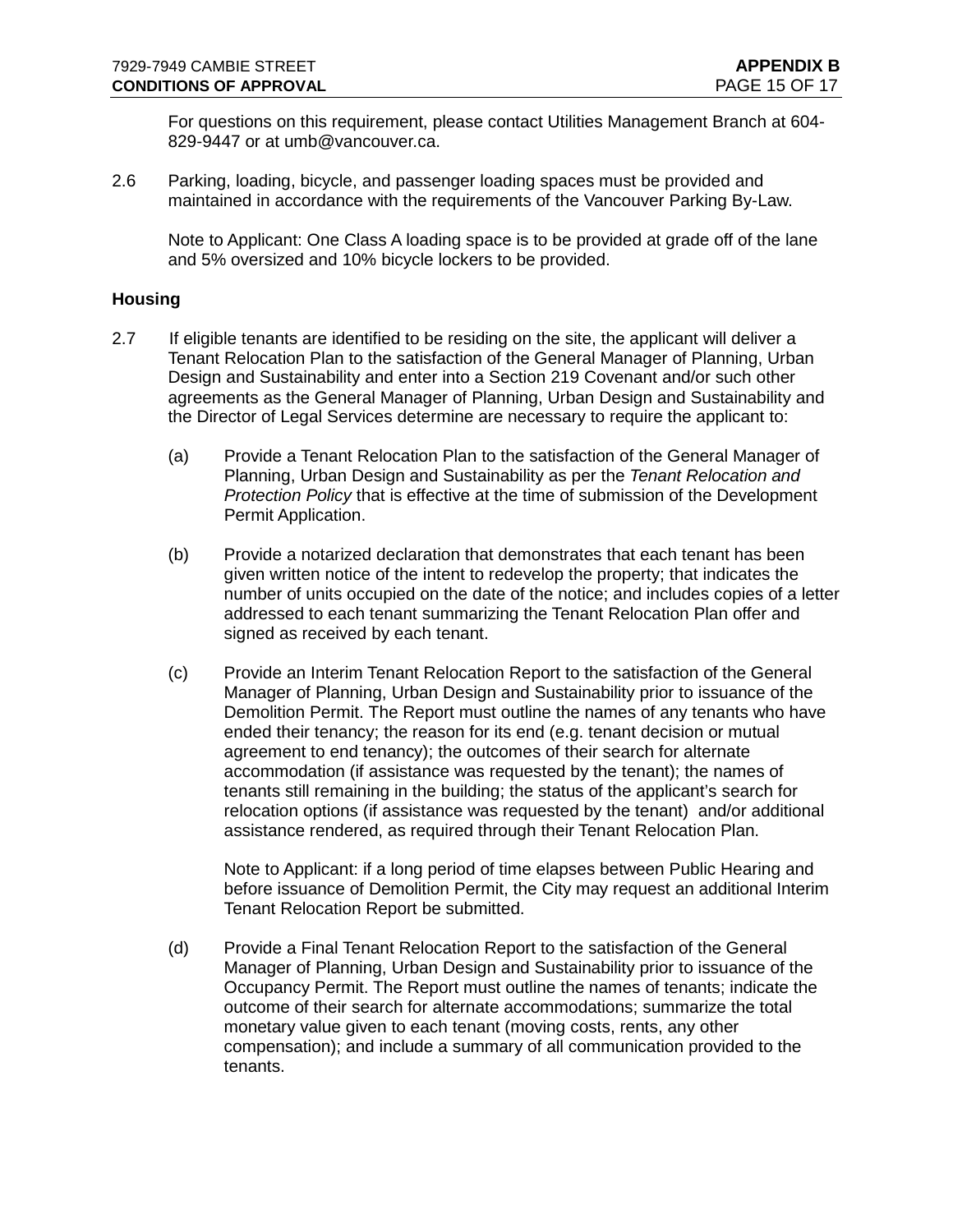### **Sustainability**

2.8 Enter into such agreements as the General Manager of Planning, Urban Design and Sustainability and the Director of Legal Services determine are necessary that require the owner to report energy use data, on an aggregated basis, for the building as a whole and for certain common areas and building systems. Such agreement or agreements will also provide for the hiring of a qualified service provider to assist the owner for a minimum of three years in collecting and submitting energy use data to the City.

#### **Community Amenity Contribution**

2.9 Pay to the City the cash Community Amenity Contribution of \$2,028,398 which the applicant has offered to the City and which is to be allocated to support the delivery of the *Cambie Corridor Public Benefits Strategy*. Payment is to be made prior to enactment of the CD-1 By-law, at no cost to the City and on terms and conditions satisfactory to the Director of Legal Services.

### **Environmental Contamination**

- 2.10 As applicable:
	- (a) Submit a disclosure statement to the Environmental Services Division;
	- (b) As required by the Manager of Environmental Services and the Director of Legal Services, in their discretion, do all things and/or enter into such agreements deemed necessary to fulfill the requirements of Section 571(B) of the Vancouver Charter; and
	- (c) If required by the Manager of Environmental Services and the Director of Legal Services in their discretion, enter into a remediation agreement for the remediation of the site and any contaminants which have migrated from the site on terms and conditions satisfactory to the Manager of Environmental Services, the General Manager of Engineering Services and Director of Legal Services, including a Section 219 Covenant that there will be no occupancy of any buildings or improvements on the site constructed pursuant to this rezoning until a Certificate of Compliance satisfactory to the City for the on-site and off-site contamination, issued by the Ministry of Environment, has been provided to the City.

Note to Applicant: Where the Director of Legal Services deems appropriate, the preceding agreements are to be drawn, not only as personal covenants of the property owners, but also as registerable charges pursuant to the Land Title Act.

The preceding agreements are to be registered in the appropriate Land Title Office, with priority over such other liens, charges and encumbrances affecting the subject site as is considered advisable by the Director of Legal Services, and otherwise to the satisfaction of the Director of Legal Services prior to enactment of the By-law and at no cost to the City.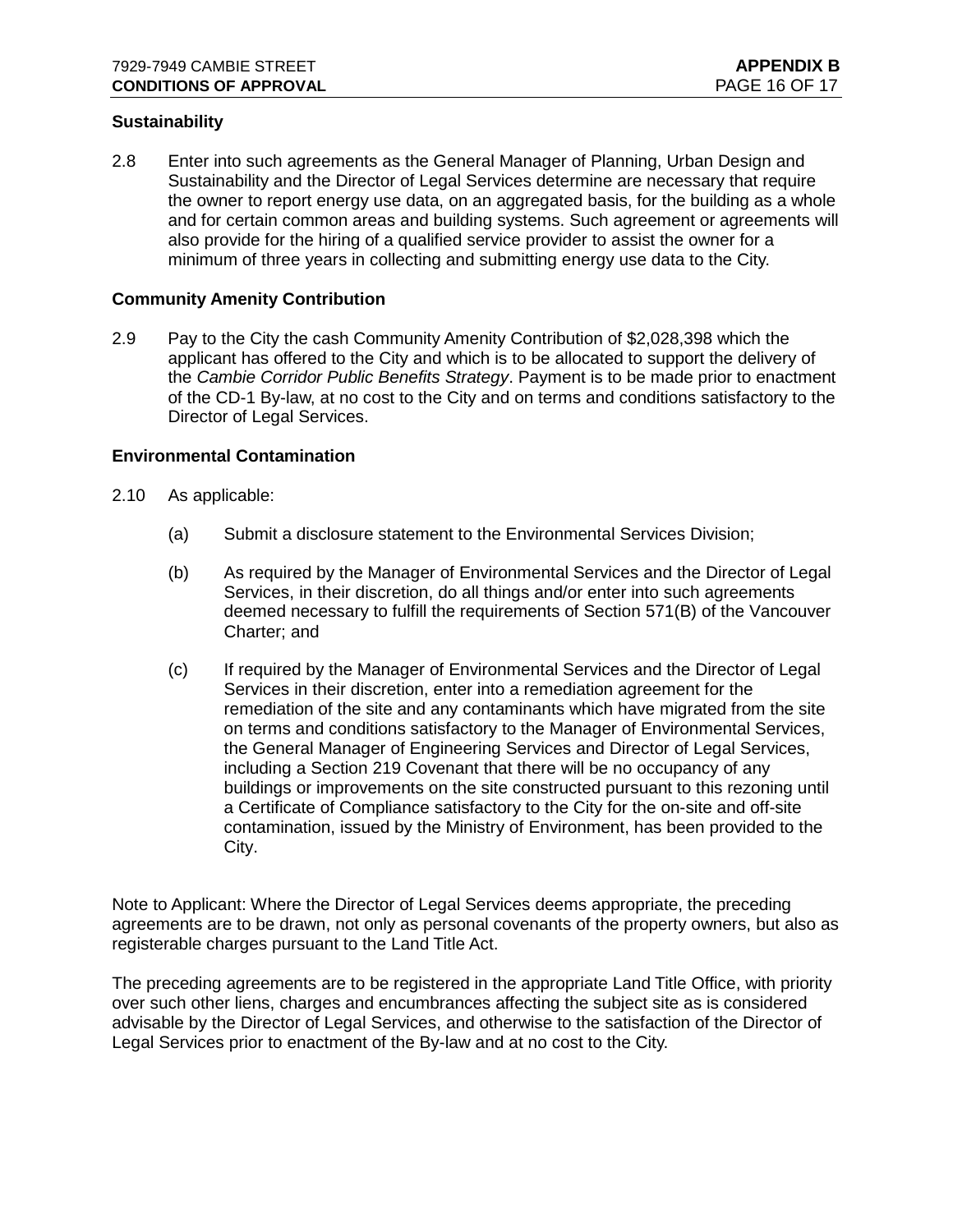The preceding agreements shall provide security to the City including indemnities, warranties, equitable charges, letters of credit and withholding of permits, as deemed necessary by and in a form satisfactory to the Director of Legal Services. The timing of all required payments, if any, shall be determined by the appropriate City official having responsibility for each particular agreement, who may consult other City officials and City Council.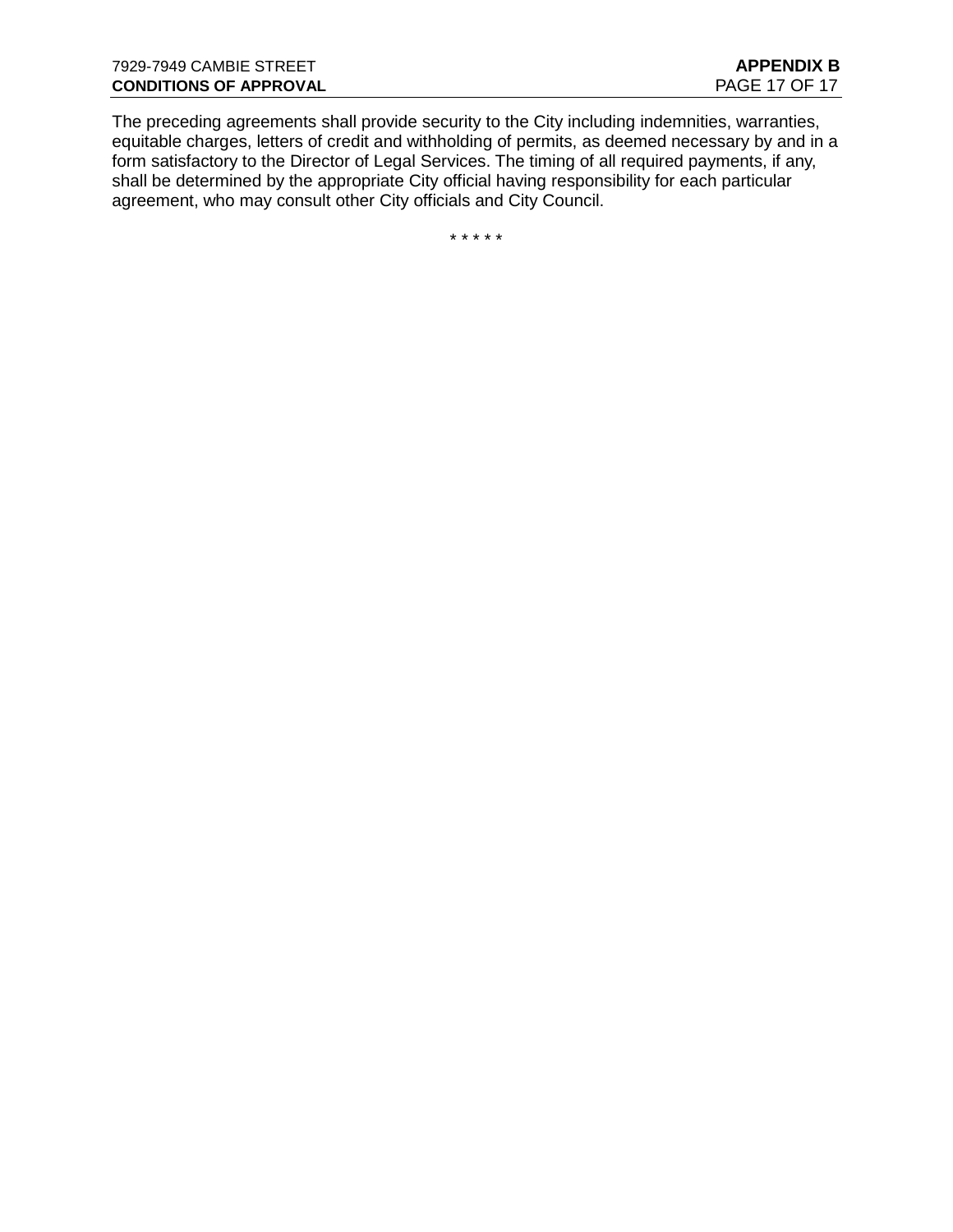### **7929-7949 Cambie Street DRAFT CONSEQUENTIAL AMENDMENTS**

# **DRAFT AMENDMENT TO THE SUBDIVISION BY-LAW NO. 5208**

Council amends Schedule A of the Subdivision By-law in accordance with the plan labelled Schedule A and attached to and forming part of this By-law by deleting the following properties from the RS-1 maps forming part of Schedule A of the Subdivision By-law:

- (a) Lot 2 Centre Portion of District Lot 323 Plan 9707; PID: 009-502-394; and
- (b) Lot 3 Centre Portion of District Lot 323 Plan 9707; PID: 009-502-459.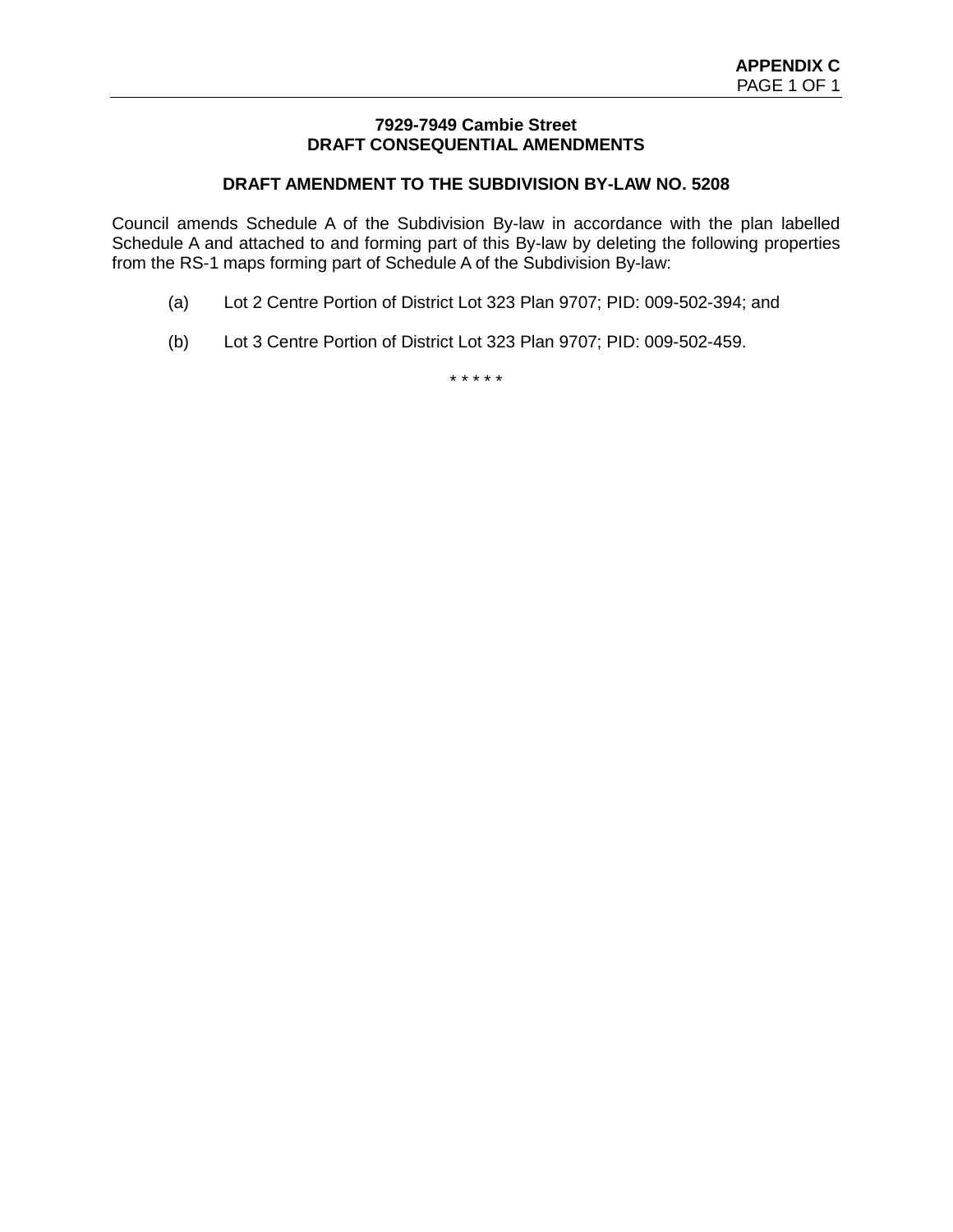### **7929-7949 Cambie Street ADDITIONAL INFORMATION**

# **PUBLIC CONSULTATION SUMMARY**

### **1. List of Engagement Events, Notification, and Responses**

|                                                                                     | <b>Date</b>                   | <b>Results</b>                                              |  |  |
|-------------------------------------------------------------------------------------|-------------------------------|-------------------------------------------------------------|--|--|
| <b>Event</b>                                                                        |                               |                                                             |  |  |
| Virtual open house (City-led)                                                       | March $1 - 21$ , 2021         | 145 participants<br>(aware)*<br>• 45 informed<br>10 engaged |  |  |
| <b>Public Notification</b>                                                          |                               |                                                             |  |  |
| Postcard distribution – Notice of<br>rezoning application and virtual open<br>house | February 26, 2021             | 2,691 notices mailed                                        |  |  |
| <b>Public Responses</b>                                                             |                               |                                                             |  |  |
| Online questions                                                                    | March $1 - 21$ , 2021         | 0 submittals                                                |  |  |
| Online comment forms<br>Shape Your City platform                                    | February 2021 - July,<br>2021 | 11 submittals                                               |  |  |
| Overall position<br>support<br>opposed<br>mixed                                     | February 2021 - July,<br>2021 | 11 submittals<br>6 responses<br>0 responses<br>5 responses  |  |  |
| Other input                                                                         | February 2021 - July,<br>2021 | 4 submittal                                                 |  |  |
| <b>Online Engagement - Shape Your City Vancouver</b>                                |                               |                                                             |  |  |
| Total participants during online<br>engagement period                               | March $1 - 21$ , 2021         | 243 participants<br>(aware)*<br>81 informed<br>11 engaged   |  |  |

*Note: All reported numbers above are approximate.*

\* The Shape Your City platform allows staff to capture more nuanced levels of engagement associated with the rezoning application, categorized as:

- **Aware**: Number of unique visitors to the application webpage that viewed only the main page.
- **Informed**: Visitors who viewed documents or the video/photo gallery associated with the application; *informed* participants are a subset of *aware* participants.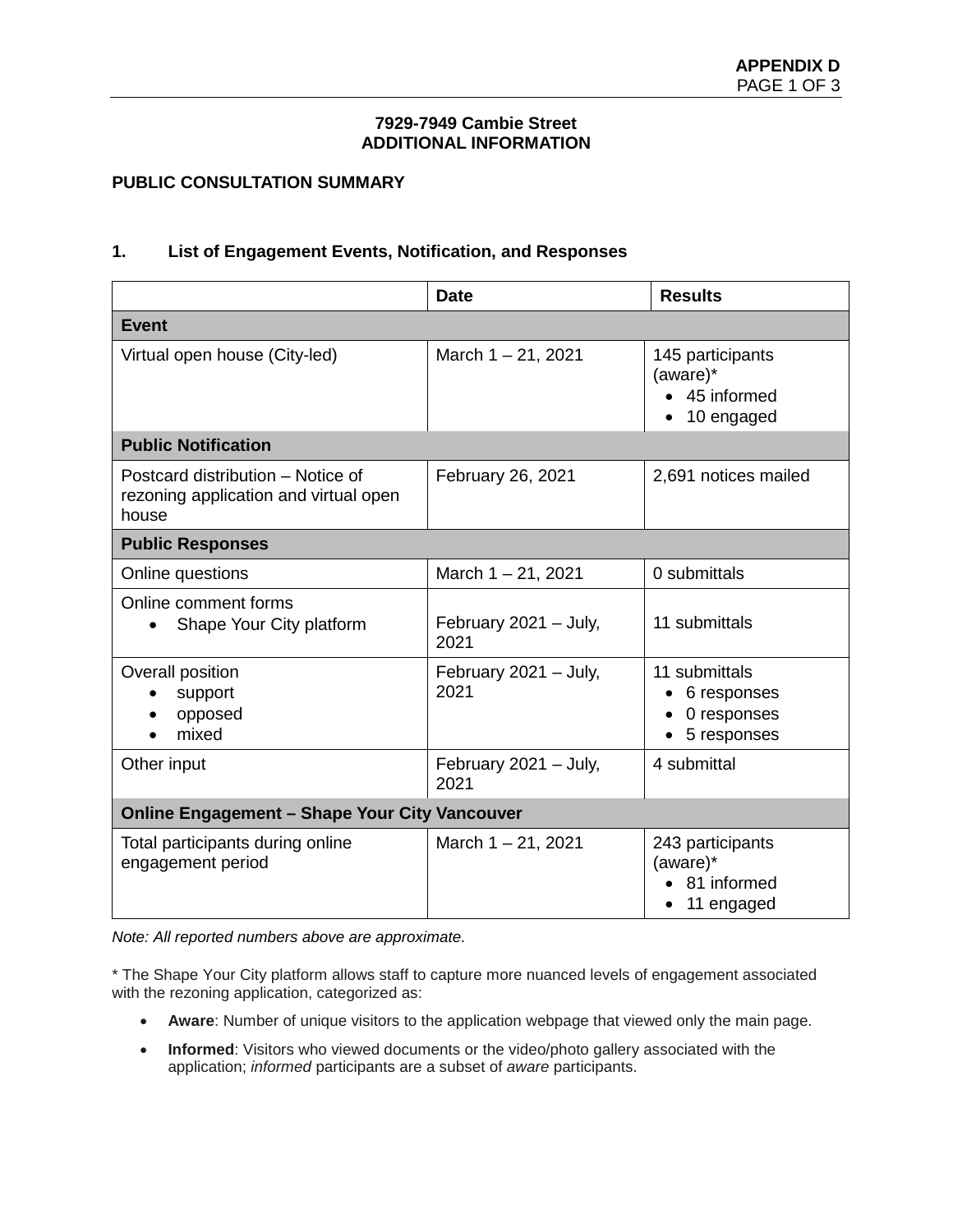• **Engaged**: Visitors that submitted a comment form or asked a question; *engaged* participants are a subset of *informed* and *aware* participants.

# **2. Map of Notification Area**



# **3. Analysis of All Comments Received**

Below is an analysis of all public feedback by topic and ordered by frequency.

Generally, comments of support fell within the following areas:

- **Building height, massing, density and context:** The building height, massing, density and context are all appropriate and great addition to this area of the Cambie Corridor.
- **Building design:** The building's entrance, balconies and amenity spaces are well designed and well thought out.
- **Housing stock:** The creation of more housing stock is greatly appreciated especially when two single family lots are being converted into 33 new homes.

Generally, comments of concern fell within the following areas:

- **Parking:** There is too much parking proposed as this building is in close proximity to the Marine Drive Skytrain Station.
- **Traffic and disruption**: Increased traffic congestions during the construction phase and after the building has been built is a cause of concern.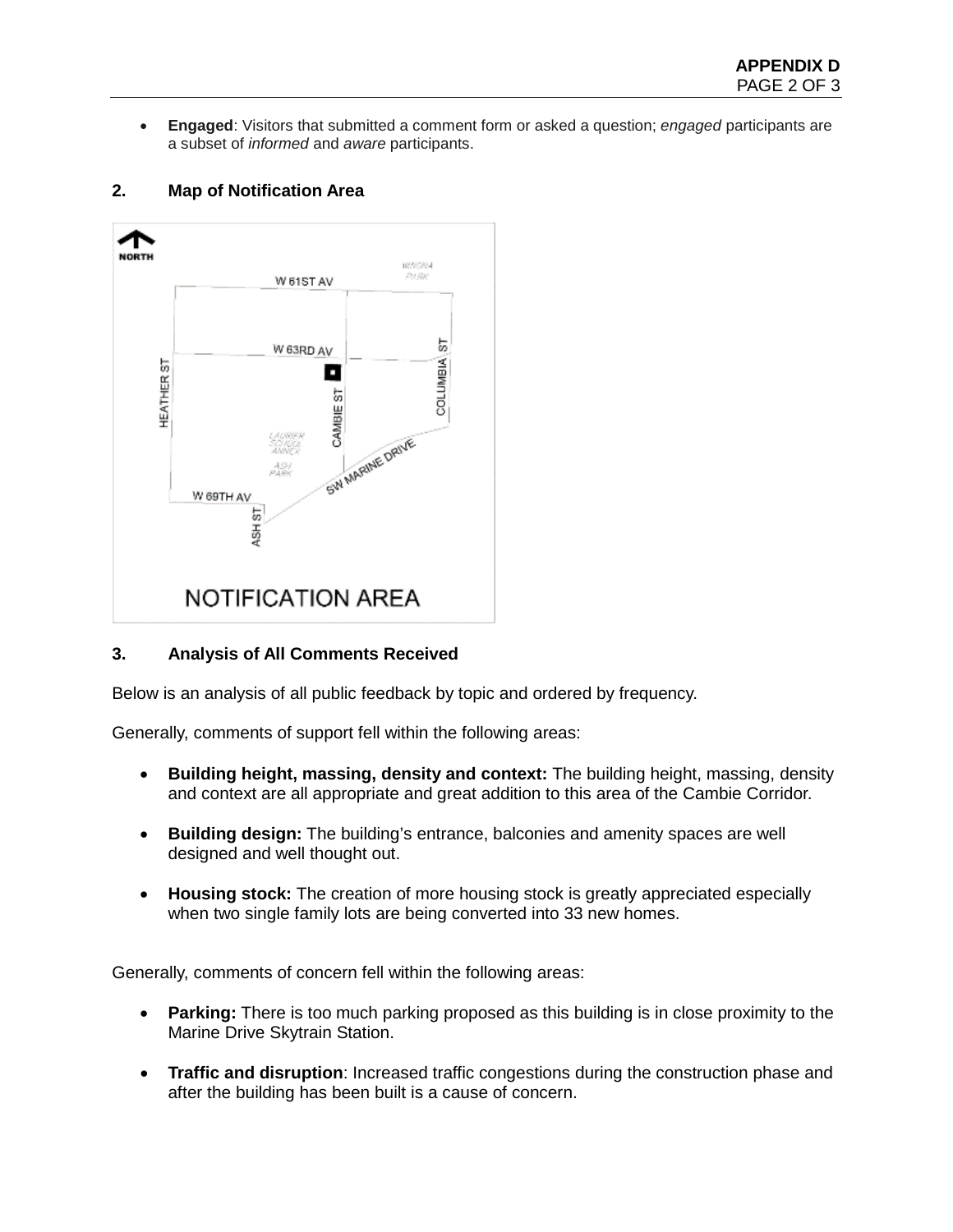The following miscellaneous comments were received from the public (note: these were topics that were not ranked as highly as above).

*Neutral comments/suggestions/recommendations:*

- More density should be considered along the Cambie Corridor.
- The bicycle parking should be located in the parking garage and the space proposed for the bicycle parking should be converted into a residential unit instead.
- Projects such as this already comply to the Cambie Corridor Plan, a more streamlined rezoning process should be considered for projects that already meet policy requirements.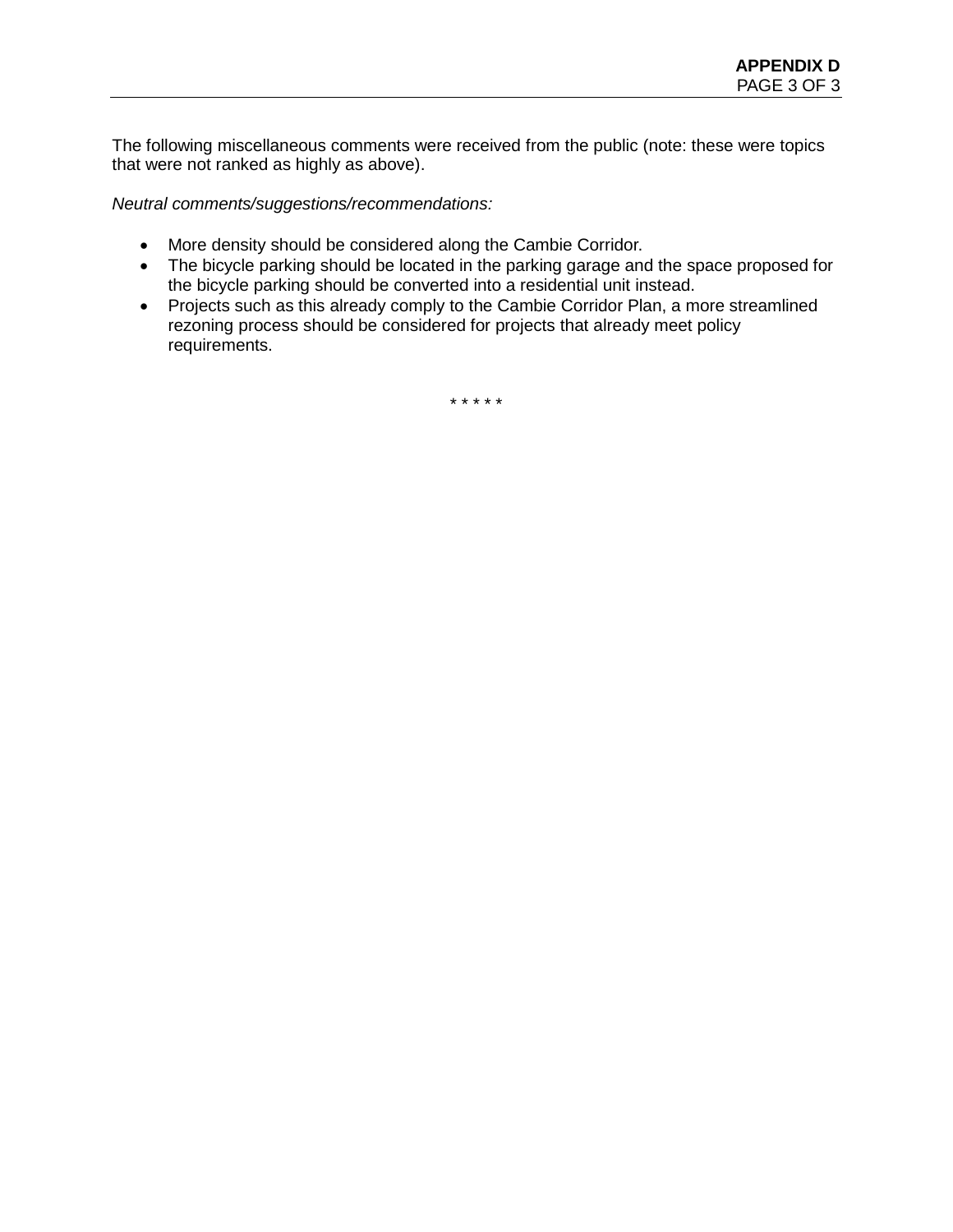# **7929-7949 Cambie Street FORM OF DEVELOPMENT**

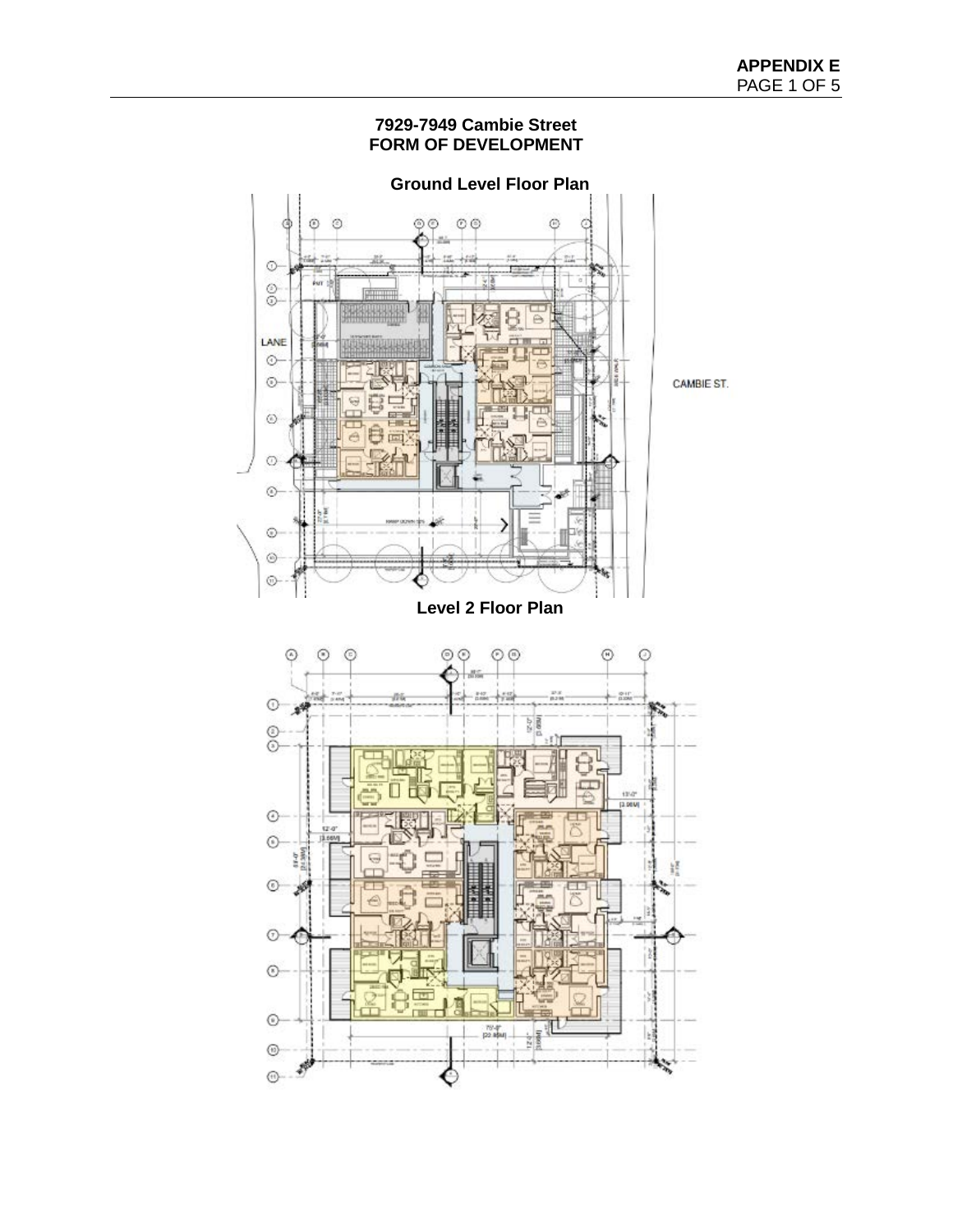

**Level 3 Floor Plan**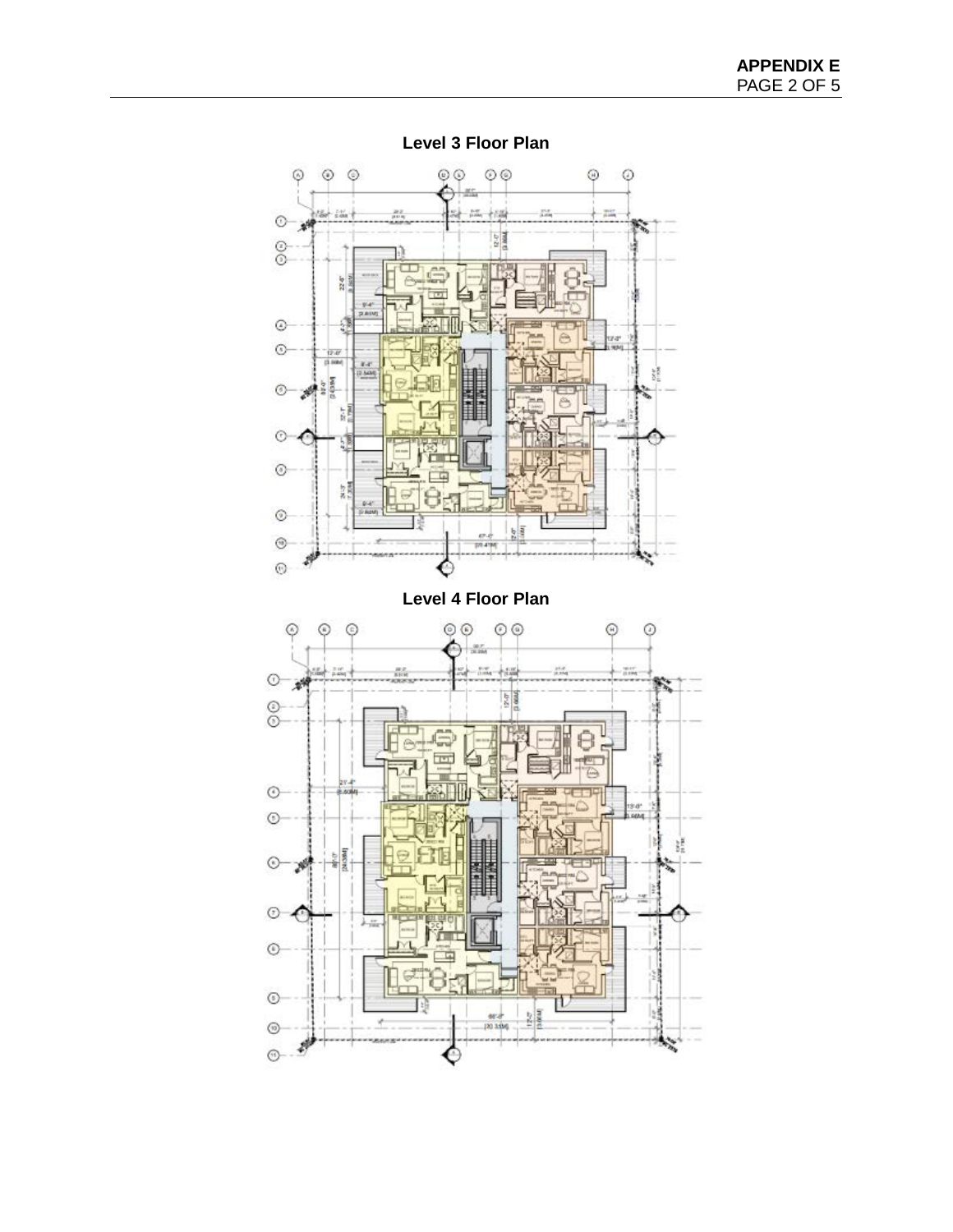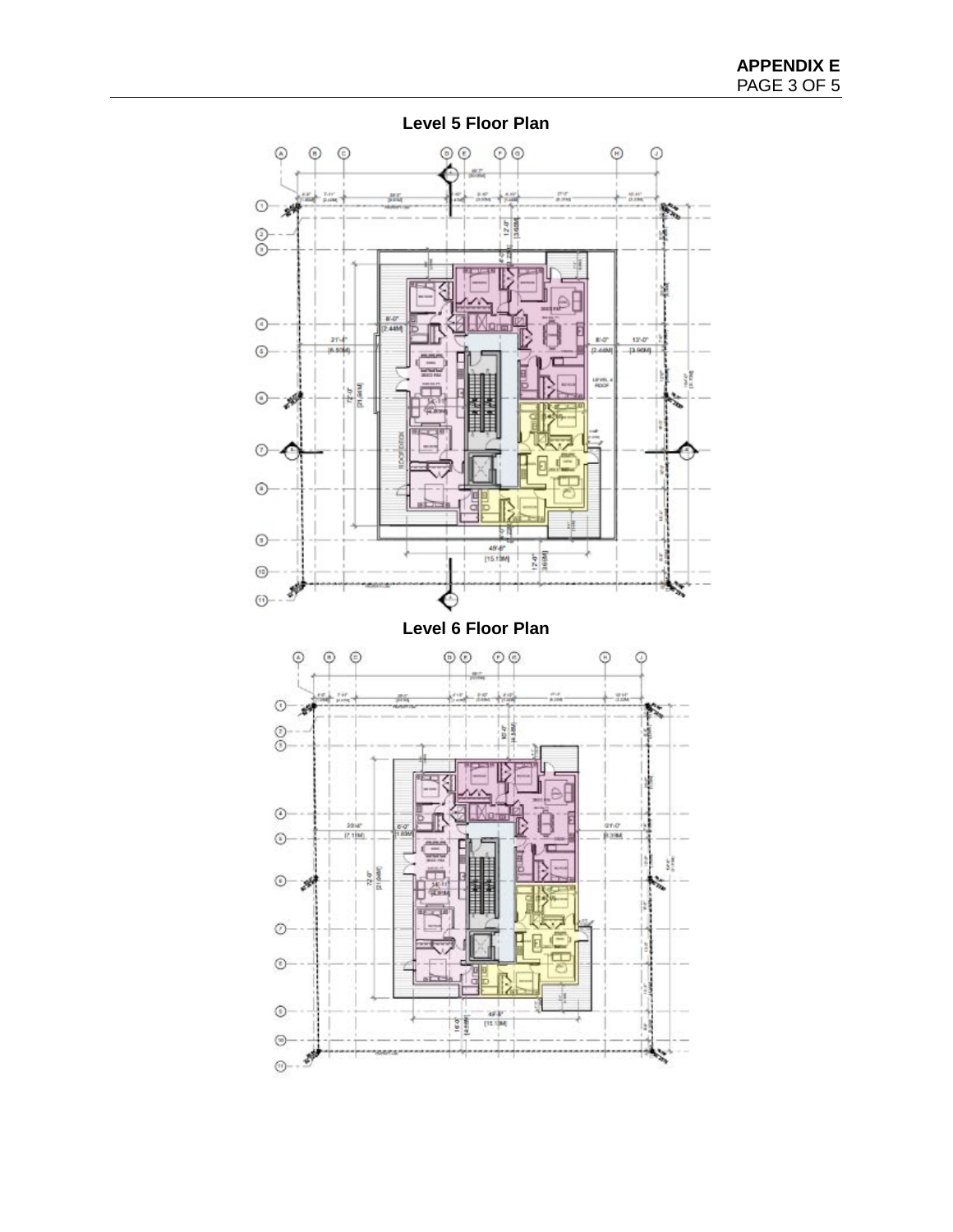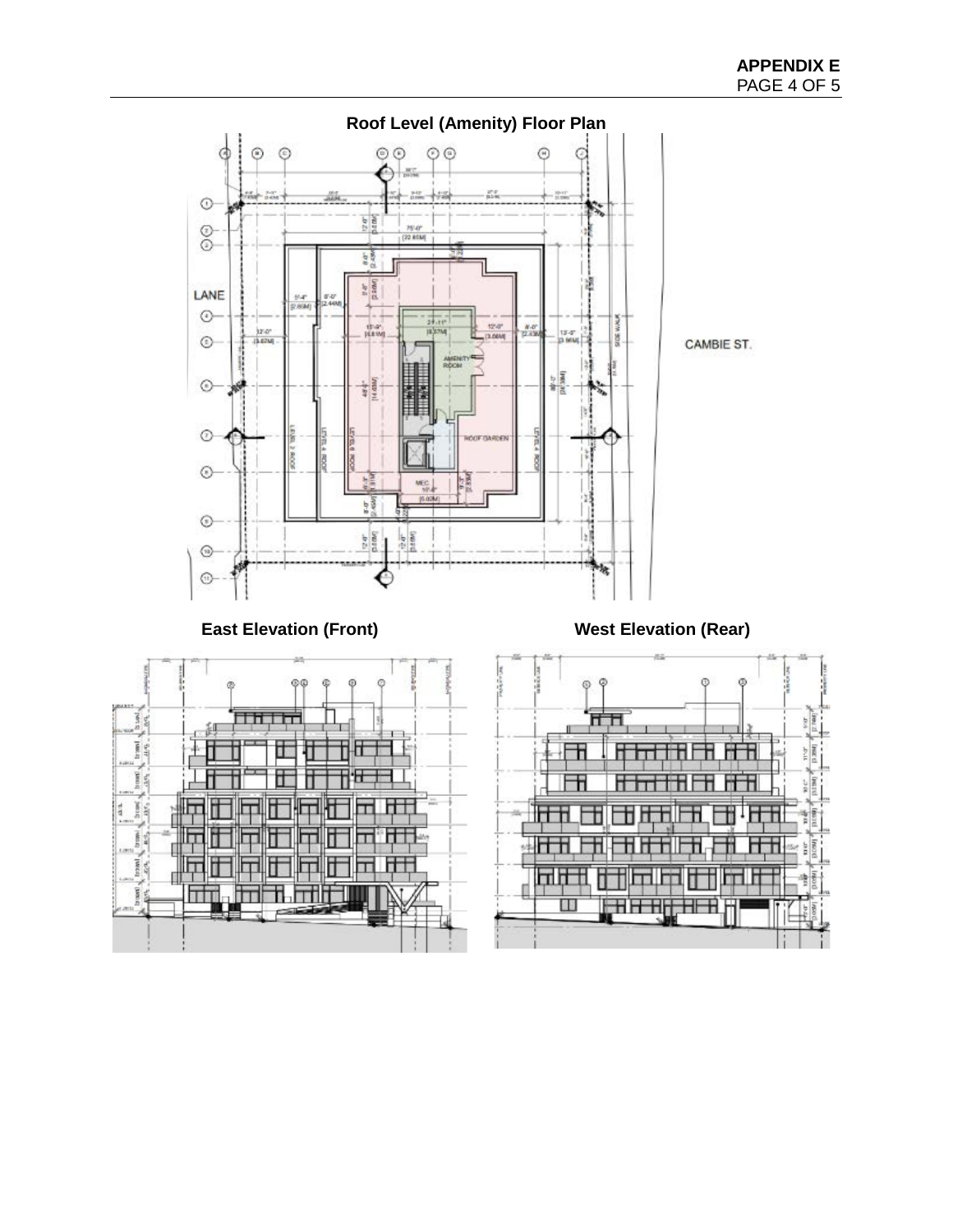$\begin{picture}(120,140)(-0.00,0){\line(1,0){100}} \put(120,140){\line(1,0){100}} \put(120,140){\line(1,0){100}} \put(120,140){\line(1,0){100}} \put(120,140){\line(1,0){100}} \put(120,140){\line(1,0){100}} \put(120,140){\line(1,0){100}} \put(120,140){\line(1,0){100}} \put(120,140){\line(1,0){100}} \put(120,140){\$ 

 $\begin{array}{c|c|c|c} \hline 1 & 0 & 0 \\ \hline 1 & 0 & 0 \\ \hline 1 & 0 & 0 \\ \hline 0 & 0 & 0 \\ \hline 0 & 0 & 0 \\ \hline 0 & 0 & 0 \\ \hline \end{array}$ 

 $= 6$ 

 $\begin{picture}(130,10) \put(0,0){\line(1,0){15}} \put(15,0){\line(1,0){15}} \put(15,0){\line(1,0){15}} \put(15,0){\line(1,0){15}} \put(15,0){\line(1,0){15}} \put(15,0){\line(1,0){15}} \put(15,0){\line(1,0){15}} \put(15,0){\line(1,0){15}} \put(15,0){\line(1,0){15}} \put(15,0){\line(1,0){15}} \put(15,0){\line(1,0){15}} \put(15,0){\line($ 

10.07

П

ä

 $\Box$ 

Ħ

28

 $\frac{1}{\sqrt{2}}$   $\frac{1}{\sqrt{2}}$   $\frac{1}{\sqrt{2}}$ 

П

団

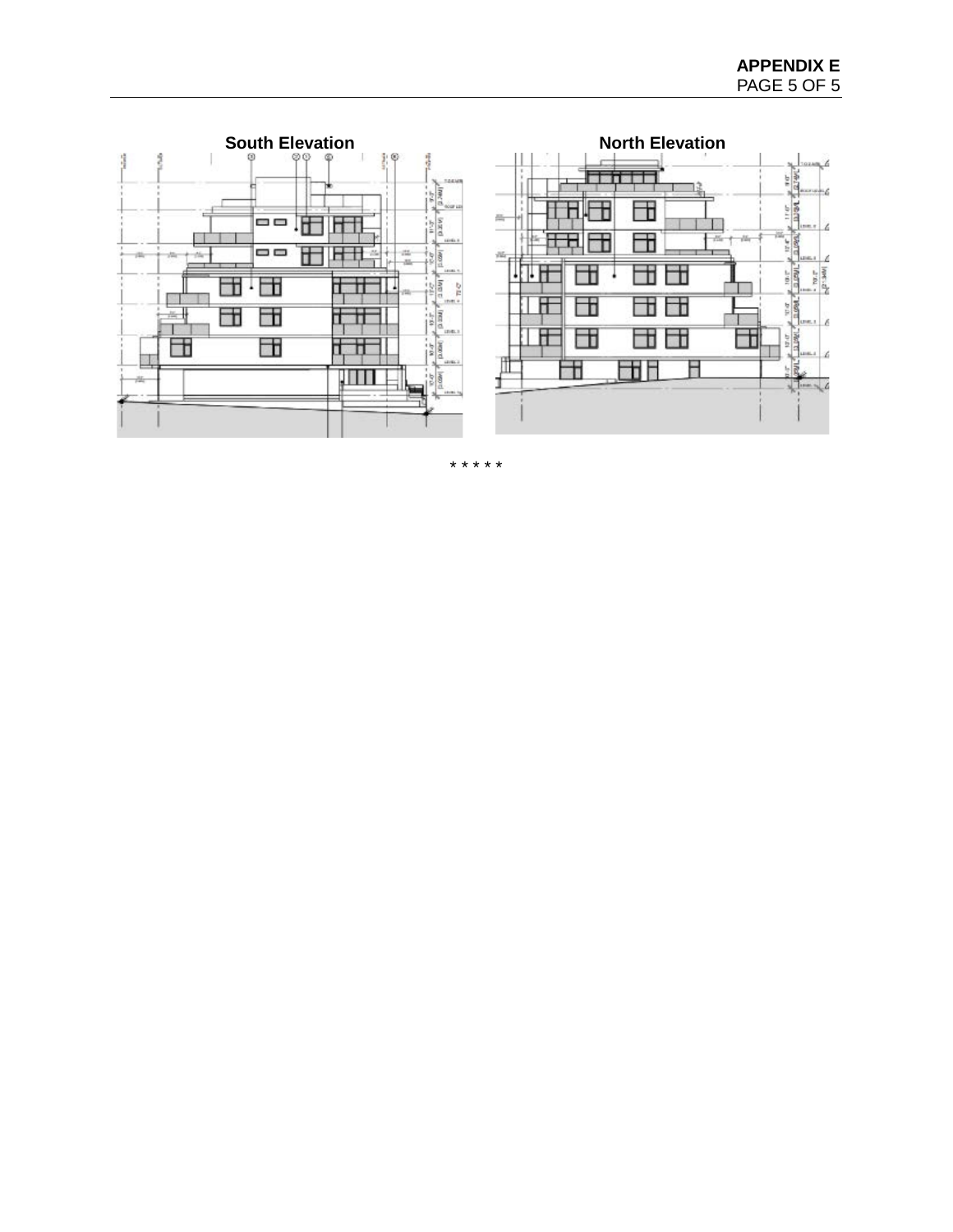# **PUBLIC BENEFITS IMPLEMENTATION DASHBOARD CAMBIE CORRIDOR PLAN (2018) – North of 57th Ave**

**Updated mid-year 2021**



# **PUBLIC BENEFITS ACHIEVED AND IN PROGRESS SINCE 2018 (North of 57th Ave)**

| On track to achieving targets                                                                                                                                                                                 | Some progress toward targets, more work required                                                                                                                                                                                                                         | Targets require attention                                                                                                                                                                                                 |                                                                                                                 |                                                                                           |
|---------------------------------------------------------------------------------------------------------------------------------------------------------------------------------------------------------------|--------------------------------------------------------------------------------------------------------------------------------------------------------------------------------------------------------------------------------------------------------------------------|---------------------------------------------------------------------------------------------------------------------------------------------------------------------------------------------------------------------------|-----------------------------------------------------------------------------------------------------------------|-------------------------------------------------------------------------------------------|
| <b>TARGETS</b><br>See Chapter 13 of the Cambie Corridor Plan for                                                                                                                                              | Completed                                                                                                                                                                                                                                                                | Construction                                                                                                                                                                                                              | Planning /<br>Design                                                                                            | <b>Progress</b>                                                                           |
| more details                                                                                                                                                                                                  |                                                                                                                                                                                                                                                                          |                                                                                                                                                                                                                           |                                                                                                                 |                                                                                           |
| <b>HOUSING</b><br>$\bullet$ ~ 4,700 additional secured market<br>rental units<br>$\bullet$ ~ 2,250 social housing units<br>$\bullet$ ~ 400 additional below-market units<br>(Gross numbers of units reported) | • 183 social housing units (408-488)<br>W King Edward Ave, 4899 Heather<br>St, 5688 Ash St, 5077 and 5095<br>Heather St (TMH))<br>• 165 secured market rental units<br>(210-268 W King Edward Ave, 408-<br>488 W King Edward Ave, 452-486<br>W 41st Ave, 4867 Cambie St) | • 187 social housing units (Oakridge<br>Centre)<br>• 62 secured market rental units<br>(431-455 W King Edward Ave,<br>6137 Cambie St)                                                                                     |                                                                                                                 | 16% of social<br>housing target<br>achieved<br>3% of secured<br>rental target<br>achieved |
| <b>CHILDCARE</b><br>$\bullet$ ~ 1,080 spaces for all age groups                                                                                                                                               | • Restoration of 8 Oaks Acorn<br>childcare outdoor area                                                                                                                                                                                                                  | • 218 childcare spaces (Oakridge<br>Civic Centre, Eric Hamber<br>Secondary School)                                                                                                                                        |                                                                                                                 | $20%$ of<br>childcare<br>spaces target<br>achieved                                        |
| <b>TRANSPORTATION /</b><br><b>PUBLIC REALM</b><br>• Upgrade/expand walking and cycling<br>networks<br>• Complete Street design on Cambie St.<br>and major streets<br>• "Car-light" greenway on Heather St.    | • 45th Ave Bikeway improvements<br>• Interim Plazas (17th and Cambie;<br>18th and Cambie)<br>• Cambie Complete Streets (W 33rd<br>to W 35th; McGuigan to W 35th<br>Ave)<br>. 29th and Cambie Plaza + Public Art                                                          | • King Edward Ave Complete Street<br>(Yukon St to Columbia St)<br>• Complete Street (W 35th Ave to W<br>37th Ave)<br>• Oak St and 27th Ave pedestrian<br>and bike signal<br>. Ontario and 16th Curb Bulge<br>Bioretention | • 54th Ave Curb<br><b>Bulge</b><br><b>Bioretention</b><br>Upgrade<br>• Cambie and 31st<br>Ave Street<br>Closure |                                                                                           |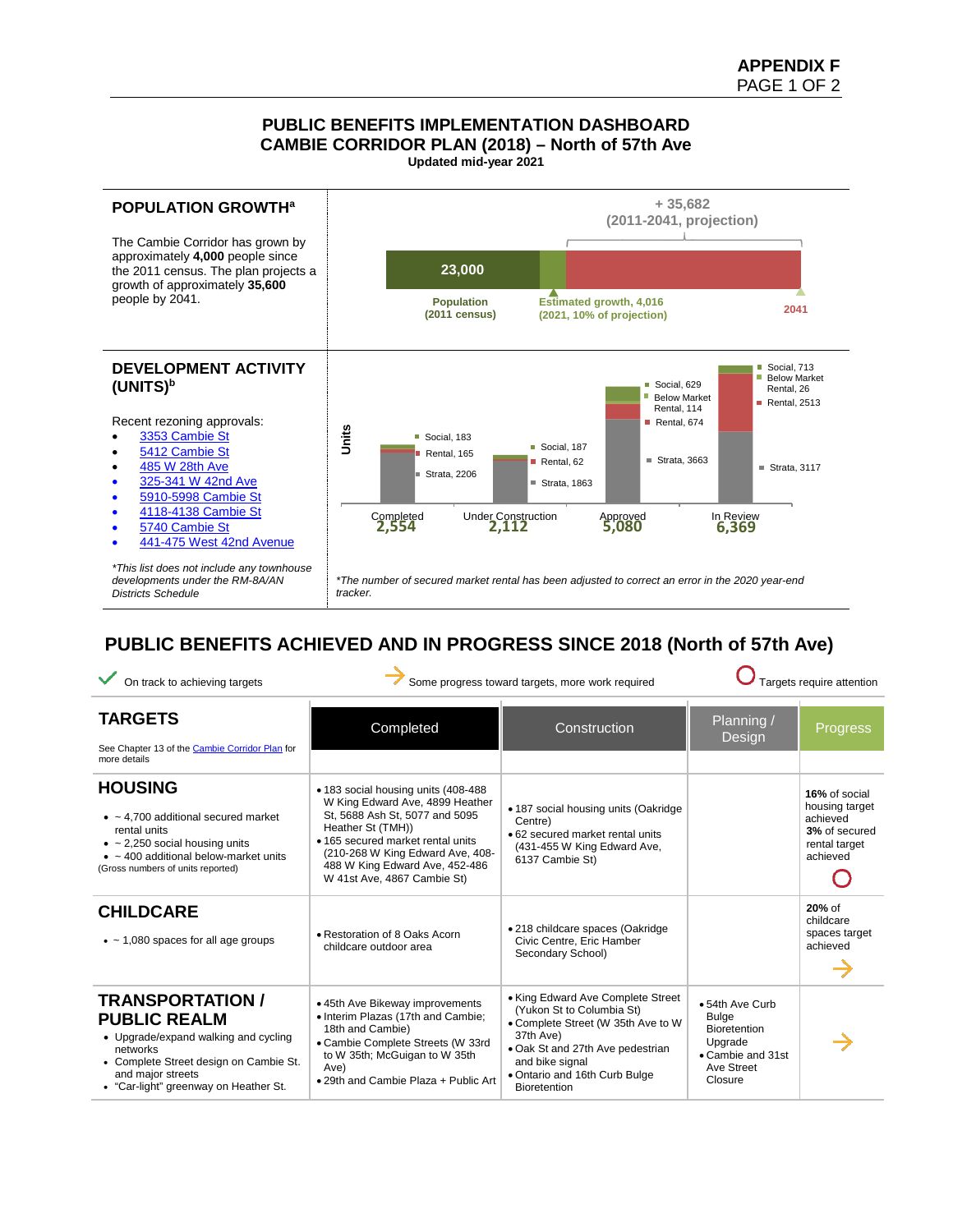# **APPENDIX F** PAGE 2 OF 2

| <b>TARGETS</b><br>See Chapter 13 of the Cambie Corridor Plan for<br>more details                                                                                                                                             | Completed                                                                                                                                                                                     | Construction                                                                             | Planning /<br>Design                                                                                                                                                                                                                        | <b>Progress</b> |
|------------------------------------------------------------------------------------------------------------------------------------------------------------------------------------------------------------------------------|-----------------------------------------------------------------------------------------------------------------------------------------------------------------------------------------------|------------------------------------------------------------------------------------------|---------------------------------------------------------------------------------------------------------------------------------------------------------------------------------------------------------------------------------------------|-----------------|
|                                                                                                                                                                                                                              |                                                                                                                                                                                               |                                                                                          |                                                                                                                                                                                                                                             |                 |
| <b>CULTURE</b>                                                                                                                                                                                                               | . Public art from rezonings (29th Ave<br>and Cambie St Plaza)                                                                                                                                 | · Cultural space, performance<br>theatre, outdoor performance                            |                                                                                                                                                                                                                                             |                 |
| • 5 new artist studios                                                                                                                                                                                                       |                                                                                                                                                                                               | space at Oakridge Civic Centre                                                           |                                                                                                                                                                                                                                             |                 |
| <b>CIVIC / COMMUNITY</b>                                                                                                                                                                                                     |                                                                                                                                                                                               |                                                                                          |                                                                                                                                                                                                                                             |                 |
| • Oakridge Civic Centre<br>• Oakridge Library renewal and<br>expansion<br>• Additional library branch<br>• Hillcrest Community Centre (fitness<br>centre expansion)<br>$\bullet$ Firehall #23<br>• Community Policing Centre |                                                                                                                                                                                               | · Oakridge Civic Centre (129-space<br>childcare, library)                                | • VanDusen &<br><b>Blodel Strategic</b><br>Plan                                                                                                                                                                                             |                 |
| <b>HERITAGE</b><br>• 5% allocation from cash community<br>amenity contributions in Cambie<br>Corridor                                                                                                                        | • James Residence (587 King<br>Edward Ave)<br>· Milton Wong Residence (5010<br>Cambie St)<br>.5% allocation from cash community<br>amenity contributions                                      |                                                                                          |                                                                                                                                                                                                                                             |                 |
| <b>SOCIAL FACILITIES</b><br>• Renewal and expansion of Oakridge<br><b>Seniors Centre</b><br>• Youth Hub<br>Non-profit organization centre<br>• Additional Seniors' Centre                                                    |                                                                                                                                                                                               | • Renewal and expansion of Seniors<br>Centre and Youth Centre<br>(Oakridge Civic Centre) |                                                                                                                                                                                                                                             |                 |
| <b>PARKS</b><br>• New parks on large sites<br>• Queen Elizabeth Master Plan and<br>Phase 1 upgrades<br>• 6 plazas and enhanced open spaces<br>• Neighbourhood park improvements                                              | • Upgrades to Riley Park & Hillcrest<br>Park<br>• Lillian To Park (17th Ave and Yukon<br>St)<br>• Playground renewal at Douglas<br>Park<br>. Queen Elizabeth Park tennis court<br>resurfacing | • Oakridge Park                                                                          | • Alberta St Blue-<br><b>Green System</b><br>and Columbia<br>Park Renewal<br>• Queen Elizabeth<br>Master Plan<br>• Oak Park<br>Schematic<br>Design<br>• Little Mountain<br>Plaza and Wedge<br>Park<br>· Heather Park off-<br>leash dog area |                 |

# **EXPLANATORY NOTES**

The Public Benefits Implementation Dashboard assists in monitoring progress toward the delivery of public benefits anticipated from the community plans. Data in this tracker reflects activity within the plan boundaries (and significant public benefits adjacent to the plan area) since Plan approval.

#### **a Population Growth**

Growth is calculated by taking the difference between the latest census year and the base population and adding an estimate based on floor area completed between the latest census and the present quarter.

#### **b Development Activity**

The Development Activity Chart includes Building Permits, Development Permits, and rezoning applications:

- Completed: Occupancy Permit issuance
- Under Construction: Building Permit issuance
- Approved: Approved Rezoning Applications and Development Permits submitted without a rezoning
- In review: In Review Rezoning Applications and Development Permits submitted without a rezoning

#### **c Public Benefits Achieved**

Public benefits in planning/design typically include large City- or partner-led projects or master plans that have begun a public process or have made significant progress in planning or design stages, but have not yet moved to construction.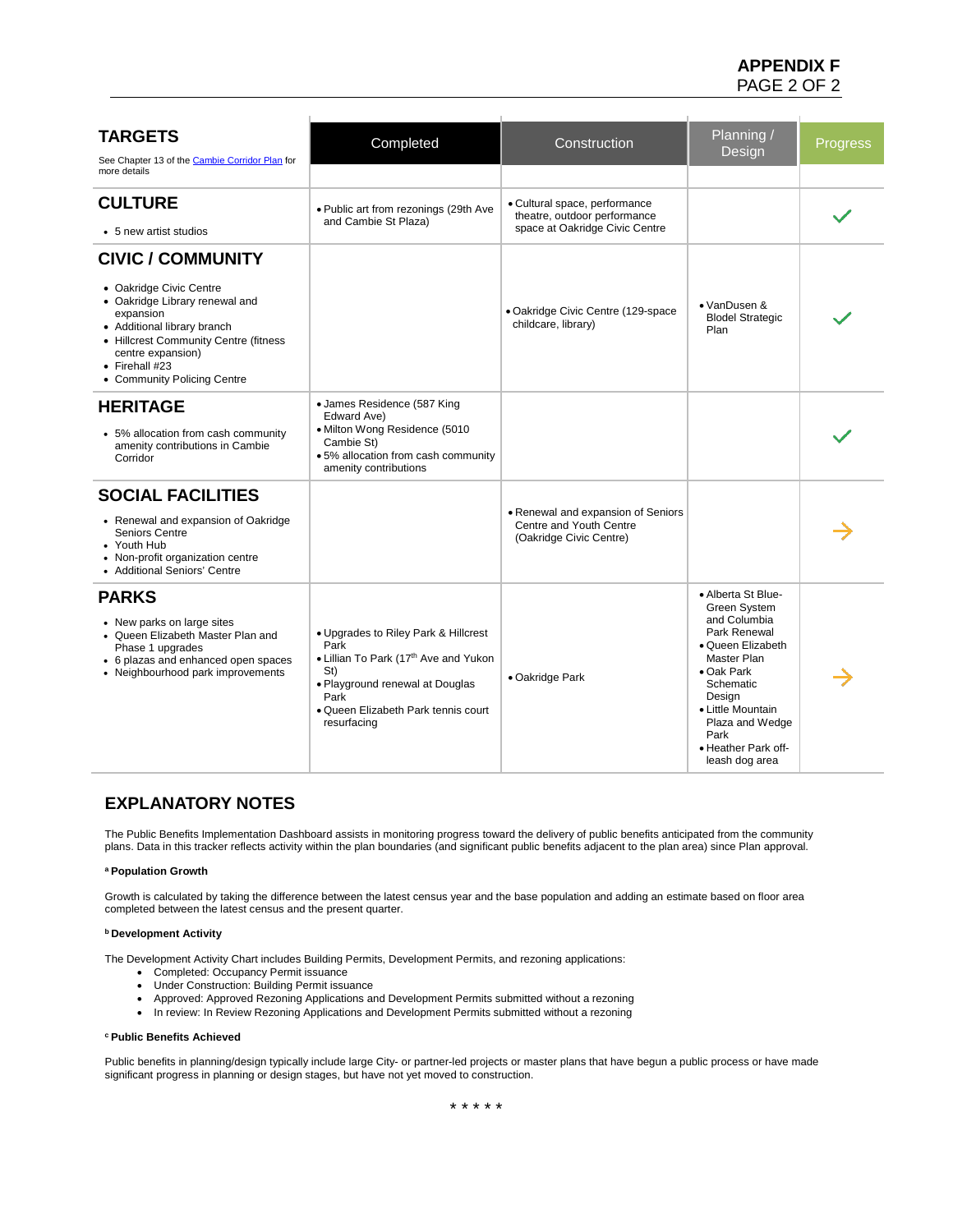#### **7929-7949 Cambie Street PUBLIC BENEFITS SUMMARY**

### **Project Summary**

6-storey residential building containing 33 strata-titled residential units.

#### **Public Benefit Summary:**

The project would generate a DCL payment and a cash CAC to be allocated toward the Cambie Corridor Public Benefits Strategy.

|                                                  | <b>Current Zoning</b>        | <b>Proposed Zoning</b>          |
|--------------------------------------------------|------------------------------|---------------------------------|
| <b>Zoning District</b>                           | $RS-1$                       | $CD-1$                          |
| FSR (site area = $971$ sq. m / $10,452$ sq. ft.) | 0.7                          | 2.6                             |
| Buildable Floor Space (sq. ft.)                  | 7.312                        | 27.121                          |
| Land Use                                         | Single-Family<br>Residential | <b>Multi-Family Residential</b> |

#### **Summary of Development Contributions Expected Under Proposed Zoning**

| City-wide $DCL1$                      | \$494,687   |
|---------------------------------------|-------------|
| City-wide Utilities DCL <sup>1</sup>  | \$274,735   |
| <b>Community Amenity Contribution</b> | \$2,028,398 |
| TOTAL                                 | \$2,797,821 |

<sup>1</sup> Based on DCL bylaws in effect as at September 30, 2021; DCL bylaws are subject to future adjustment by Council including annual inflationary adjustments. DCLs are payable at building permit issuance based on rates in effect at that time. A development may qualify for 12 months of in-stream rate protection, see the City's [DCL Bulletin](http://vancouver.ca/files/cov/Development-Cost-Levies-Bulletin.pdf) for details.